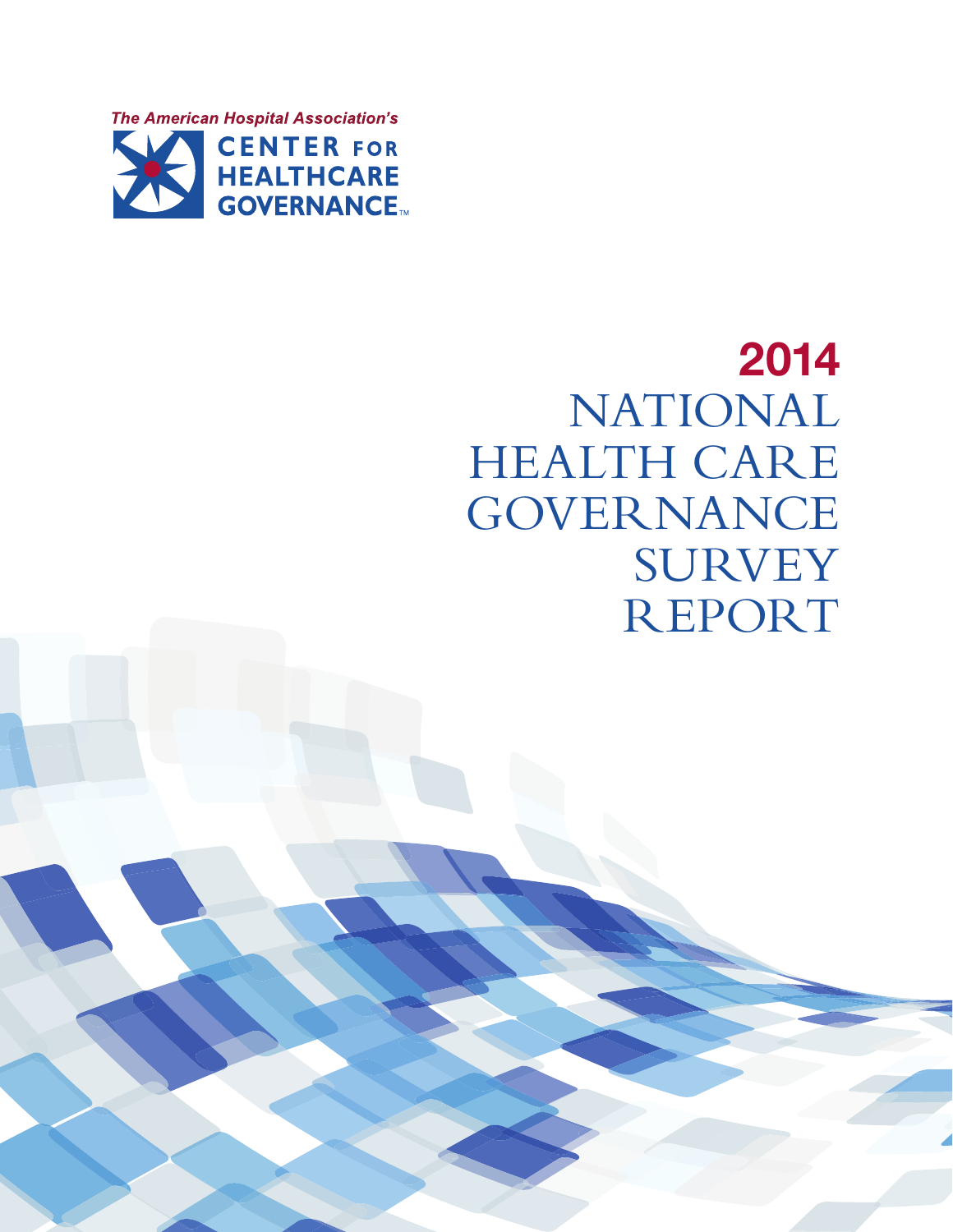AHA Center for Healthcare Governance 155 North Wacker Drive, Suite 400 Chicago, IL 60606 Phone: (888) 540-6111 www.americangovernance.com © 2014 AHA Center for Healthcare Governance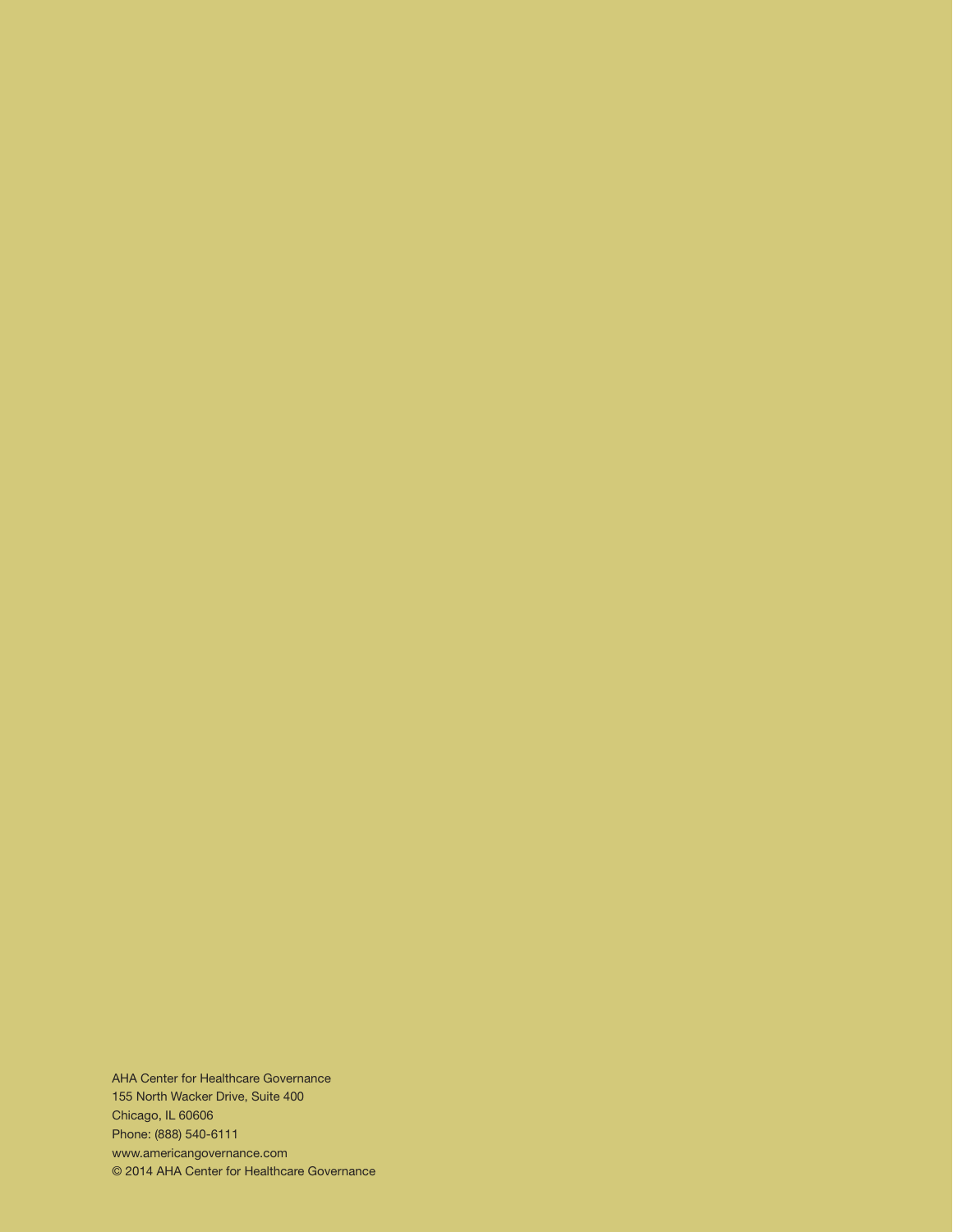## TABLE OF CONTENTS

| <b>SECTION 1:</b> |  |
|-------------------|--|
| <b>SECTION 2:</b> |  |
|                   |  |
|                   |  |
| <b>SECTION 3:</b> |  |
|                   |  |
|                   |  |
|                   |  |
|                   |  |
| <b>SECTION 4:</b> |  |
|                   |  |
|                   |  |
| <b>SECTION 5:</b> |  |
|                   |  |
|                   |  |
|                   |  |
|                   |  |
| <b>SECTION 6:</b> |  |
|                   |  |
|                   |  |
|                   |  |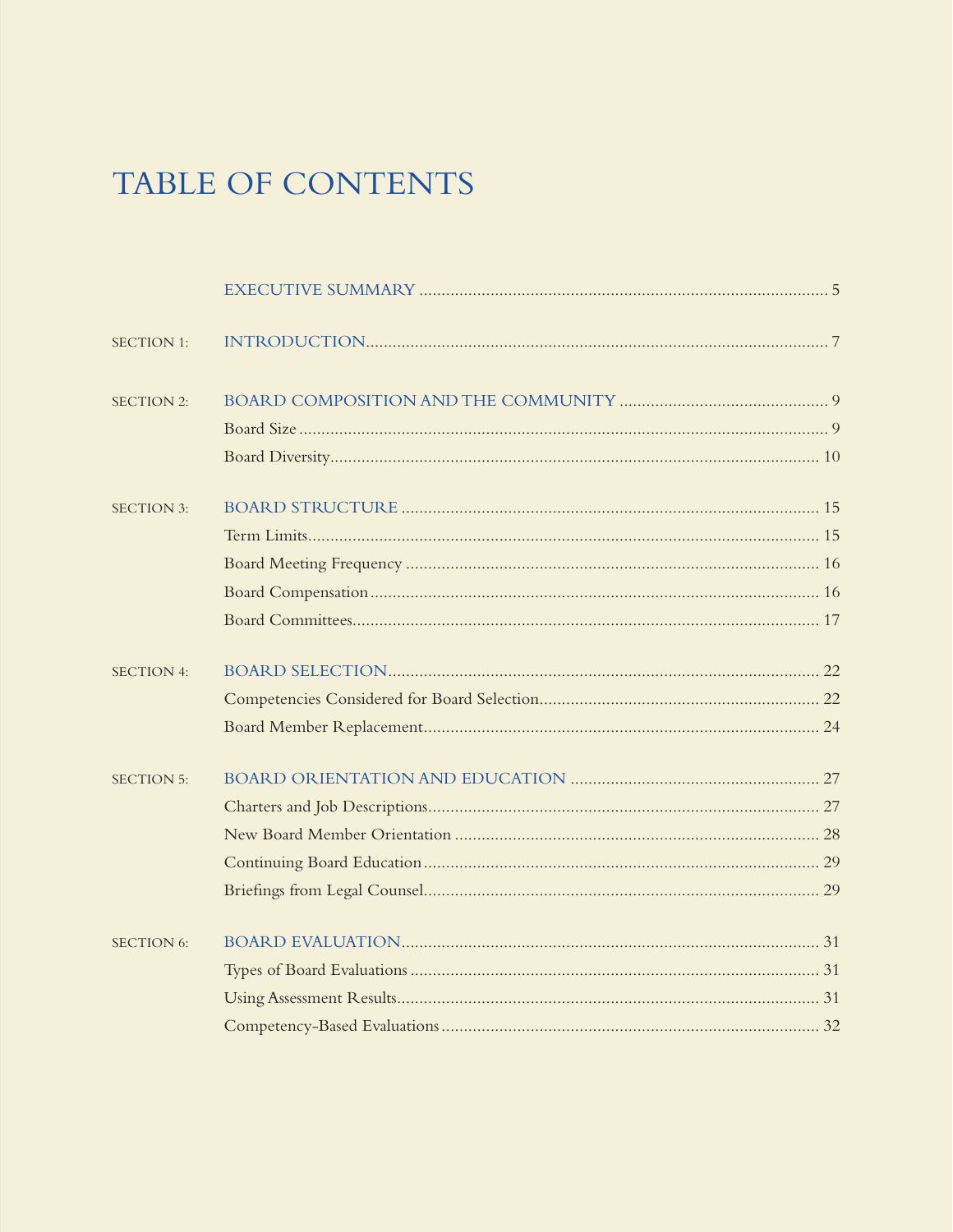| <b>SECTION 7:</b>  |  |
|--------------------|--|
|                    |  |
|                    |  |
|                    |  |
| <b>SECTION 8:</b>  |  |
|                    |  |
|                    |  |
|                    |  |
| <b>SECTION 9:</b>  |  |
|                    |  |
|                    |  |
|                    |  |
| <b>SECTION 10:</b> |  |
|                    |  |
|                    |  |
|                    |  |
| <b>SECTION 11:</b> |  |
|                    |  |
|                    |  |
|                    |  |
|                    |  |
|                    |  |
|                    |  |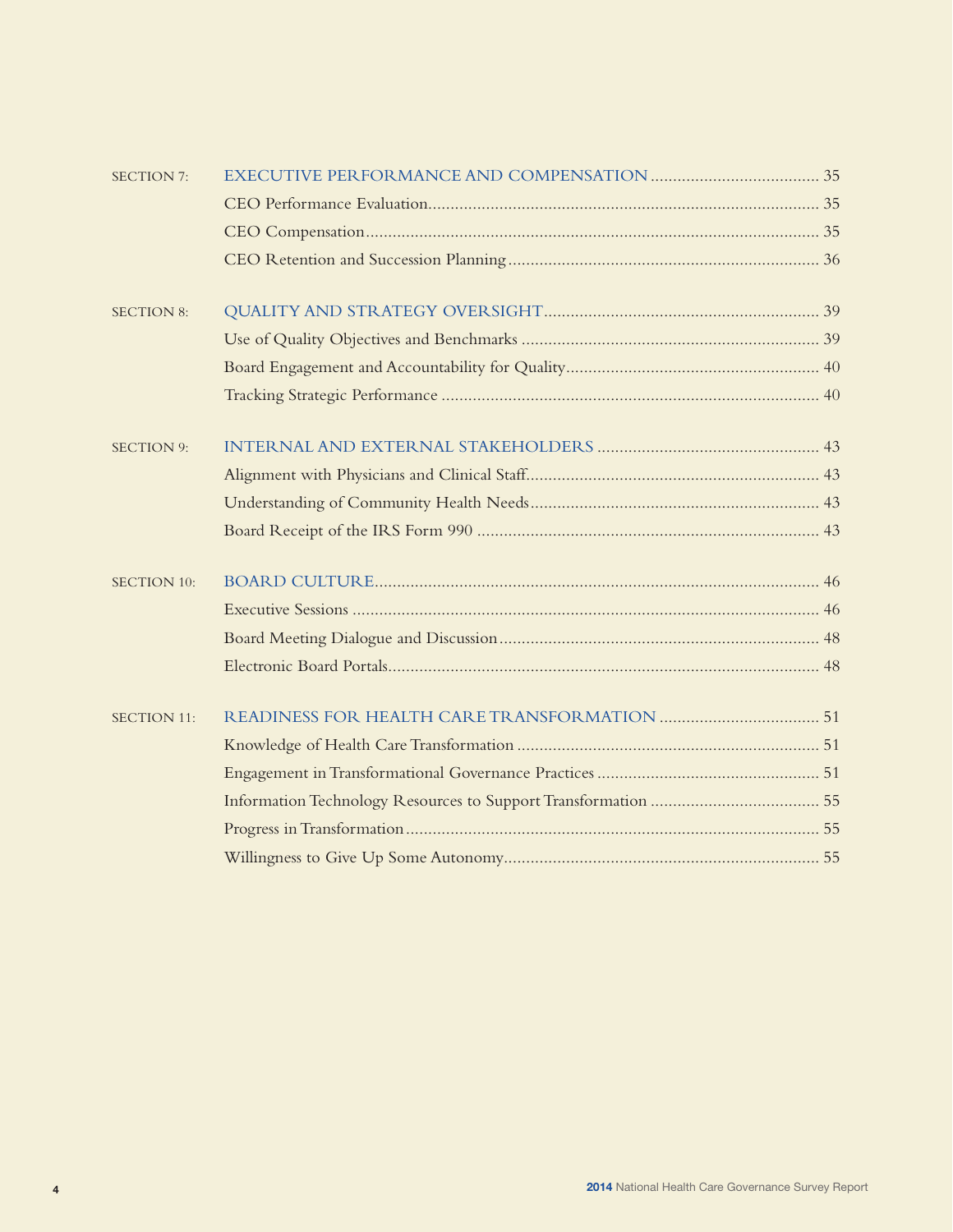## EXECUTIVE SUMMARY

Health care is undergoing a complex, uncertain and fast-paced transformation on many fronts. Hospitals and health systems are adapting to shifts in health care reimbursement that encourage greater provider coordination and integration (mergers, acquisitions, affiliations, joint ventures and other relationships) that will radically change the organizational landscape. In addition, evolving advances in information and medical technology, an emphasis on population health that requires organizations to reconsider how and with whom they can partner to best achieve their mission and vision, and a myriad of new laws and regulations are compounding the growing need for diligent, high-performance governance.

This 2014 National Health Care Governance Survey includes many questions from previous surveys that allow insightful comparisons of governance evolution over time. It also probes new areas to enable a better understanding about how hospital and health system boards are preparing for and responding to the transforming health care environment. For the first time, the survey examined the results of questions by types of boards, including independent hospital boards, subsidiary boards of health care systems and boards of health care systems. The survey results confirm the growing transition toward system boards holding greater fiscal and strategic responsibility than their subsidiary organizations; at the same time, however, local boards continue to offer a valuable purpose and essential connection and engagement link to local communities. Independent hospitals typically utilize more traditional board structures, including longer board member terms and term limits and more frequent meetings, while hospital systems and their subsidiary boards typically have shorter terms and term limits, and meet less frequently.

Despite the growth of increasingly diverse populations in communities across the nation, survey results indicate that little change in the racial and ethnic composition of board members has taken place. Gender and age gaps are not closing either; trustees are generally older (in 2014, only two in 10 board members were under age 50), and nearly three-quarters of board members are male. And while clinical representation is essential as hospitals strive to continually improve quality and patient safety, the percentage of clinical board members has declined. Despite this, board chairs and CEOs both report high levels of alignment among boards, medical staffs and nursing staffs.

One of the challenges boards face as health care experiences significant change is the need for greater evolution in composition. Diversity of background, life experience, gender and ethnicity are important and must be factored into board composition. At the same time, boards should have an intense focus on ensuring that they possess the competencies needed to lead their organizations successfully into the future. Clearly defined skills and competencies are being employed to a greater degree in new board member selection; however, they are employed less frequently for evaluations and re-nominations of existing board members.

Ensuring purposeful and highly productive hospital governance requires considering how leading governance best practices are carried out. About one half of hospitals reported conducting a full board assessment in 2014, a process that, when used properly, has been shown to be a major factor in continuous governance improvement.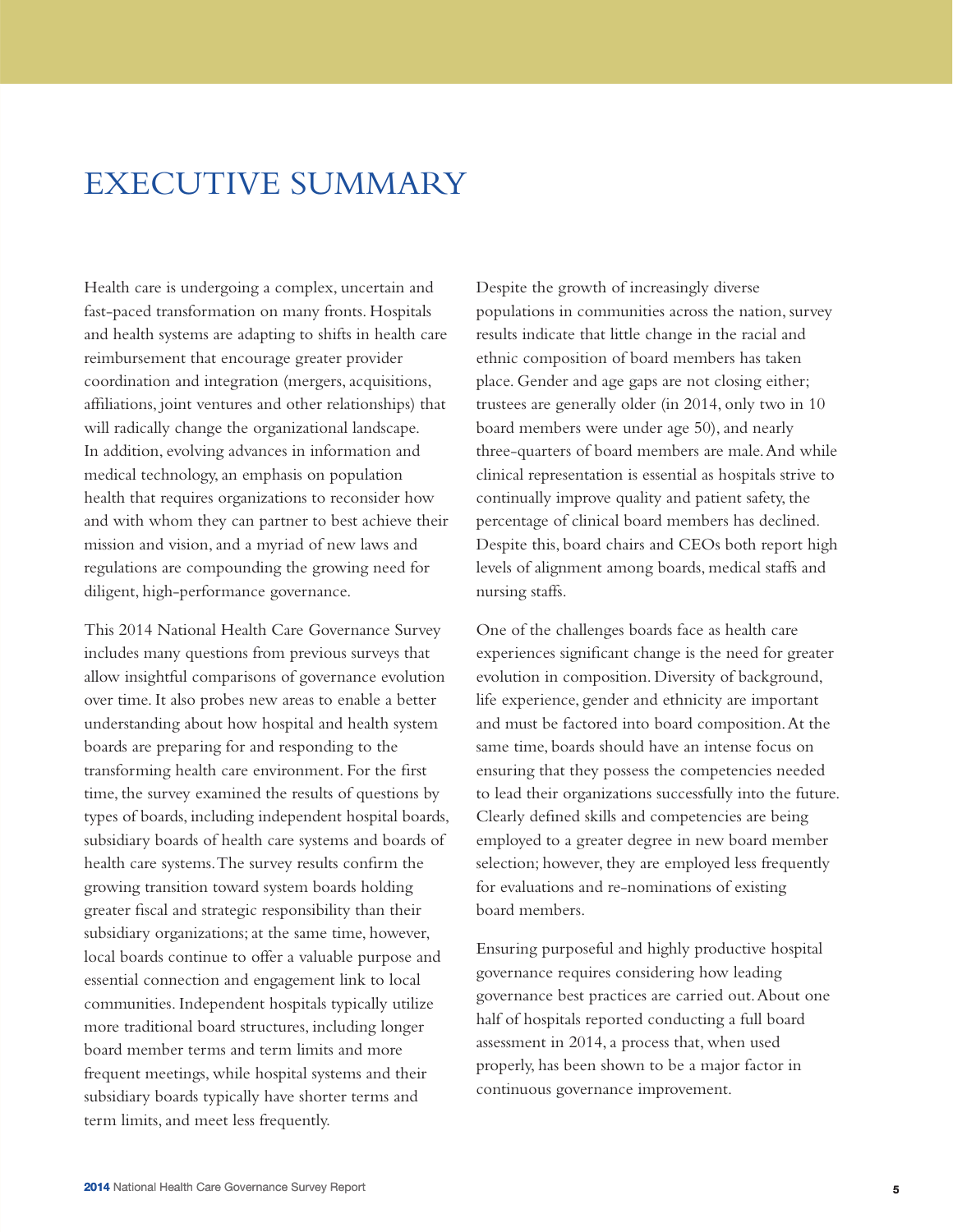When new trustees are selected for board service, a clear role description and a robust trustee orientation process can ensure that they have a deep leadership understanding of the organization, the environment in which it operates and the challenges and opportunities that will define its success. The goal is to enable board members to quickly become wellinformed, active participants in governance strategic thinking, dialogue and debate. Currently, nearly one-half of surveyed CEOs report that their organizations do not have a role description for their trustees, board chairs and committee chairs. And while nearly all hospitals and health systems report conducting some form of new trustee orientation, they reportedly are primarily focused on educational basics, with limited mentoring by more experienced board members or "shadowing" of clinicians to gain insights about care delivery, quality and patient safety. The combination of limited-scope orientations and the decline in board education is concerning; now more than ever, governance education focused on continual board-wide knowledge-building is essential to ensure that boards are best prepared to make well-informed strategic decisions that successfully shape the future of their hospitals and the communities they serve.

While there is agreement by both CEOs and board chairs that boards are highly engaged in quality and patient safety, board chairs perceive greater levels of CEO accountability for quality than do CEOs. In addition, in the areas of executive performance and compensation, CEOs' perception of their accountability was lower in nearly every area compared to the views of board chairs. Futurefocused boards should view this as an opportunity to enhance the board/CEO partnership through review of the CEO evaluation process, but also strengthened CEO retention and succession plans.

Boards have often struggled to find the balance between the board's role in affirming high-level strategic direction and management's role in plan implementation. As many of the ideas in today's health care transformation move from concept to reality, the concept of shared governance is gaining traction, encouraging trustees, senior leaders, and clinical leaders to challenge one another and complement one another's skills and roles in ways that most benefit the organization. Boards must continually focus on purposeful and productive efforts to lead strategic direction to improve quality and patient safety, strengthen financial viability, ensure executive performance, respond to community health needs and more. Just over 40 percent of hospital and health system boards reported that more than onehalf of their governance time is spent in strategic, active discussion, deliberation and debate. At the same time, nearly one in five boards report spending less than one-quarter of their meeting time engaging in this manner.

Board chairs and CEOs are reportedly generally knowledgeable about emerging trends in health care as they prepare their organizations for success through health care transformation. Board chairs reported higher levels of engagement than did CEOs in embracing new practices to prepare them to govern successfully through transformation.

The dramatic transformation taking place in the way in which health care is financed and delivered in communities across the nation creates great challenge and opportunity for governing boards. The 2014 National Health Care Governance Survey provides unique insights that can assist boards, executive teams and clinical leaders to govern together for success.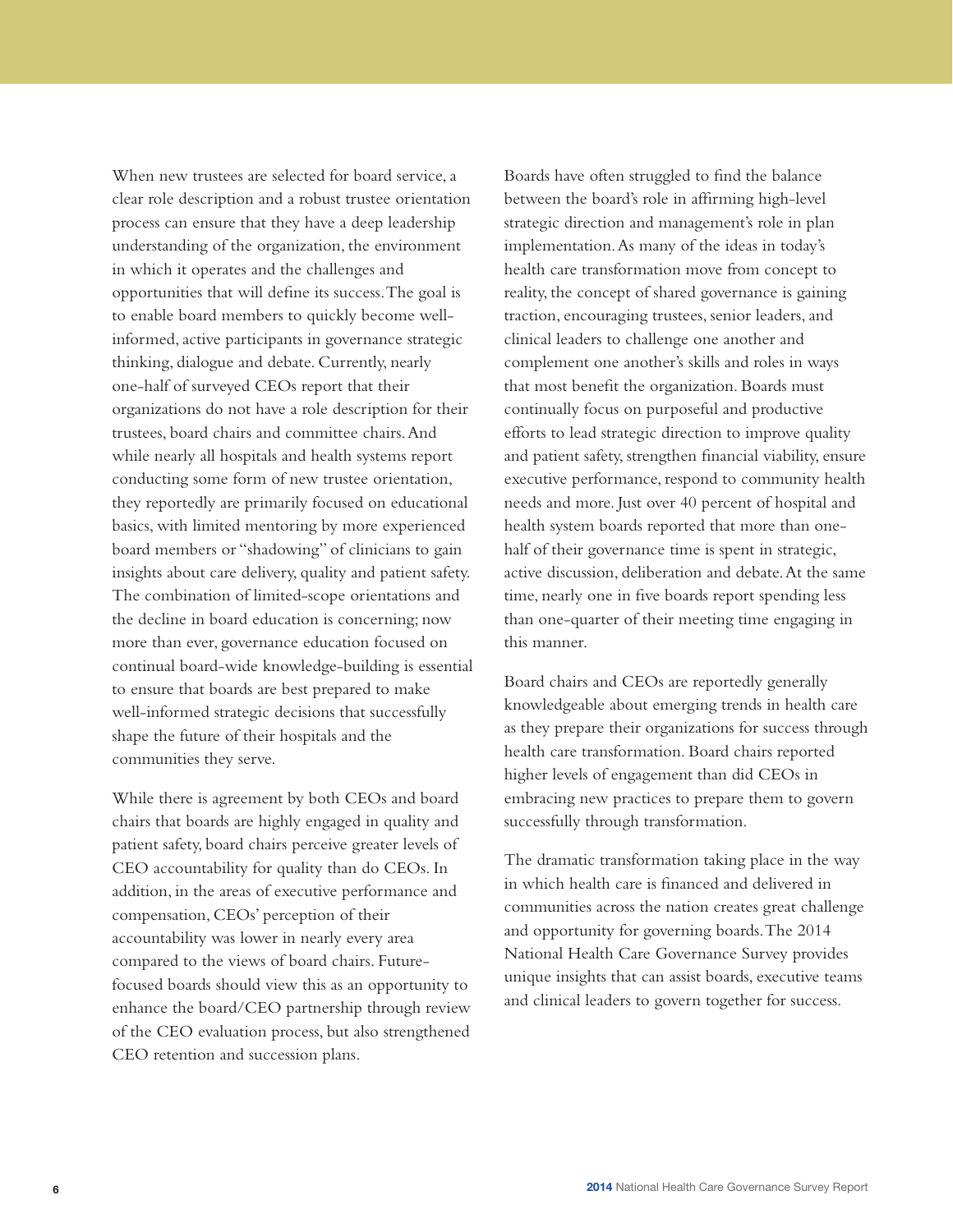## SECTION 1 INTRODUCTION

The 2014 National Health Care Governance Survey was developed by the American Hospital Association's (AHA) Center for Healthcare Governance. Building on the results of previous national governance surveys conducted by the AHA in 2011 and 2005, the 2014 survey also includes many new questions about different types of boards, board selection and evaluation, board culture and readiness for health care transformation.

Two survey instruments were developed, one designed for hospital chief executive officers (CEOs) to complete, and the other to be completed by hospital board chairs. The surveys were sent via electronic mail and postal mail to the CEOs of 4,806 nonfederal community hospitals and health systems in the United States. Specialty hospitals, such as eyeand-ear and psychiatric hospitals were not included. CEOs were requested to provide the appropriate survey to their board chairs. Respondents were given the option to respond to the survey online or to complete the hard copy.

Survey responses were collected during spring 2014. A total of 1,078 CEOs (a 22 percent response rate) and 710 board chairs (a 15 percent response rate) responded to the survey.

Overall, the respondents were generally representative of hospital bed size distribution and geographic distribution in the United States *(see Figure 1.1)*. Public hospitals and not-for-profit hospitals were somewhat overrepresented in the survey results, as were non-metro/rural hospitals. Metropolitan hospitals and health systems and investor-owned hospitals were somewhat underrepresented. AHA non-member systems were somewhat overrepresented, with less representation from AHA member hospitals.

The majority of the questions were asked of both CEOs and board members, allowing comparisons and contrasts throughout this report. Questions about board composition and structure were only asked of CEOs.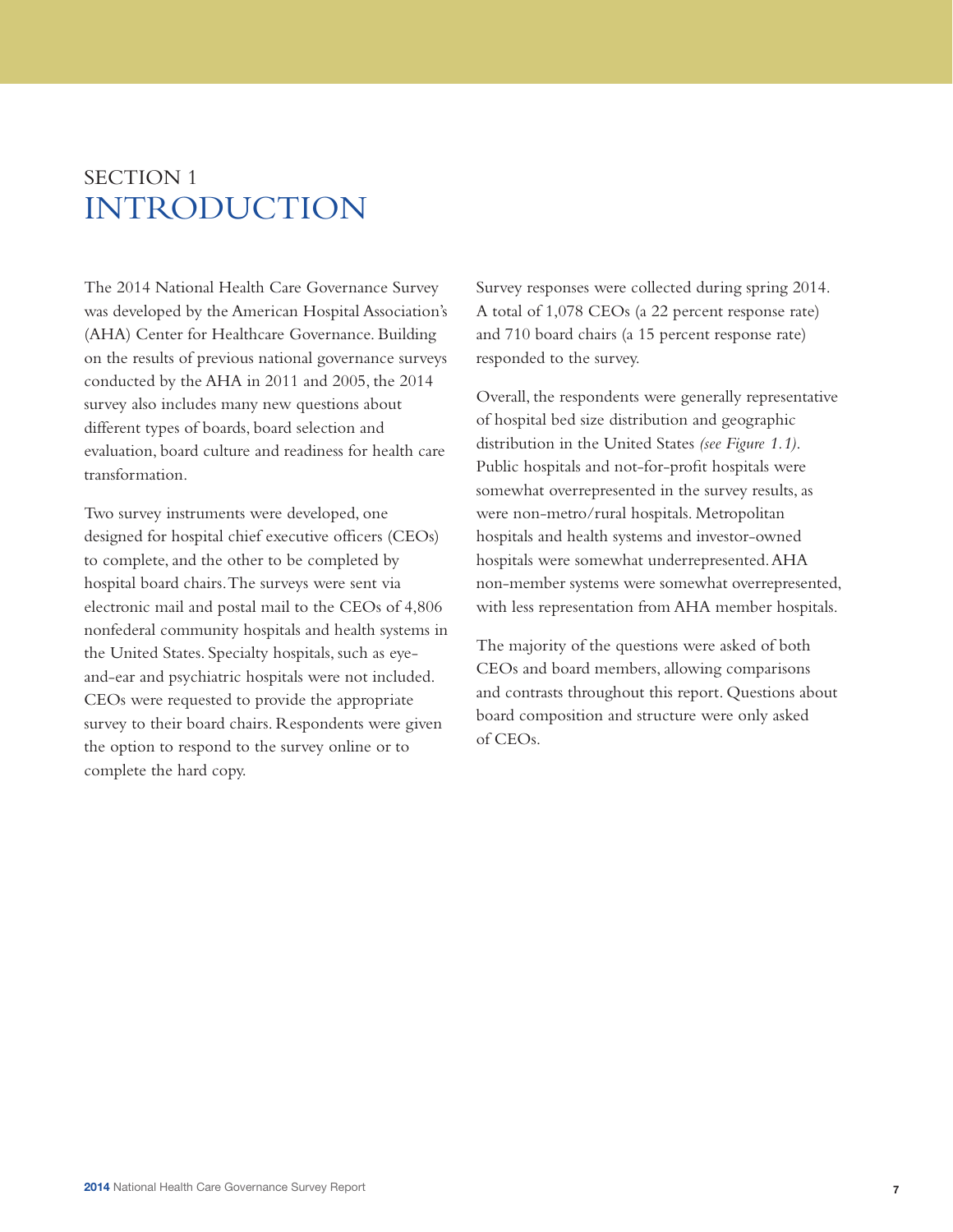| Figure 1.1 - Survey Respondents Versus All Hospitals |                      |                        |                                |  |  |
|------------------------------------------------------|----------------------|------------------------|--------------------------------|--|--|
|                                                      | <b>All Hospitals</b> | <b>CEO Respondents</b> | <b>Board Chair Respondents</b> |  |  |
| <b>Size</b>                                          |                      |                        |                                |  |  |
| $<$ 100 Beds                                         | 52%                  | 53%                    | 47%                            |  |  |
| 100-299 Beds                                         | 32%                  | 30%                    | 33%                            |  |  |
| $>=$ 300 Beds                                        | 16%                  | 17%                    | 20%                            |  |  |
| <b>Census Region</b>                                 |                      |                        |                                |  |  |
| Northeast                                            | 13%                  | 16%                    | 19%                            |  |  |
| <b>Midwest</b>                                       | 30%                  | 37%                    | 35%                            |  |  |
| South                                                | 39%                  | 28%                    | 28%                            |  |  |
| West                                                 | 19%                  | 19%                    | 18%                            |  |  |
| Ownership                                            |                      |                        |                                |  |  |
| Public                                               | 21%                  | 27%                    | 27%                            |  |  |
| Not-for-Profit                                       | 58%                  | 64%                    | 66%                            |  |  |
| Investor-Owned                                       | 21%                  | 9%                     | 7%                             |  |  |
| <b>Location</b>                                      |                      |                        |                                |  |  |
| Metro                                                | 60%                  | 53%                    | 55%                            |  |  |
| Non-Metro                                            | 40%                  | 47%                    | 45%                            |  |  |
| <b>Multi-Hospital System</b>                         |                      |                        |                                |  |  |
| Non-AHA Member                                       | 38%                  | 50%                    | 49%                            |  |  |
| <b>AHA Member</b>                                    | 62%                  | 50%                    | 51%                            |  |  |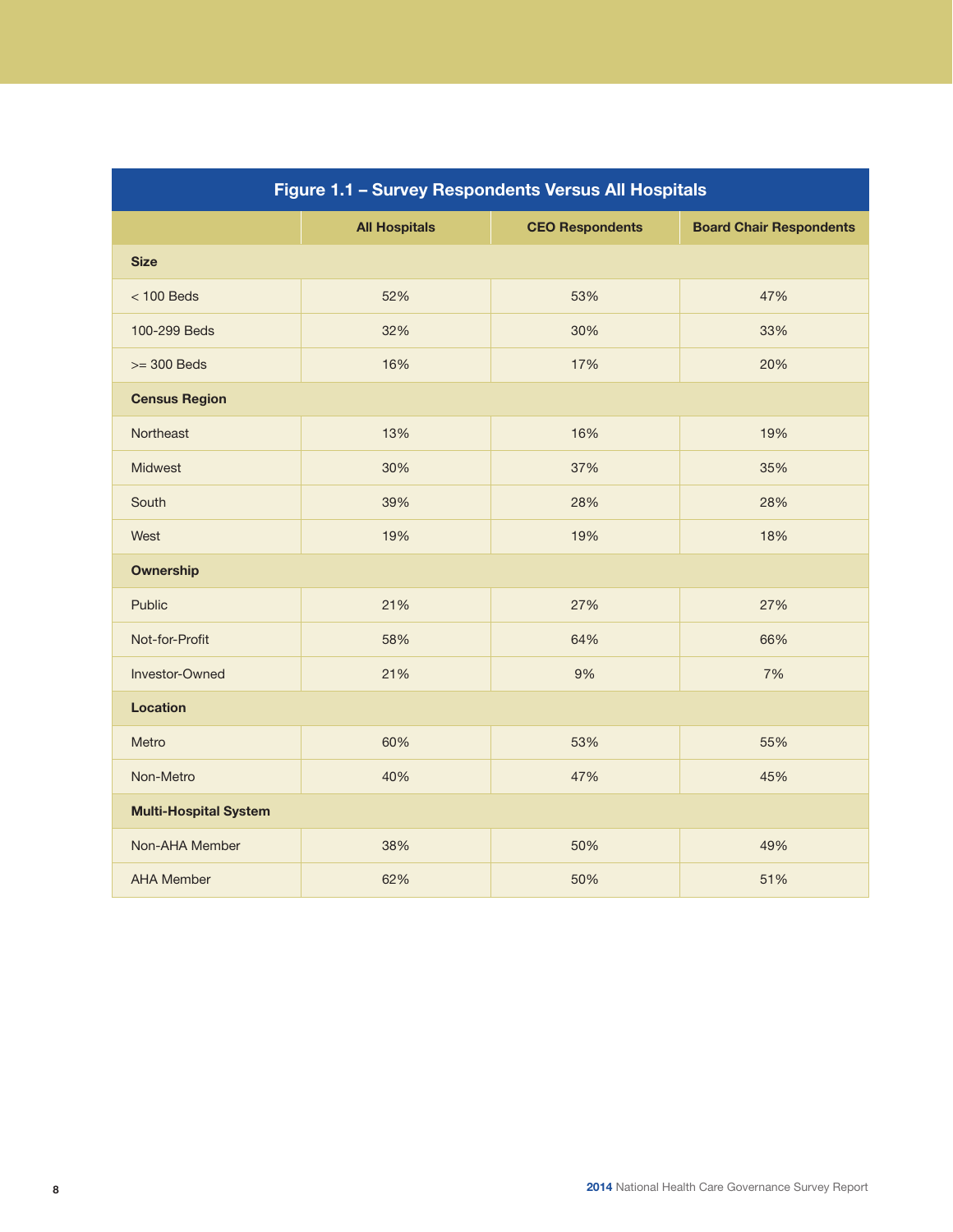## SECTION 2 BOARD COMPOSITION AND THE **COMMUNITY**

Health care in America is transforming, and so are the communities that hospitals serve. As patients become more diverse, the diversity of hospital caregivers, leaders and board members must evolve to reflect changing community desires and needs. At the same time, the structure of America's hospitals is changing. While community hospitals remain the bedrock of most communities, hospitals and health systems are increasingly forging partnerships and alliances to better serve their communities. This 2014 survey is the first examination of the various types of boards, including freestanding hospital boards, hospital subsidiary boards and boards of system headquarters.

### Board Size

Over the past several decades, hospital boards have trended toward smaller sizes, which allow them greater flexibility and enable more in-depth, robust discussions and decision-making. However, as health care transforms and the complexity of the challenges faced by hospitals and health systems and their boards increases, board sizes may be shifting again.

The survey results indicate a slight increase in average board size, from 12 board members in 2011 to 13 board members in 2014 *(see Figure 2.1).* System boards typically had the largest boards, with an average of 16 board members. System boards also had the least number of non-voting board members (on average less than one), and the largest average number of members. Both freestanding hospital boards and hospital subsidiary boards reported approximately one non-voting board member *(see Figure 2.2)*.

| Figure 2.1 - Board Size          |                                            |  |
|----------------------------------|--------------------------------------------|--|
|                                  | <b>Average Numbers</b><br>of Board Members |  |
| Freestanding Hospital Board      | 12                                         |  |
| <b>Hospital Subsidiary Board</b> | 12                                         |  |
| <b>System Headquarters Board</b> | 16                                         |  |

2014 Average all respondents = 13 2011 Average all respondents = 12

| <b>Figure 2.2 - Nonvoting Board Members</b>  |                                                             |  |
|----------------------------------------------|-------------------------------------------------------------|--|
|                                              | <b>Average Numbers of</b><br><b>Nonvoting Board Members</b> |  |
| <b>Freestanding Hospital</b><br><b>Board</b> |                                                             |  |
| <b>Hospital Subsidiary Board</b>             |                                                             |  |
| <b>System Headquarters</b><br><b>Board</b>   | 0.5                                                         |  |

2014 Average all respondents = 1

2011 Average all respondents = 1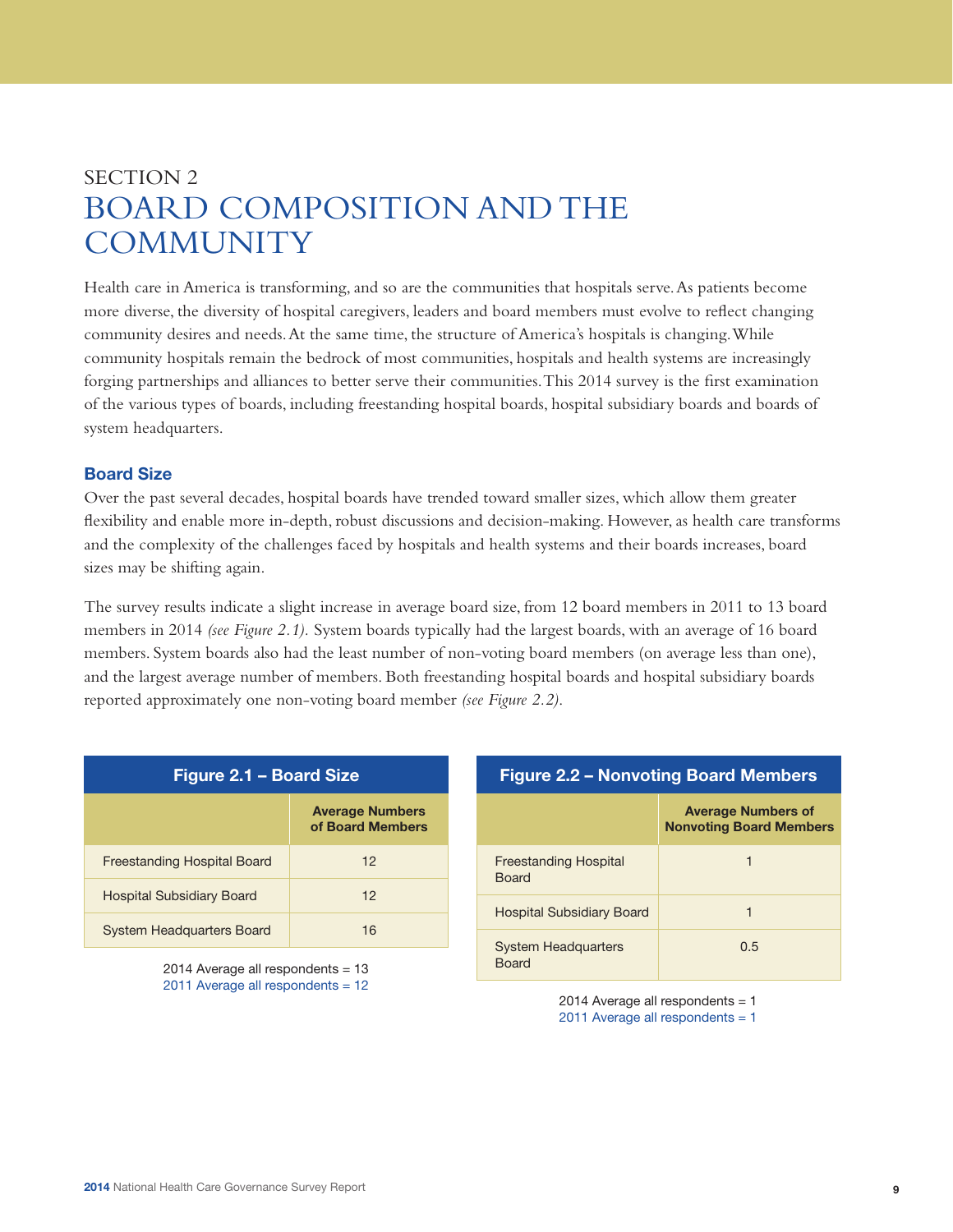### Board Diversity

For many hospitals across the country, the racial and ethnic diversity of communities is changing and cultural disparities in health care are becoming more and more evident. It is trustees' role and responsibility to ensure that the hospital knows what the community's health needs are, and how to best deliver care that meets the needs of those served by the organization.

In 2011, the AHA, American College of Healthcare Executives, Association of American Medical Colleges, Catholic Health Association of the United States and America's Essential Hospitals stood together in a national call to action to eliminate health care disparities. The focus is threefold, including increasing the collection of race, ethnicity and language preference data; increasing cultural competency training; and increasing diversity in governance and leadership. The call to action for increased governance and leadership diversity is focused on leadership that is reflective of the communities served.

Despite this national call to action, the survey results highlight a lack of progress in board diversity of race or ethnicity, gender, age and clinical profession.

### *Race and Ethnicity*

Minorities currently comprise 37 percent of the U.S. population according to the U.S. Census Bureau. In the coming years the U.S. population's diversity is expected to grow significantly, with minorities comprising an estimated 57 percent of the population in 2060.1 Despite this growing diversity, in most communities hospital boards are predominantly Caucasian.

The 2014 survey results indicate that little has changed in the racial and ethnic composition of hospital boards since 2011, with almost nine in 10 board members reportedly Caucasian *(see Figure 2.3)*. Slightly over half of all boards surveyed had at least one non-Caucasian board member; leaving 47 percent of all hospital boards in America with no



1 Source: https://www.census.gov/newsroom/releases/archives/population/cb12-243.html)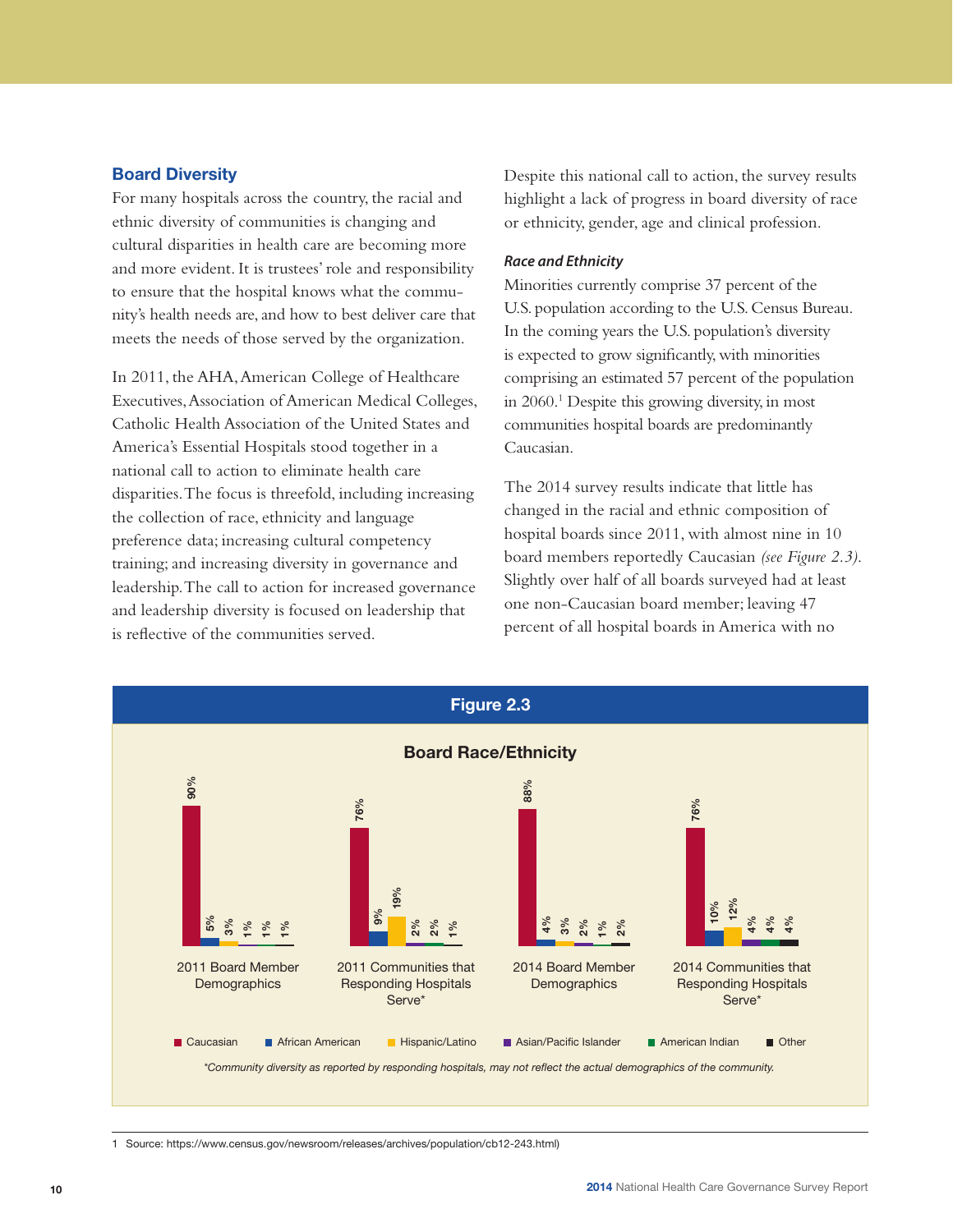racial or ethnic minority representation in 2014 *(see Figure 2.4)*.

When asked whether their board's composition reflects the diversity of the community and stakeholders served by the organization, the average score was 3.5 (using a scale of  $1 - Not$  at All, to  $5 - Completely$ ). Freestanding hospitals and hospital subsidiary boards reported that their board composition was more reflective of the community served, while system boards were less confident *(see Figure 2.5)*.

*Gender*

While the percentage of men and women is nearly equal in the U.S., according to the U.S. Bureau of Labor Statistics women comprise nearly 80 percent of the health care workforce. In recent years, the importance of women in leadership has been elevated, but there has been little shift in hospital board representation. In fact, the gender divide on hospital boards remained the same in 2014 as it was in 2011 *(see Figure 2.6)*. Just under three-quarters of all board members were male, while 28 percent were female.



| Figure 2.5 - Boards Reflective of<br><b>Community Diversity</b> |                      |  |
|-----------------------------------------------------------------|----------------------|--|
|                                                                 | <b>Average Score</b> |  |
| Freestanding Hospital Board                                     | 3.6                  |  |
| <b>Hospital Subsidiary Board</b>                                | 3.4                  |  |
| <b>System Headquarters Board</b>                                | 2.9                  |  |
| Overall                                                         | 35                   |  |

Extent that the Composition Reflects Community Diversity Scale of 1 (Not at All) to 5 (Completely)

*\* Community diversity as reported by hospital, may not reflect the actual demographics of the community.* 



### *Age*

Four generations are now represented in the workforce, but not necessarily around the board table. Boards missing the diversity of age may also be missing the commitment, passion for service, and fresh thinking of their community's next generation of leaders. In addition to the benefits younger leaders can offer to boards, organizations may also be missing an opportunity to offer their communities a valuable leadership development experience for these future leaders.

This year's survey results reiterate that the governance age gap is not narrowing. Hospital trustees are getting older. Since 2005, the percentage of board members under the age of 50 has continued to decline. In 2014, only two in 10 board members were under age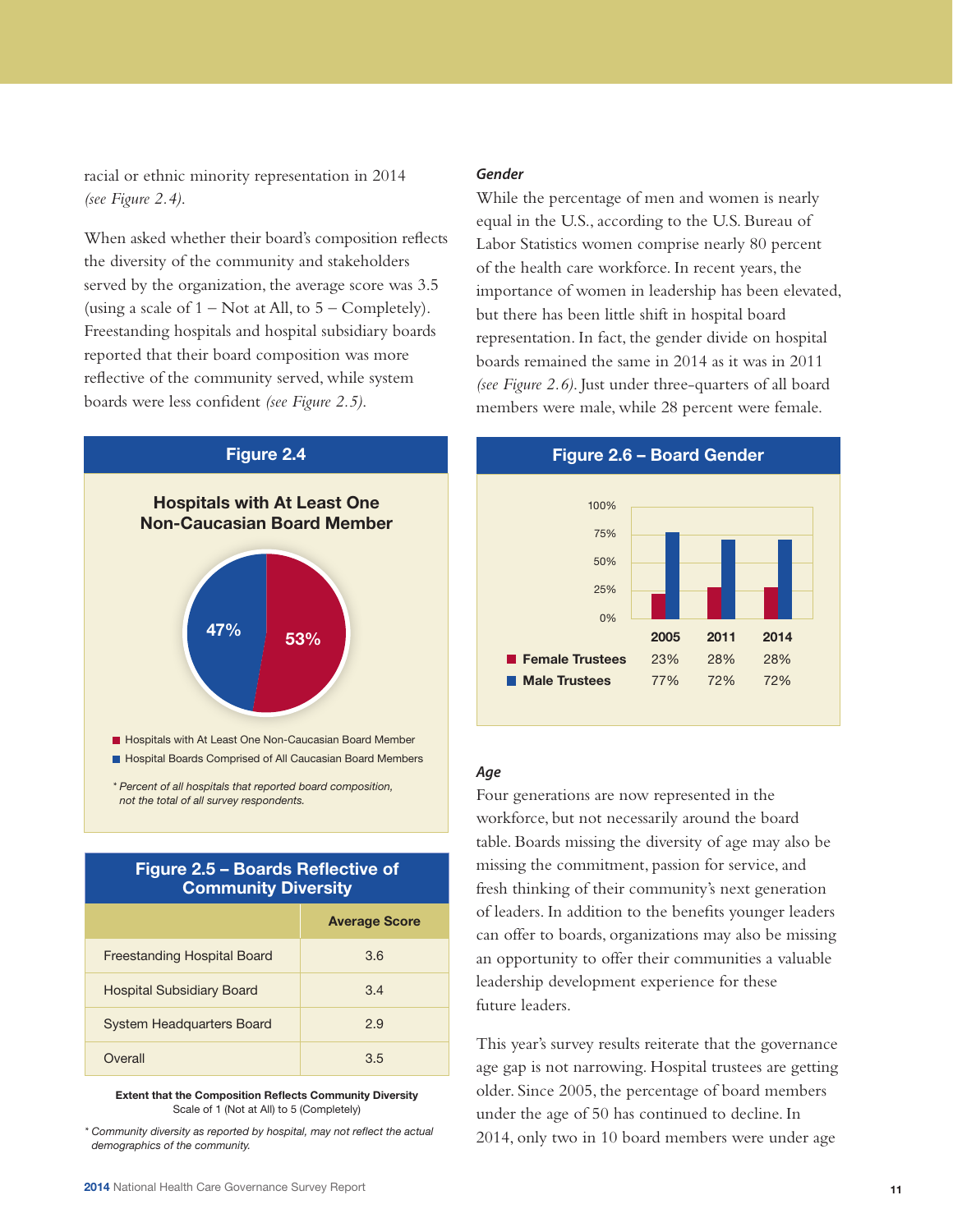

50. The majority of hospital trustees were ages 51-70, with the remainder over age 71 *(see Figure 2.7)*.

### *Clinical Representation*

Expertise is required on hospital boards in a variety of areas, but as hospitals and health systems continue to strive for excellence in quality and patient safety the need for a strong clinical voice on the board is essential. Clinical expertise may come from a variety of professions, including physicians, nurses, pharmacists, and other clinical specialties. Despite their essential perspective, the percentage of clinical board members declined from 31 percent in 2011 to 29 percent in 2014 *(see Figure 2.8)*. Overall, the percentage of physician trustees remained the same from 2011 to 2014, but the percentage of board members that were nurses or other clinicians declined.

Of all survey respondents, three-quarters had at least one physician serving on their board. More than one-third (37 percent) had at least one nurse on their board, and 22 percent included at least one other clinical profession as a board member *(see Figure 2.9)*.

### *Diversity Varies by Board Type*

There are sizeable differences in board composition by type of board. System boards had slightly greater African American representation, more males, and more trustees in the 51–70 age range. System boards



*\*2011 was the first survey to ask about clinicians other than physicians.*

### Figure 2.9 – Percentage of Hospitals with Nurses, Physicians and Other Clinicians on the Board

|                                                         | <b>Percentage</b> |
|---------------------------------------------------------|-------------------|
| <b>Physician</b>                                        | 75%               |
| <b>Nurse</b>                                            | 37%               |
| <b>Other clinician</b><br>(e.g., pharmacist, therapist) | 22%               |

also tended to have greater physician representation. Hospital subsidiary boards included more females and a greater percentage of younger trustees. Freestanding hospital boards had the highest percentage of Caucasian board members. Freestanding hospital boards also had the largest percentage of trustees over age 71, more nurses and the smallest percentage of physician representation *(see Figure 2.10)*.

As health care organizations grow and evolve, the various types of boards used throughout systems and their subsidiaries serve a unique role. While system boards are typically responsible for finance, strategic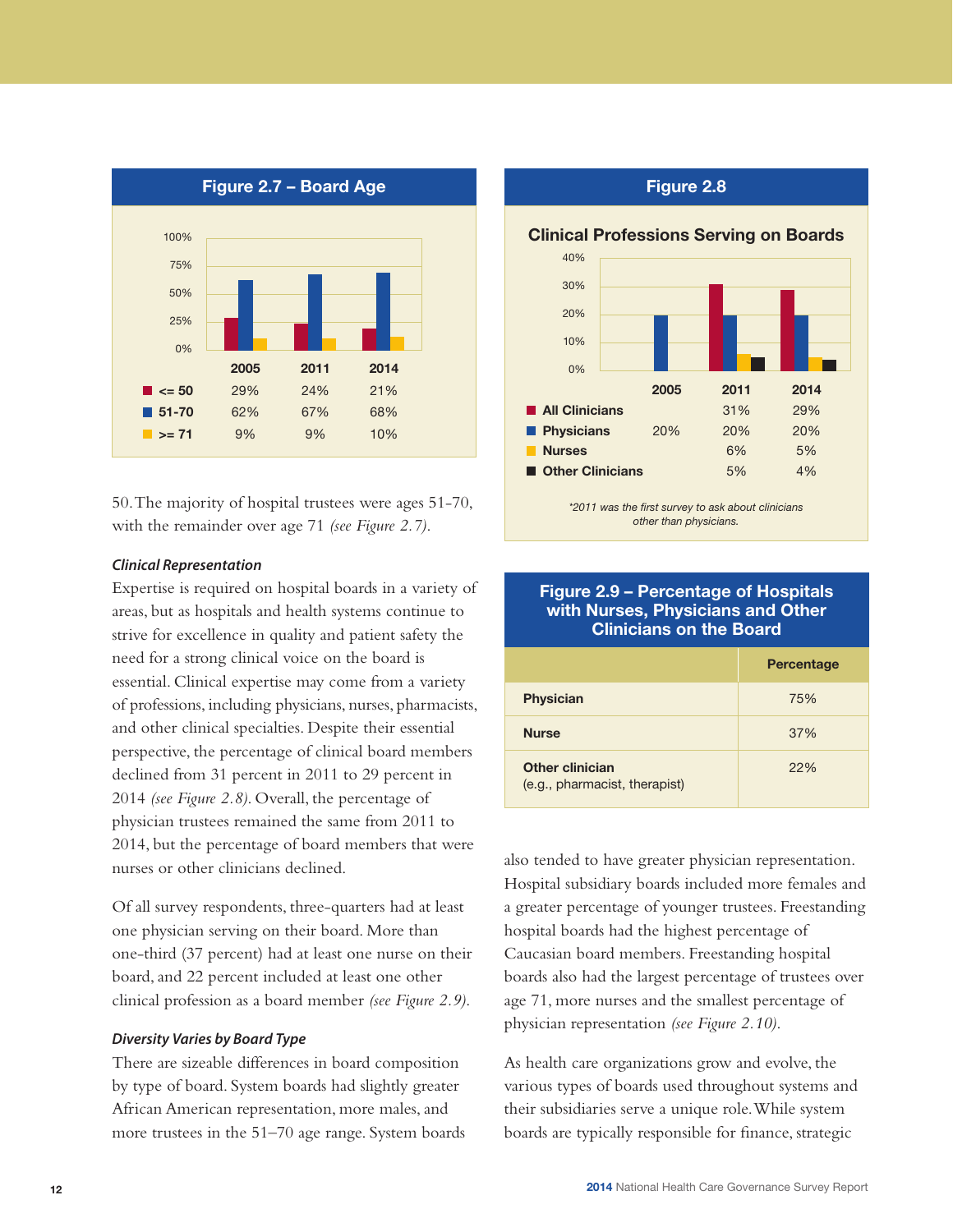| Figure 2.10 - Board Composition by Type of Board |                                              |                                            |                                            |  |
|--------------------------------------------------|----------------------------------------------|--------------------------------------------|--------------------------------------------|--|
|                                                  | <b>Freestanding Hospital</b><br><b>Board</b> | <b>Hospital Subsidiary</b><br><b>Board</b> | <b>System Headquarters</b><br><b>Board</b> |  |
| <b>Race/Ethnicity</b>                            |                                              |                                            |                                            |  |
| Caucasian                                        | 90%                                          | 86%                                        | 86%                                        |  |
| African American                                 | 4%                                           | 6%                                         | 7%                                         |  |
| Hispanic/Latino                                  | 3%                                           | 3%                                         | 3%                                         |  |
| Asian/Pacific Islander                           | 1%                                           | 2%                                         | 2%                                         |  |
| American Indian                                  | 1%                                           | 0%                                         | 1%                                         |  |
| Other                                            | 1%                                           | 4%                                         | 1%                                         |  |
| <b>Unknown</b>                                   | 0%                                           | 0%                                         | 0%                                         |  |
| Gender                                           |                                              |                                            |                                            |  |
| Male                                             | 72%                                          | 69%                                        | 76%                                        |  |
| Female                                           | 28%                                          | 31%                                        | 24%                                        |  |
| Age                                              |                                              |                                            |                                            |  |
| $\leq$ =50                                       | 17%                                          | 19%                                        | 12%                                        |  |
| $51 - 70$                                        | 63%                                          | 70%                                        | 81%                                        |  |
| $>=71$                                           | 20%                                          | 11%                                        | 7%                                         |  |
| <b>Clinical Background</b>                       |                                              |                                            |                                            |  |
| Physician                                        | 17%                                          | 22%                                        | 26%                                        |  |
| <b>Nurse</b>                                     | 4%                                           | 6%                                         | 4%                                         |  |
| Other Clinician (e.g., pharmacist,<br>therapist) | 5%                                           | 3%                                         | 2%                                         |  |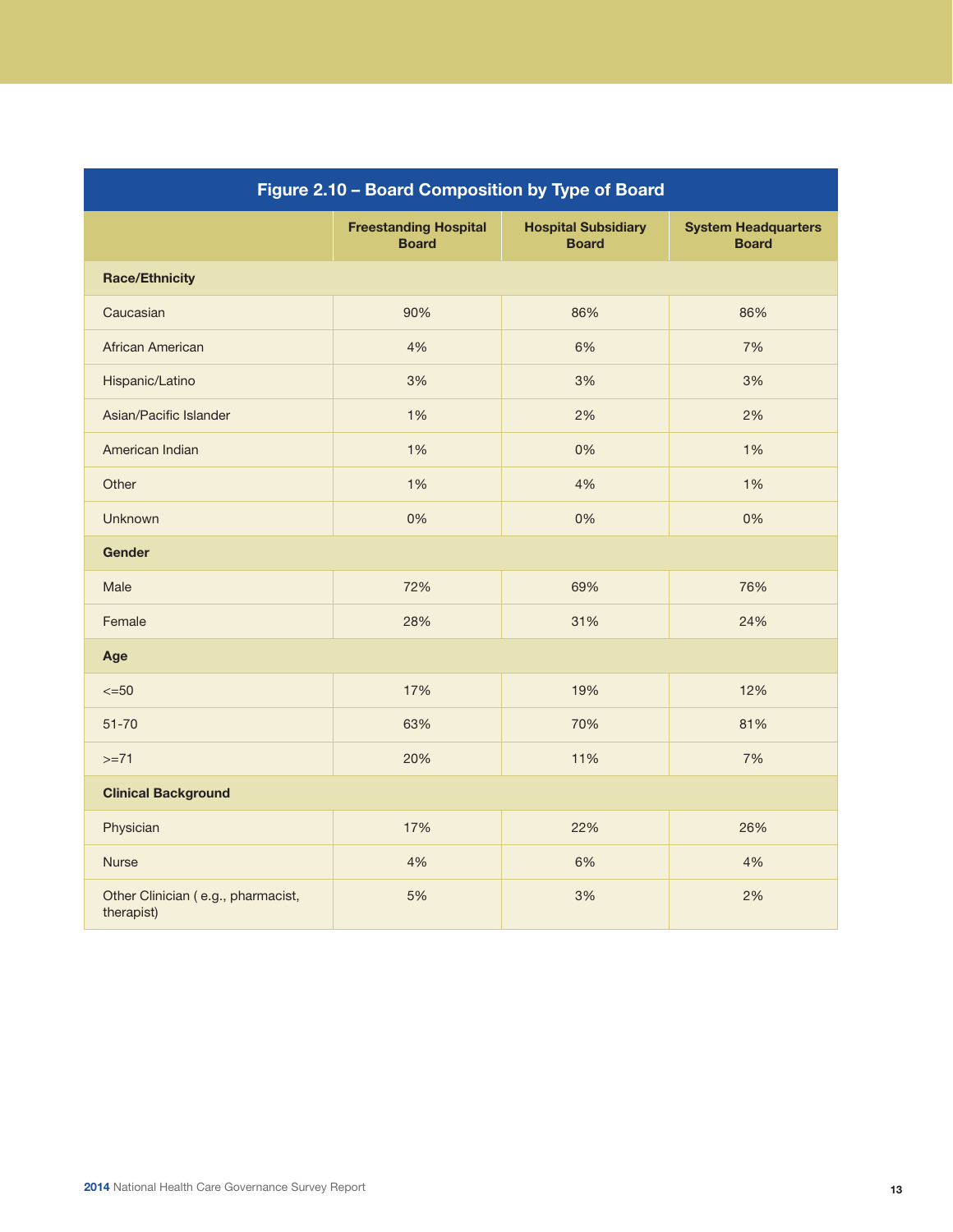direction and rigorous oversight of performance and risk, local or subsidiary boards are responsible for understanding community needs and perceptions and relaying those needs to the system board, as well as local quality, patient safety and physician credentialing. Local boards should be more reflective of the community served, while system boards may be more focused on professional expertise and experience.

### Section Highlights

- The average board size was 13 trustees
- 47 percent of all hospital boards in America had no racial or ethnic minority representation in 2014
- No progress has been made since 2011 in gender diversity
- Hospital trustees are getting older
- The percentage of clinical board members declined from 31 percent in 2011 to 29 percent in 2014
- There are sizeable differences in board composition by type of board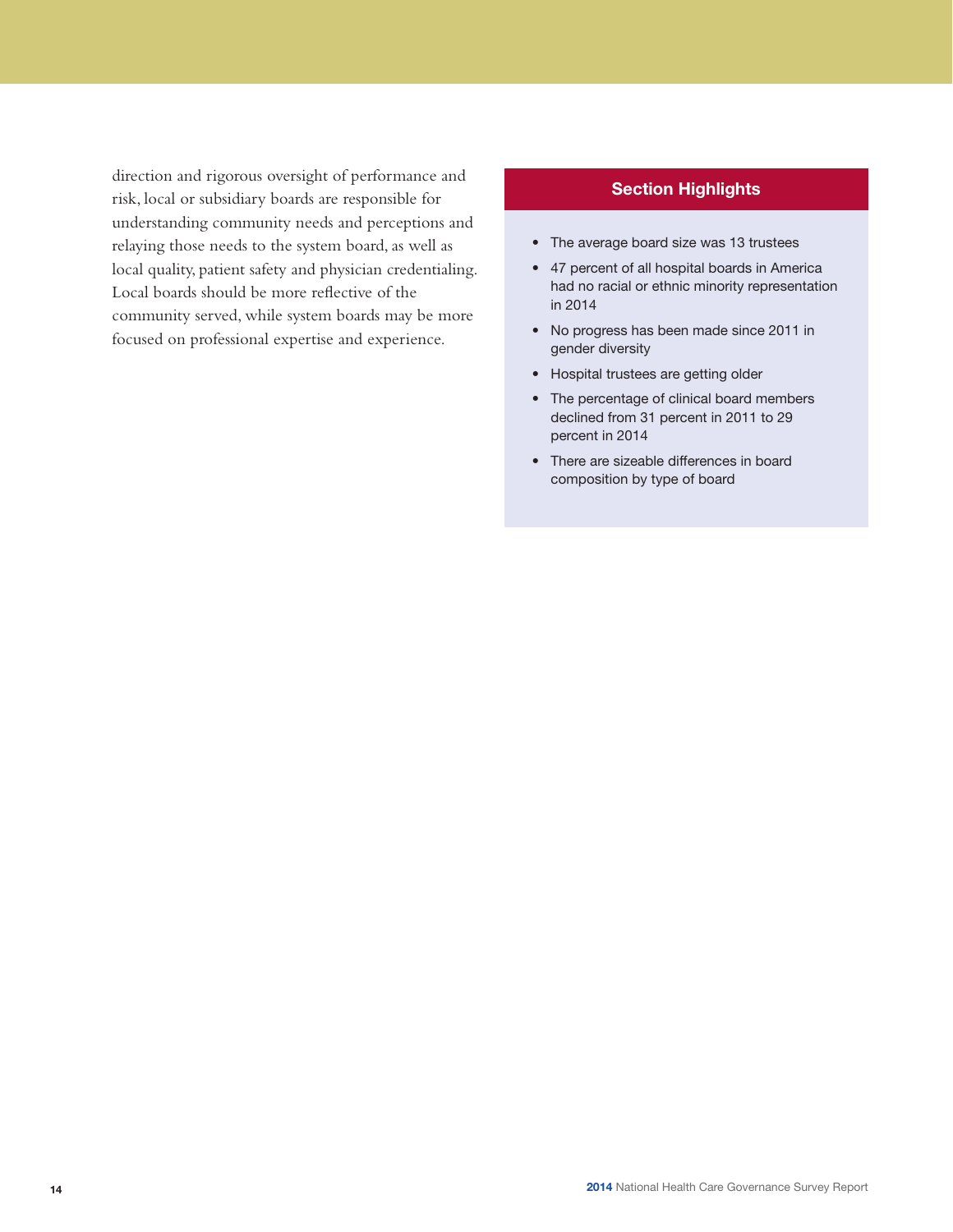## SECTION 3 BOARD STRUCTURE

Highly effective boards ensure that their governance structure and operational practices are designed for maximum governance effectiveness and successful achievement of the organization's mission. When they govern at peak performance, the board and individual trustees play an important role in helping to ensure that the organization gains strength and new capacity to sustain success through the change ahead; doing so requires a clear understanding of the requirements for governing excellence.

Boards set the tone for successful governance by ensuring that clear policies and procedures clarify expectations for board term limits, board meeting frequency, board committee roles and participation requirements and board compensation.

### Term Limits

Board term limits offer a formal process that enables longtime board members to leave the board. Term limits also provide a way for trustees to leave the board who may no longer be a good fit for the organization's governing body. At the same time, board terms ensure consistency of board composition to prevent continuous turnover.

The complexity of health care brings unique challenges to board term limits. Hospital and health system boards must balance the value of experienced board members with the opportunity to bring fresh thinking and perspectives to governance dialogue and strategic direction setting.

In 2014, the average board term was 3.9 years, up slightly from the average of 3.5 years in 2011. Freestanding hospital boards had longer board terms (more than four years) than hospital subsidiary boards or system boards *(see Figure 3.1)*.

### Figure 3.1 – Term Length for Board Members

|                                                    | <b>Average</b><br><b>Number of Years</b> |
|----------------------------------------------------|------------------------------------------|
| <b>Freestanding hospital board</b>                 | 4.4                                      |
| Hospital subsidiary board                          | 3.1                                      |
| Local hospital board with limited<br>authority     | 2.9                                      |
| Local hospital board with no<br>fiduciary duties   | 3.1                                      |
| Local hospital board with<br>significant authority | 3.4                                      |
| System headquarters board                          | 3.1                                      |

2014 Average all respondents = 3.9 2011 Average all respondents = 3.5

The maximum number of consecutive terms in 2014 was 3.3 terms. Like the average board term length, the number of consecutive terms allowed was highest for freestanding hospitals (3.5 terms), and lower for hospital subsidiary boards and system boards *(see Figure 3.2)*.

When combined, if a board member served the maximum number of consecutive terms, the average length of board service would be nearly 13 years. For freestanding hospital boards, the average maximum length would be over 15 years, while the average for hospital subsidiary boards would be 9 years and the average for system headquarters boards would be nearly 10 years.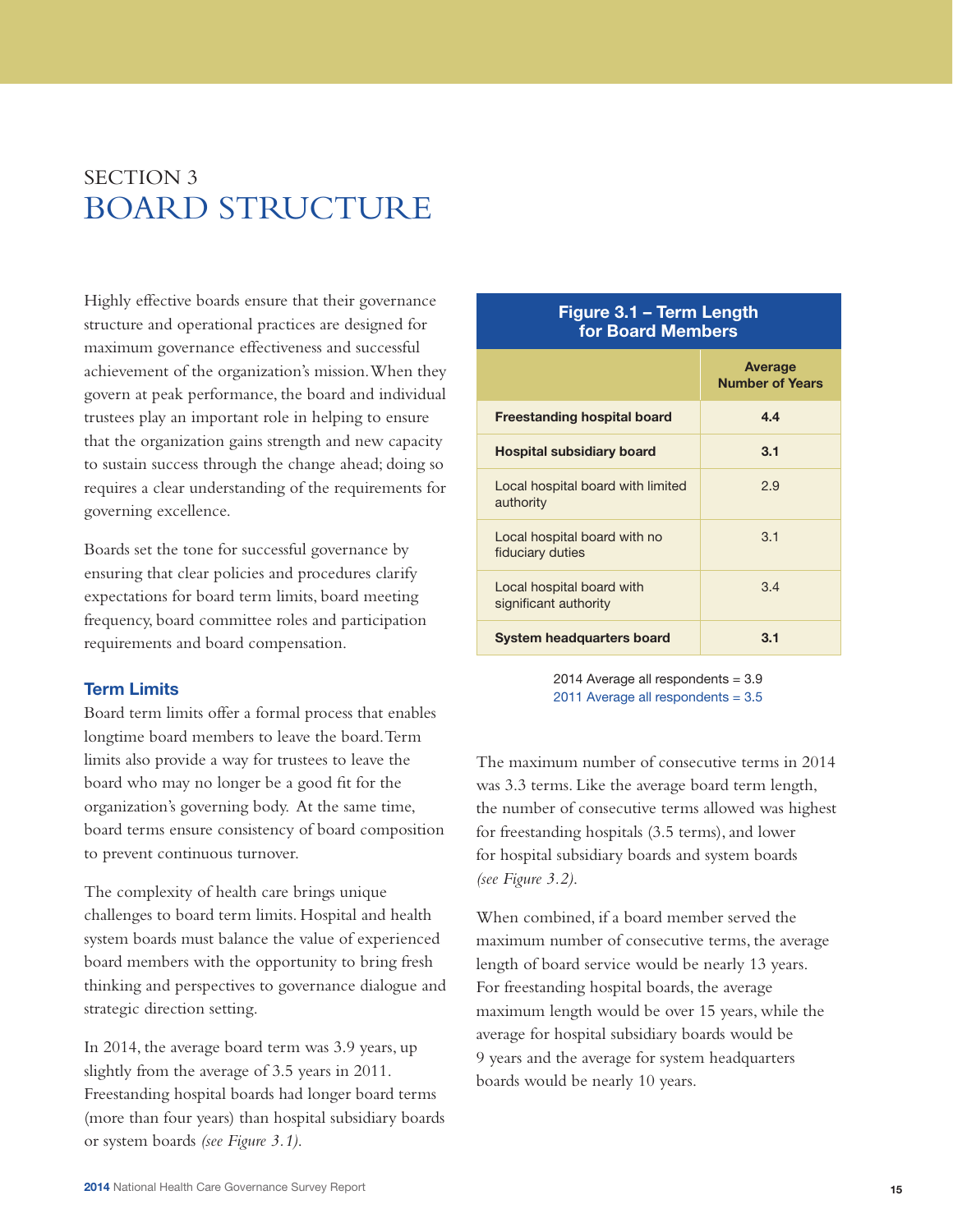| <b>Figure 3.2 - Maximum Number</b><br>of Consecutive Terms |                                                      |  |
|------------------------------------------------------------|------------------------------------------------------|--|
|                                                            | <b>Average Number of</b><br><b>Consecutive Terms</b> |  |
| <b>Freestanding hospital board</b>                         | 3.5                                                  |  |
| <b>Hospital subsidiary board</b>                           | 3.0                                                  |  |
| Local hospital board with<br>limited authority             | 2.9                                                  |  |
| Local hospital board with no<br>fiduciary duties           | 2.9                                                  |  |
| Local hospital board with<br>significant authority         | 3.1                                                  |  |
| <b>System headquarters board</b>                           | 3.2                                                  |  |

Average all respondents = 3.3

### Board Meeting Frequency

The frequency with which hospital and health system governing boards meet varies depending on the scope of the governing board's responsibilities, board composition, travel requirements and a variety of other factors. Some system boards with wide-ranging representation may only meet four times a year with longer board meetings, while other boards may meet more frequently but for a shorter duration.

In 2014, boards reported holding an average of nine board meetings annually. Freestanding hospital boards averaged the highest frequency of board meetings, with 11 meetings annually. Hospital subsidiary boards and system headquarters boards met on average eight times a year. Within hospital subsidiary boards, governing bodies with limited authority met less frequently, while governing bodies with significant authority met more frequently *(see Figure 3.3)*.

### Board Compensation

Serving on a hospital or health system board is increasingly complex, requiring a significant time commitment and dedication from board members.

Figure 3.3 – Number of Regularly Scheduled Board Meetings Annually

|                                                    | <b>Average Number of</b><br><b>Board Meetings</b> |
|----------------------------------------------------|---------------------------------------------------|
| Freestanding hospital board                        | 11                                                |
| <b>Hospital subsidiary board</b>                   | 8                                                 |
| Local hospital board with<br>limited authority     | 7                                                 |
| Local hospital board with no<br>fiduciary duties   | 8                                                 |
| Local hospital board with<br>significant authority | 9                                                 |
| System headquarters board                          | 8                                                 |

Average all respondents = 9

As hospital trustee responsibilities grow, there is no doubt that their expertise is valuable and their personal and professional time is at a premium. Compensation rewards trustees' valuable contributions, and some believe it may result in improved governing performance, or may contribute to a better ability to recruit future trustees. At the same time, compensating trustees may raise questions about trustees' motives and incentives to serve and act on the board. Compensation may also increase the board's liability, and may have the potential to hinder advocacy clout.

While some believe that the growing complexity and demands of not-for-profit trustees merits compensation, others believe that trustees are motivated by non-financial benefits, including the opportunity to serve the local community and provide value to the local hospital or health system. Despite some debate, compensating trustees for their important leadership work is uncommon.

The overall percentage of hospital and health system boards that compensate their members has not changed since 2011. While 12 percent of hospital and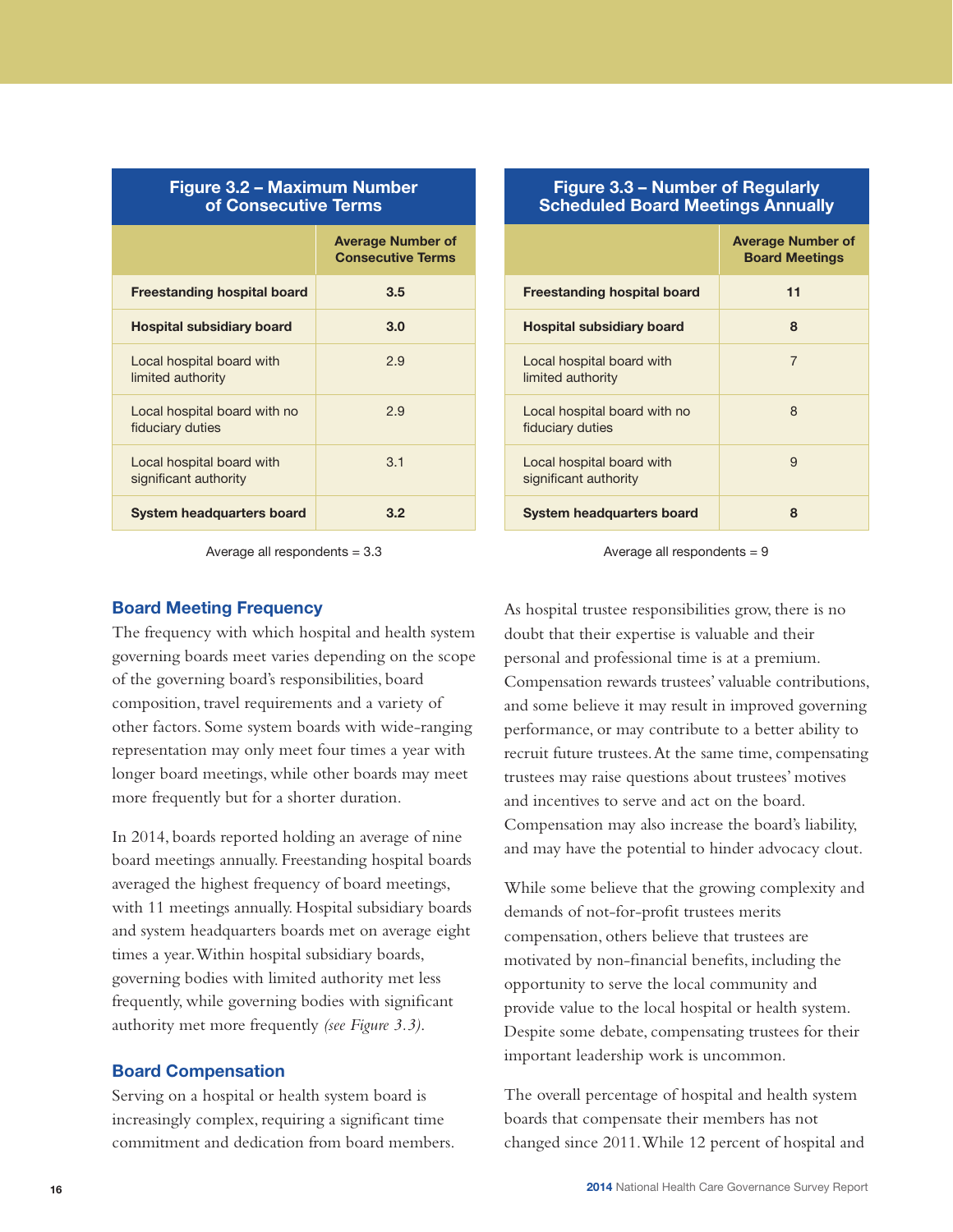

health system boards provided some form of compensation, 88 percent offered no compensation outside of reimbursement for out-of-pocket meetingrelated expenses *(see Figure 3.4)*.

Freestanding hospitals were most likely to compensate trustees, with the most common reported compensation in the form of a per-meeting fee (12 percent of all freestanding boards do this). Hospital subsidiary boards that provided compensation were also most likely to provide a per-meeting fee (6 percent), followed by an annual fee (3 percent). System headquarters boards were least likely to provide trustee compensation; those that did were equally divided between compensating trustees through an annual fee or a per-meeting fee (4 percent each) *(see Figure 3.5)*.

### Board Committees

Board committees are an essential component of effective hospital governance and leadership. They form the "substructure" that enables the full governing board to focus on larger issues of policy, strategy and vision. Many boards utilize a combination of standing board committees as well as ad hoc committees and task forces that address specific, short-term issues or needs.



Successful boards use committee to maximize their governance time and energy, enhance their effectiveness and understand their position, progress and performance in key areas. When effective, substructure groups provide the analysis and recommendations necessary for effective and well thought-out full board decisions.

The most common standing committees were quality and finance. Over half of all boards also reported having a standing executive committee, governance/ nominating committee and audit/compliance committee *(see Figure 3.6)*.

The prevalence of a standing quality committee has markedly increased in the last decade; fewer than six in 10 boards reported having a quality committee in 2005, compared to more than eight in 10 boards reporting a quality committee in 2014. The 2014 survey also revealed a slight decrease in the overall use of standing finance committees, down to 80 percent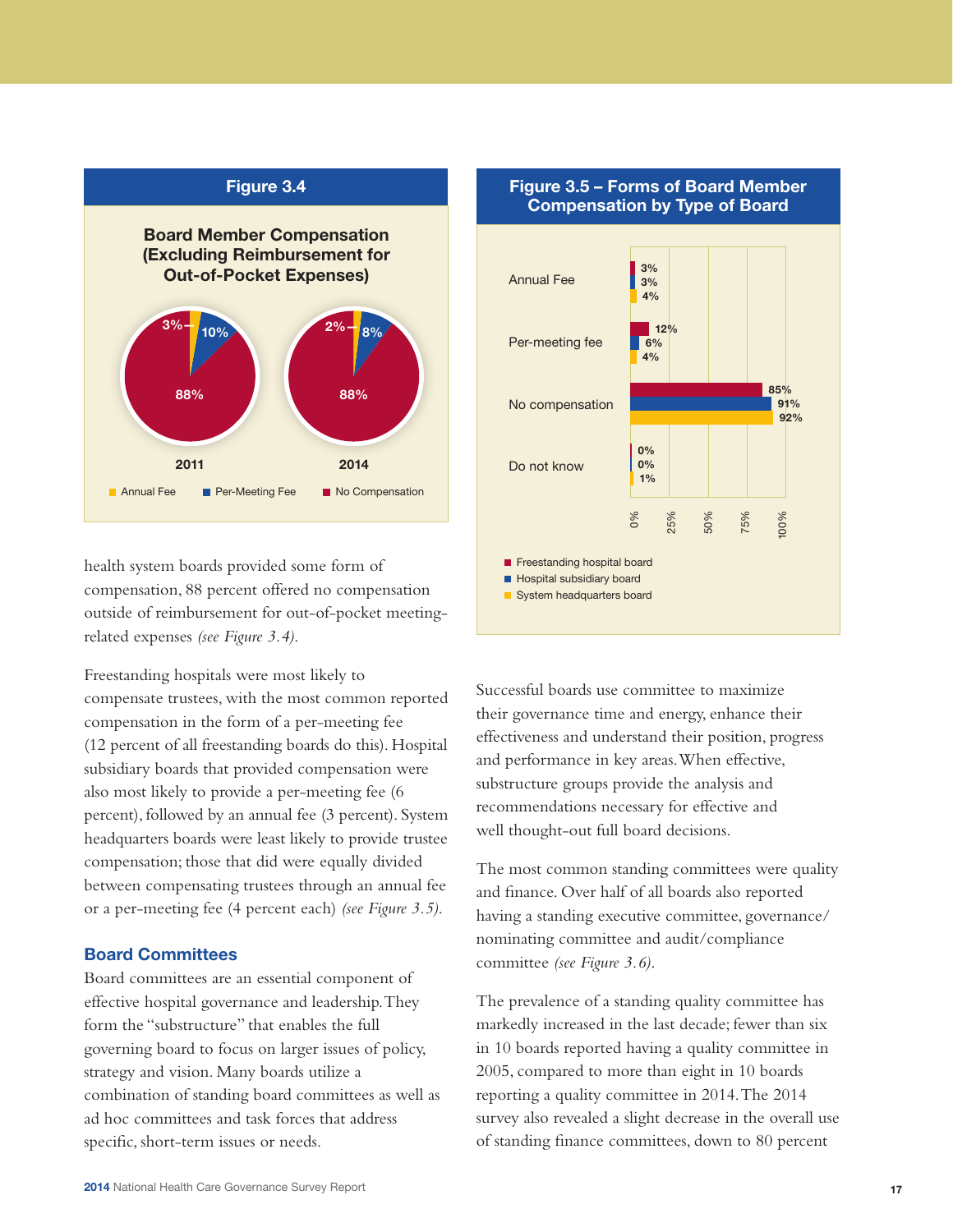

Figure 3.6 – Standing Committees

compared to 83 percent in 2011; however, that decrease may be attributed to the centralization of finance responsibilities at system boards resulting in a decline in finance committees at the subsidiary board level.

### *Changing Board Structures*

As health systems grow in size, the responsibilities of the system and subsidiary boards are shifting to complement one another. This change is reflected in the typical standing committees utilized by each type of board. System boards typically hold significantly more responsibility for finance than do hospital

subsidiary boards, which is reflective in the near certain use of finance committees on system boards (98 percent) compared only six in 10 on hospital subsidiary boards *(see Figure 3.7)*. System boards were also more likely than their subsidiary boards to have standing committees in the areas of quality, audit/ compliance, governance/nominating, executive, strategic planning, and executive compensation.

### *Committee Meeting Frequency*

The frequency with which board committees meet varies, and is typically dependent on how frequently the full board meets, as well as the individual committee's responsibilities. For example, if a board meets 10–12 times a year, it is common for the finance committee to meet monthly. If a board meets quarterly, as system boards do, the committees may meet less frequently. At the same time, some committee responsibilities may only require quarterly meetings, while others may require monthly meetings to properly carry out the committee's responsibilities.<sup>1</sup>

Nearly four in 10 standing board committees met monthly in 2014. The majority of the remaining standing committees reported meeting either bi-monthly (25 percent) or quarterly (28 percent). Few boards reported their committees meeting only semi-annually or annually *(see Figure 3.8)*.

### *Use of "Outside" Expertise*

<sup>18</sup> <sup>2014</sup> National Health Care Governance Survey Report 0%25%50%75% 100% If a hospital or health system is lacking in a particular competency or area of expertise, it may be beneficial to engage an individual from outside the service area to serve on a board committee. These individuals who serve on a board committee, but not on the full board, may provide unique and needed expertise and new perspectives. The practice of engaging external expertise may also serve as an effective "feeder" system for identifying competent individuals for future full board service. In 2014, over half of

<sup>1</sup> Adapted from the Summer 2013 Great Boards Newsletter, by Barry S. Bader and Pamela R. Knecht, entitled Most Commonly Asked Questions About Board Committees.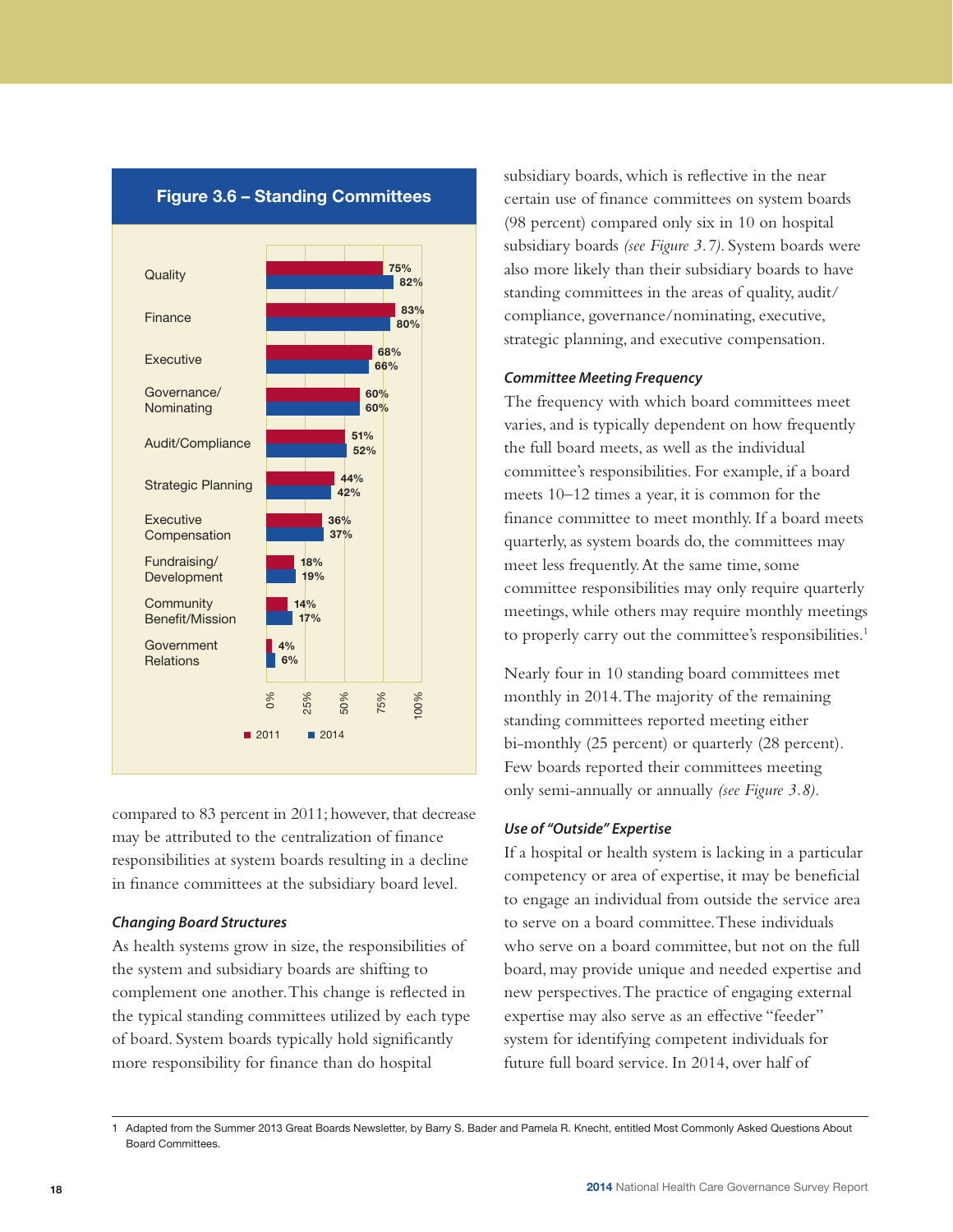



hospitals and health systems reported using an "outsider" on at least one committee *(see Figure 3.9)*.

### *Audit Committees*

The governing board has a responsibility to engage external auditors to perform an annual audit of the hospital's financial records. This audit helps the board determine if the financial position and operations are accurately and fairly presented, and are in accordance with generally accepted accounting principles. Some boards fulfill this responsibility through the use of a standing audit committee, which assists the board in fulfilling its oversight responsibilities with respect to the independent auditor's qualifications and independence. Members of audit committees typically possess a strong understanding of finance and accounting practices, and at least one member should be a "financial expert."

About one-half of all hospital boards reported the use of a separate audit committee in 2014. Separate audit committees were generally comprised of independent or outside directors, and were overwhelmingly chaired by a board member with competencies or experience in accounting and/or managerial finance *(see Figures 3.10, 3.11 and 3.12)*.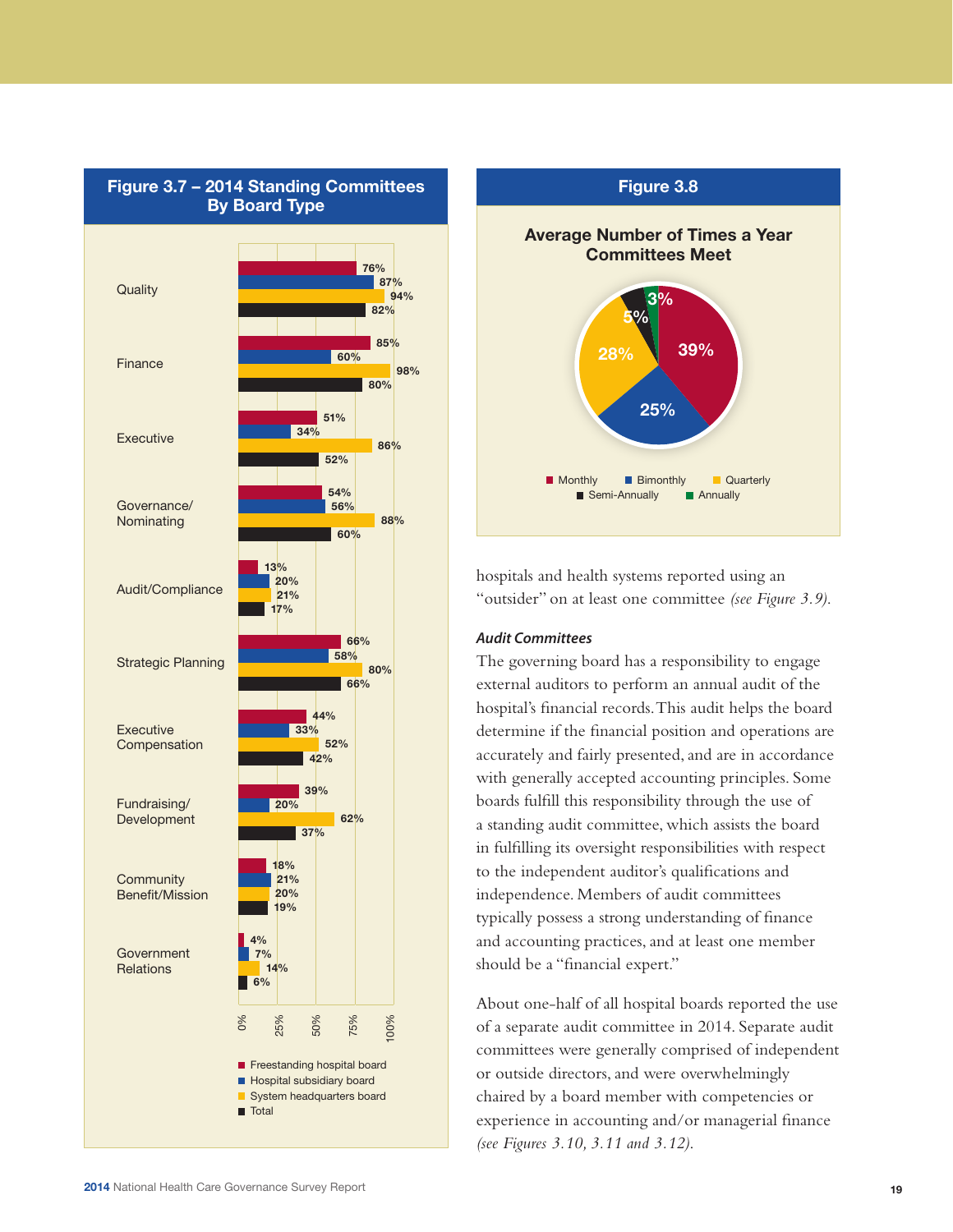

Figure 3.9

Figure 3.10

### Use of a Separate Audit Committee



### Figure 3.11

Audit Committee Comprised Solely of Independent/Outside Directors



### Figure 3.12

Audit Committee Chaired by a Member with Competencies/Experience in Accounting and/or Managerial Finance

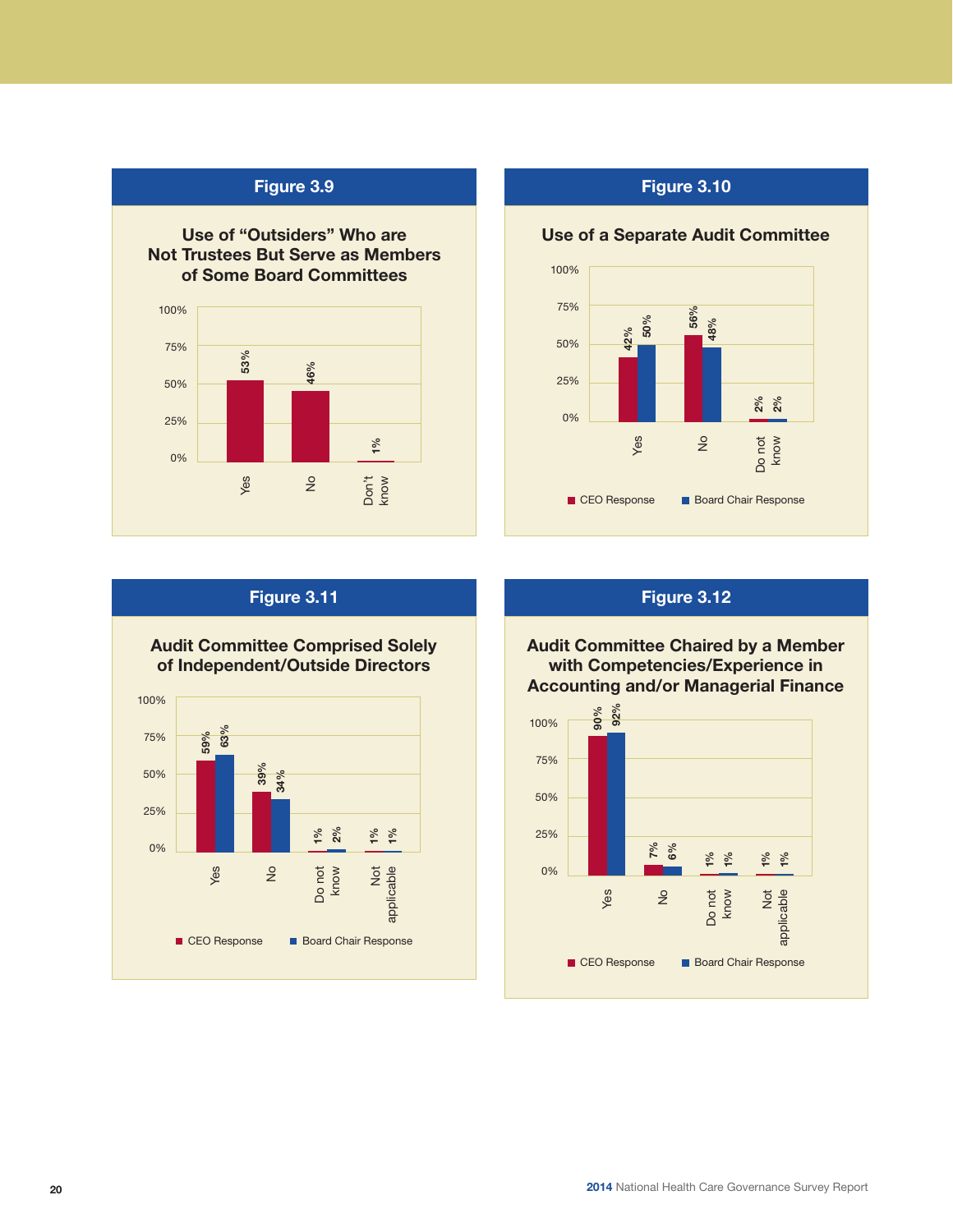### Section Highlights

- the average number of consecutive terms was 3.3 terms, resulting in a maximum allowable board service of nearly 13 years
- Freestanding hospitals had longer terms and term limits than did subsidiary boards and system boards
- The average number of board meetings per year was 9
- Freestanding hospital boards met more frequently than did hospital subsidiary boards and system boards
- 12 percent of hospital boards offered board member compensation
- The most common standing committees were quality and finance
- 11 The average board term was 3.2 years and<br>the average board of early 10 years and the average board of early 10 years and<br>the care Governance Survey Report 21  $\alpha$  is easy to consider the average board of early 10 years • System boards were more likely than subsidiary boards to have standing committees in the areas of finance, quality, audit/compliance, governance/nominating, executive, strategic planning and executive compensation
	- Nearly four in 10 standing board committees met monthly in 2014
	- Over half of boards reported using an "outsider" on a committee
	- About 50 percent of all hospital boards had a separate audit committee in 2014
	- Audit committees were generally comprised of independent directors, and were chaired by a financial expert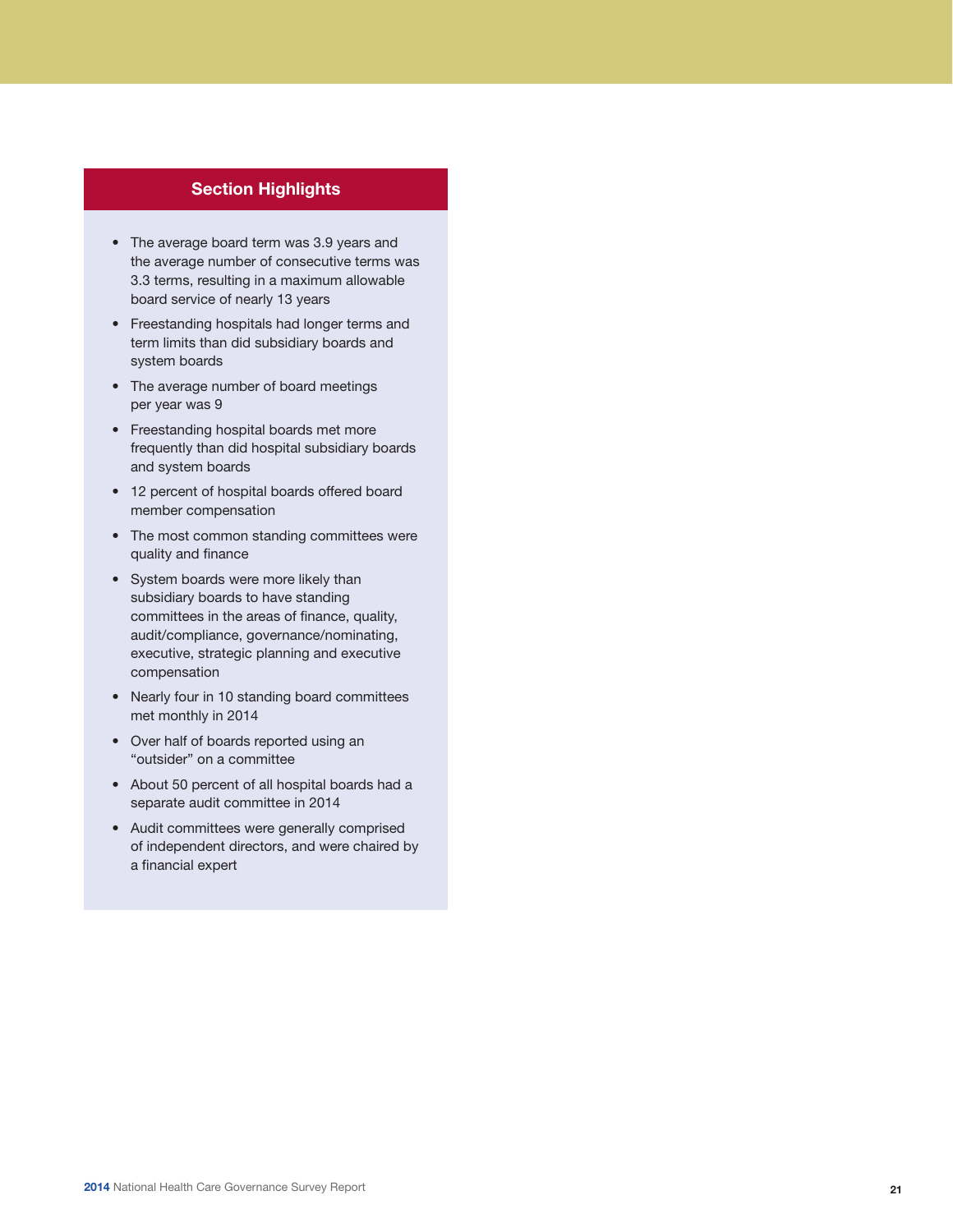## SECTION 4 BOARD SELECTION

A growing body of research is beginning to connect competencies to both individual and organizational performance in many sectors, including health care. This link is motivating interest in competency-based selection and development of people serving on for-profit and not-for-profit governing boards. In the wake of calls for greater governance effectiveness and accountability, competencies are beginning to be applied to board work because of their capacity to improve performance.

In 2007 the AHA Center for Healthcare Governance's Blue Ribbon Panel on Health Care Governance identified essential board characteristics, skills and experience. In a 2009 follow-up Blue Ribbon Panel report, two sets of core competencies for board members of hospitals and health systems were identified. First, the Panel identified the knowledge and skills that all boards, regardless of the type of hospital or system they govern, should include: 1) health care delivery and performance; 2) business and finance; and 3) human resources. Second, the Panel recommended personal capabilities that should be sought in board members.

While critical competencies (skills and knowledge) are important, what differentiates excellent board members are characteristics that are more difficult to learn in board member education and orientation, including social roles, self-image, personality and motivation. How a trustee perceives the role of the hospital in the community, and his or her role on the board, impacts leadership style and decision-making. A trustee's self-image must be appropriately aligned with the new enterprise, and trustees must possess the personality and intrinsic motivation necessary to serve. The best trustees are motivated by achievement of the hospital's mission.<sup>1</sup>

### Competencies Considered for Board **Selection**

Boards should comprise individuals who display a diversity of opinions and independent thought and actions. Trustees should have demonstrated achievement in their career field and possess the intelligence, education and experience to make significant contributions to governance. They should also possess the personal attributes that will contribute to sound working relationships with other board members and the executive staff. Instead of a board composition that is simply representational, boards of trustees should seek to develop a composition that also reflects the overarching experience and expertise needed to successfully govern in today's era of transformation. The board should clearly define and recruit trustees with the skills, experience and personal characteristics that complement existing board members' resources and that result in a more well-rounded, competency-based board.

This is happening in many hospital boards, but there is room for growth. In 2014, board chairs reported that their board used knowledge/skill and personal capability competencies to select and evaluate board members at 3.8 on a scale of one (not at all) to five (completely). CEOs reported the use of competencies for new board member selection and existing board member evaluation less often, with an overall rating of 3.5 *(see Figure 4.1)*.

<sup>1</sup> "Leadership Toolkit for Redefining the H: Engaging Trustees and Communities". American Hospital Association Committee on Performance Improvement and Committee on Research, 2014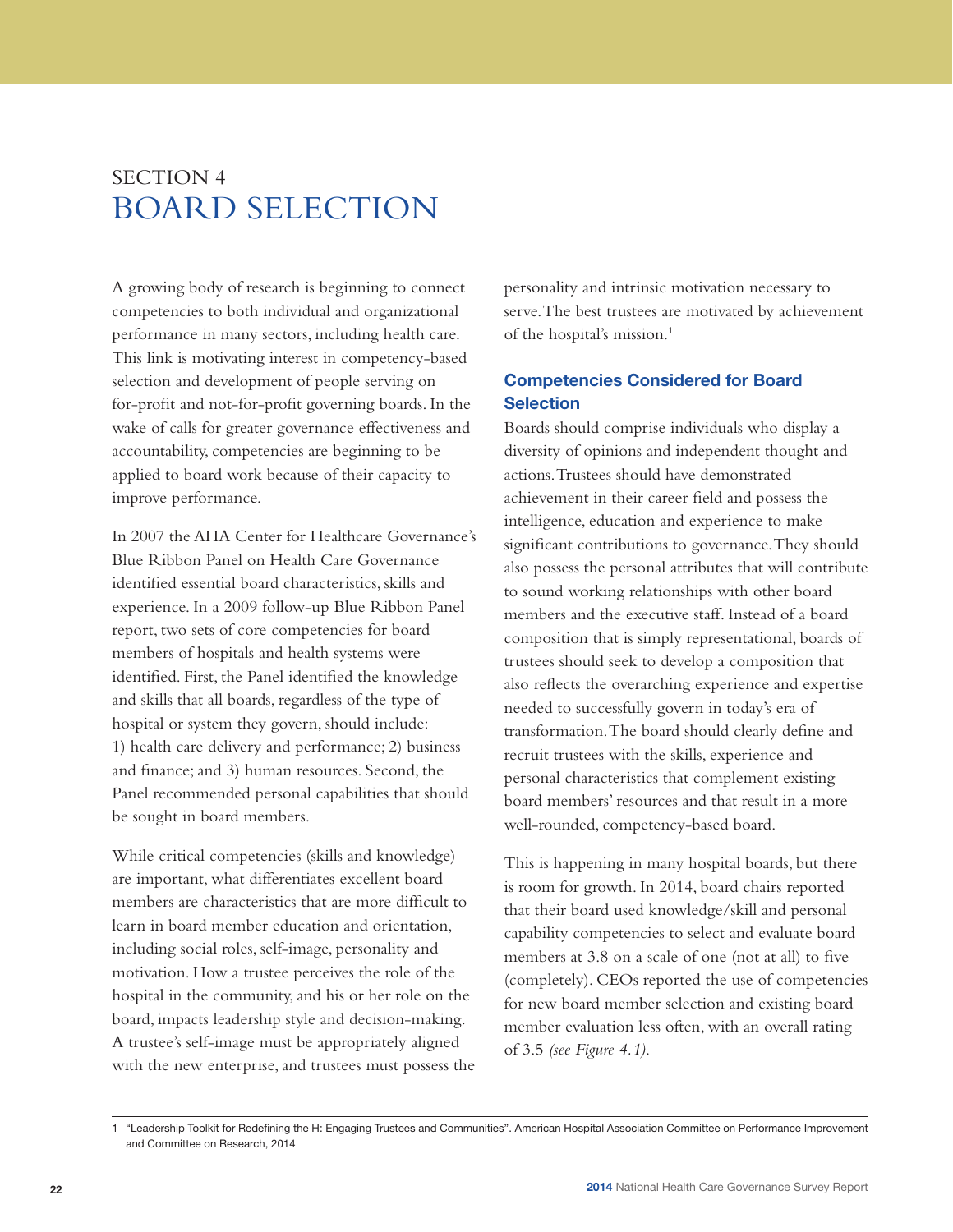

### *Competency-Based Trustee Selection*

Compared to 2011, more hospitals are using competencies for their trustee selection process. In 2014, four in 10 board chairs reported using competency-based criteria for selecting new board members, and 13 percent reported using competencies for selection of new board chairs. CEOs rated the use of competencies for both new trustee selection and board chairs lower than did board chairs. Overall, approximately 40 percent of all hospitals did not use competencies at all in the selection process for new trustees or new board chairs *(see Figure 4.2)*.

### *Essential Core Competencies*

When selecting new board members and board chairs, board members and CEOs generally agreed that competencies in the area of finance and business, strategic planning and visioning were most important *(see Figure 4.3)*.

Other highly rated competencies for new board members included quality and patient safety and previous board experience. In addition, board chairs were more likely than CEOs to value a strong educational background as a core competency in new board members.

Previous board experience and quality and patient safety expertise were also rated as important for new board chairs; however, both board chairs and CEOs further believe that conflict management is an important skill for new board members to possess. In contrast, clinical practice experience, human resources/organizational development and legal expertise were viewed as more important in new board members than in new board chairs.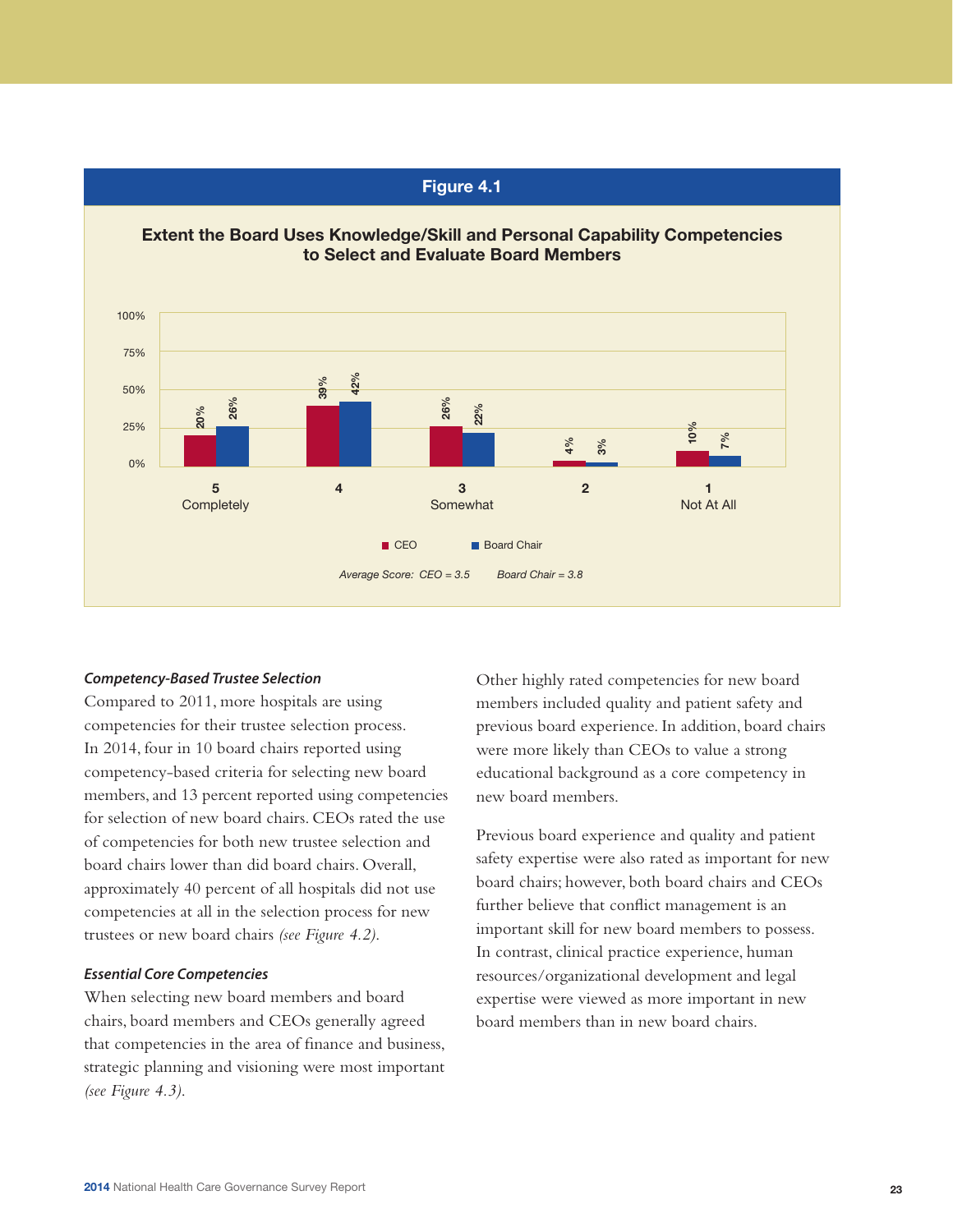### Figure 4.2

Competency-Based Trustee Selection (Use of Full Board-Approved Criteria/Competencies for Selecting New Board Members)



The annual evaluation process, as well as a re-nomination process when a trustee's term expires, is an opportunity to regularly compare the desired board competencies with the existing board composition, skills and experience to ensure that there are no gaps.

Despite this, eight in 10 hospitals reported that no board member has been replaced or not been renominated because of failure to demonstrate the needed competencies for governance effectiveness *(see Figure 4.4)*. While commitment to serving on a hospital board is an honor and a valuable contribution to the community, hospital boards must implement a true competency-based approach when evaluating trustees to ensure that hospital boards are best positioned to lead their organizations successfully in the future.

### Board Member Replacement

Defining essential core competencies is critical before selecting new board members and board chairs; however, equally important is using those core competencies to evaluate the performance of existing board members. Boards should conduct a selfassessment annually; the process should include a self-evaluation of individual trustees' performance, skills and competencies. Leading-edge boards also conduct a trustee peer evaluation in which board members anonymously evaluate one another's performance and make suggestions for ways their colleagues may strengthen their contribution to board leadership.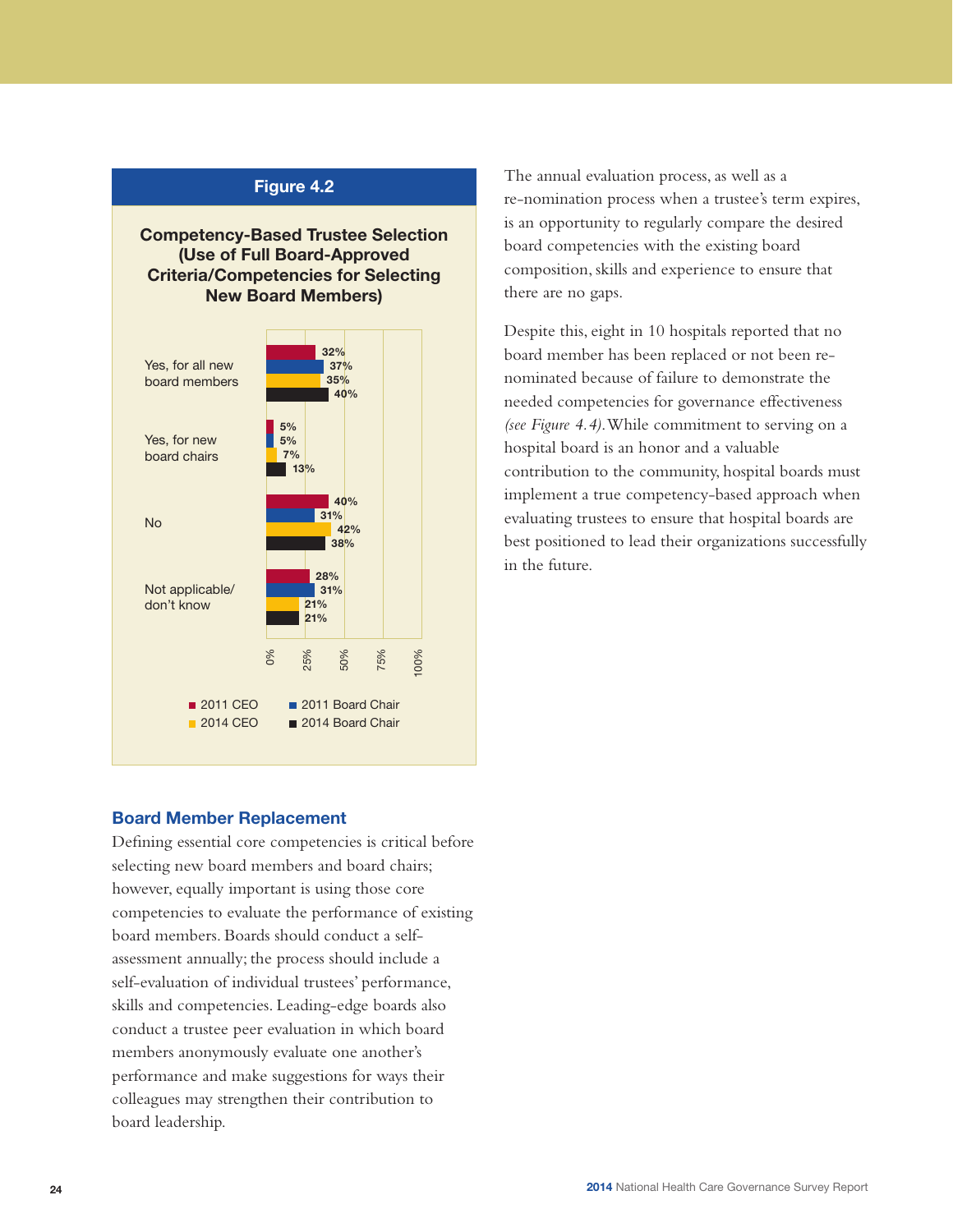| i iyulc 4.0 - Laachudi Oole Oompetencies wilch aelecting<br><b>New Board Members and Chairs (Select Top Five)</b> |                                                  |                                                |                                                  |                                                |
|-------------------------------------------------------------------------------------------------------------------|--------------------------------------------------|------------------------------------------------|--------------------------------------------------|------------------------------------------------|
|                                                                                                                   | <b>CEO Response</b>                              |                                                | <b>Board Chair Response</b>                      |                                                |
|                                                                                                                   | <b>Importance in New</b><br><b>Board Members</b> | <b>Importance in New</b><br><b>Board Chair</b> | <b>Importance in New</b><br><b>Board Members</b> | <b>Importance in New</b><br><b>Board Chair</b> |
| Finance/Business                                                                                                  | 17%                                              | 17%                                            | 17%                                              | 15%                                            |
| Strategic Planning/<br>Visioning                                                                                  | 16%                                              | 17%                                            | 17%                                              | 17%                                            |
| Education                                                                                                         | 7%                                               | 5%                                             | 10%                                              | 8%                                             |
| Patient Safety/<br>Quality                                                                                        | 11%                                              | 10%                                            | 10%                                              | 9%                                             |
| <b>Previous Board</b><br>Experience                                                                               | 9%                                               | 15%                                            | 10%                                              | 14%                                            |
| <b>Public Relations</b>                                                                                           | 6%                                               | 7%                                             | 7%                                               | 9%                                             |
| Human Resources/<br>Organizational<br>Development                                                                 | 6%                                               | 4%                                             | 6%                                               | 7%                                             |
| <b>Clinical Practice</b>                                                                                          | 6%                                               | 2%                                             | 5%                                               | 2%                                             |
| Legal                                                                                                             | 6%                                               | 3%                                             | 4%                                               | 3%                                             |
| <b>Conflict Management</b>                                                                                        | 3%                                               | 12%                                            | 3%                                               | 10%                                            |
| Fundraising                                                                                                       | 4%                                               | 4%                                             | 3%                                               | 3%                                             |
| Health Insurance/<br>Managed Care                                                                                 | 3%                                               | 2%                                             | 2%                                               | 2%                                             |
| <b>Health Information</b><br>Technology                                                                           | 3%                                               | 1%                                             | 2%                                               | 1%                                             |
| Medical/Scientific<br>Technology                                                                                  | 3%                                               | 5%                                             | 2%                                               | 1%                                             |

# Figure 4.3 – Essential Core Competencies When Selecting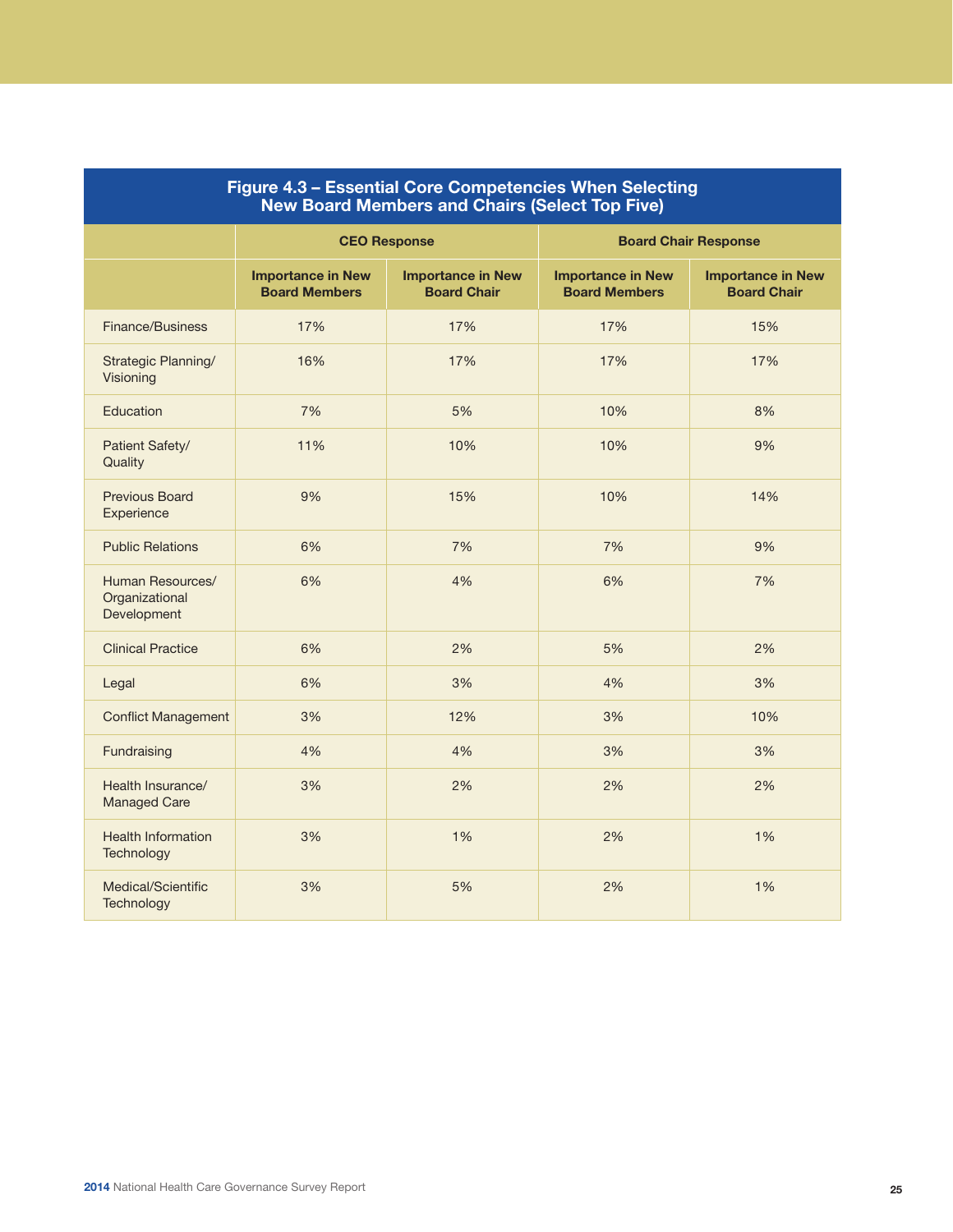### Figure 4.4

### Board Members Replaced or Not Re-nominated in the Past 3 Years Because of Failure to Demonstrate Proper Competencies



### Section Highlights

- Nearly 40 percent of all hospitals surveyed did not use competencies in the selection process for new trustees or new board chairs
- Board chairs reported using competencies for trustee selection and evaluation more than CEOs did
- Finance/business and strategic planning/ visioning were viewed as the two most important board member competencies
- Quality/patient safety and previous board experience were also top-rated new trustee competencies
- Board chairs valued a strong educational background
- Conflict management was important for new board chairs
- Eight in 10 hospitals reported that no board member has been replaced or not been re-nominated because of failure to demonstrate the necessary competencies
- There is an opportunity to expand the use of competency-based approaches when selecting and evaluating trustees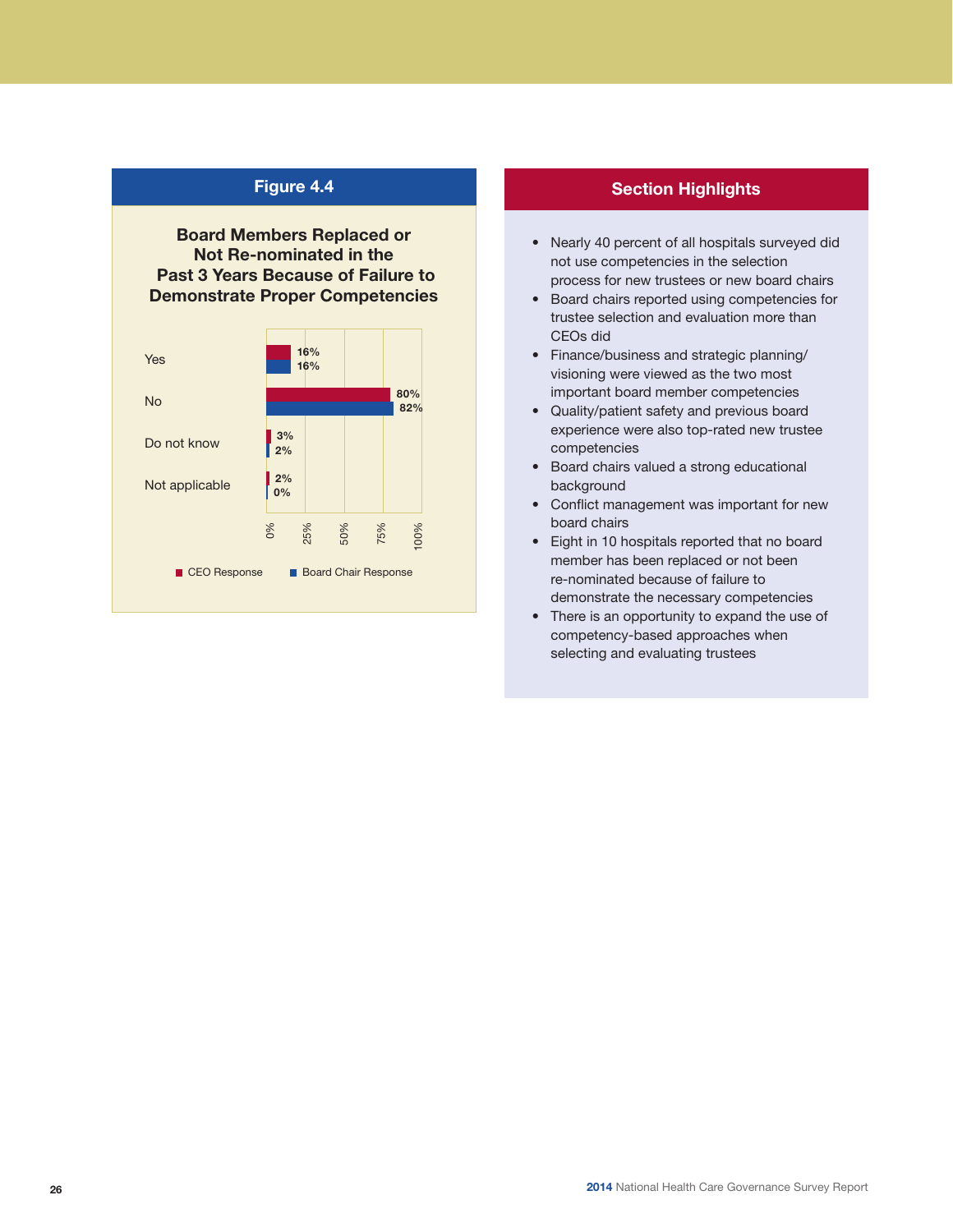## SECTION 5 BOARD ORIENTATION AND EDUCATION

Hospital board service has never been more challenging, as trustees today are expected to know and understand more and take on greater responsibility than they have in the past.

The increased expectation for trustees' knowledge and understanding underscores the critical work of the board and the importance of well-planned trustee selection, orientation, and ongoing education. While orientation is essential to integrating new trustees and maximizing their potential, ongoing education is equally important for all board members. Trustee knowledge-building must take place continuously, and through a variety of venues.

### Charters and Job Descriptions

A clearly articulated description of trustee roles and responsibilities is essential for all board positions, including board membership, board committees, and board leadership, including the board chair. The charters, or job descriptions, should first be used in the trustee recruitment process where potential candidates are given a written description of board and trustee roles and responsibilities to ensure they have a clear understanding of the accountabilities they will be assuming and a readiness to commit the time required to carry out those responsibilities. A comprehensive description of board roles and responsibilities should include a summary of fiduciary duties, a list of essential board functions, and a summary of the skills, attributes and commitments expected from trustees. The charters are equally important for ensuring that all board members understand and fulfill their responsibilities, and should be tested as a part of the board's annual selfassessment process.

In 2014, nearly half of all CEOs surveyed reported that their hospital did not have a job description or position charter for board positions. Board chairs reported a higher presence of position charters (only 35 percent reported having none, compared to 46 percent of CEOs). Board chairs were more likely to have a position charter than were non-leadership board positions or committee chairs. In all types of board positions, CEOs reported fewer position charters than did board chairs *(see Figure 5.1)*.

### Figure 5.1

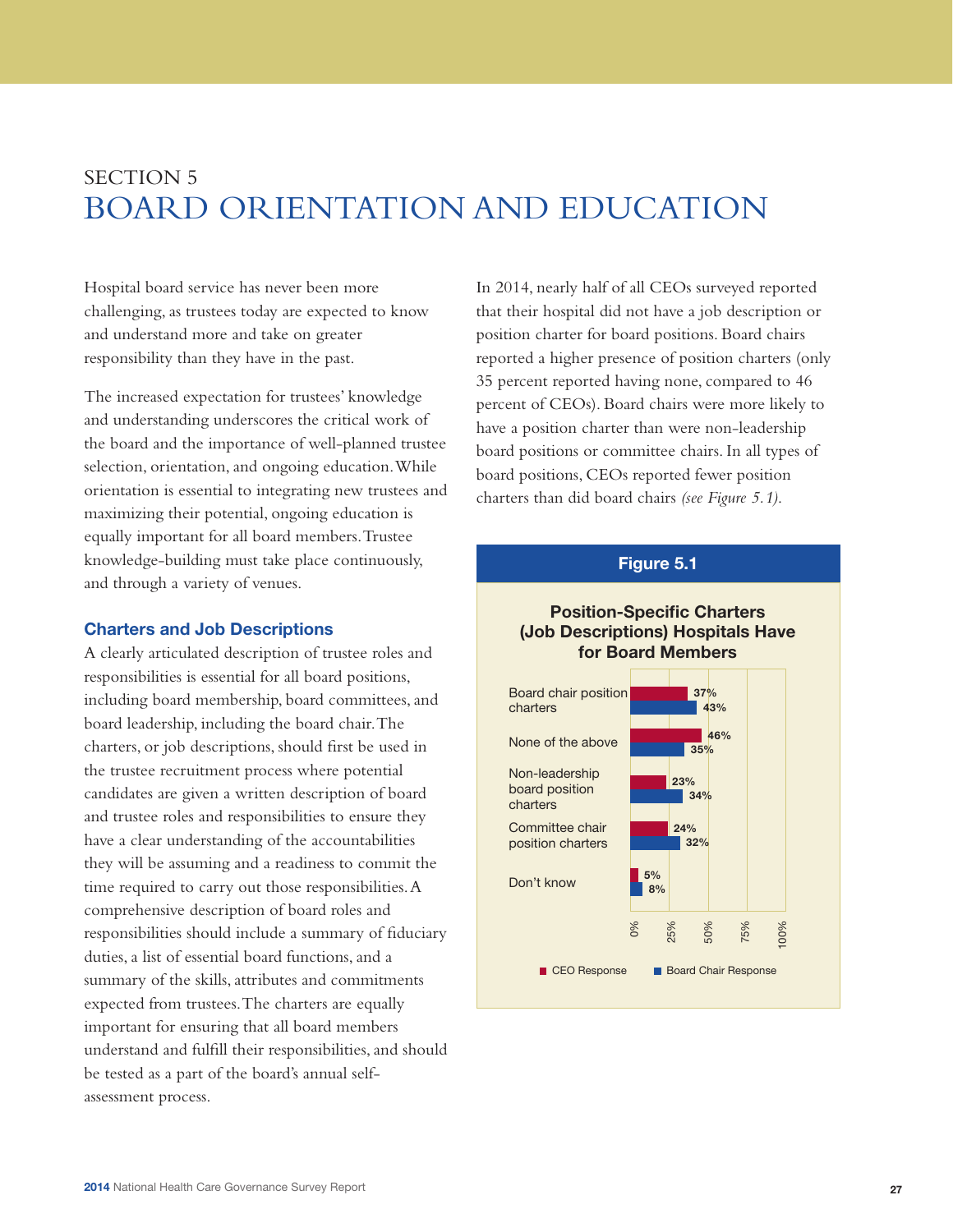### New Board Member Orientation

The board should have a well-thought out program for "onboarding" new trustees to ensure they have the foundation for effective and rewarding board service.

Trustee orientation should be considered a key component of a broader "onboarding" process that spans a trustee's first months on the board. The process is an opportunity to assist a new trustee to more rapidly assimilate information and issues, and become an engaged and contributing member of the board.

In addition to providing basic organizational and governance information and an overview of current market trends and challenges, a comprehensive trustee orientation process includes mentoring for new trustees with little or no prior board experience or health care expertise. A strong orientation program and warm welcome to the board are critical to trustees' success, as well as to the board's success as a cohesive governing body. Mentors play a key role in welcoming a new trustee to the board, and ensuring a rewarding opportunity for him or her to contribute to the success of the organization. Mentoring also provides an opportunity to learn new behavioralbased competencies such as asking probing questions respectfully and building consensus around the board table. New trustees with little or no experience in health care may also benefit from shadowing clinicians and/or additional meetings with the CEO or senior leadership team.

Nearly all hospitals and health systems reported having some form of new trustee orientation in 2014 (97 percent), which typically emphasized educational basics but did not typically include mentoring or shadowing of clinicians. Approximately nine in 10 organizations reported that their orientation included an introduction the organization, and eight in 10 included one-on-one group meetings with the CEO and/or senior leadership team. A strong majority also included health care governance orientation (77 percent) and general health care orientation

(although CEOs reported 74 percent while board chairs reported 67 percent). About four in 10 new trustees engaged in one-on-one meetings with the board chair. Only about one-quarter of hospitals and health systems reported that their new trustee orientation process includes mentoring with a senior board member, and less than five percent included shadowing with clinicians in their orientation process *(see Figure 5.2)*.

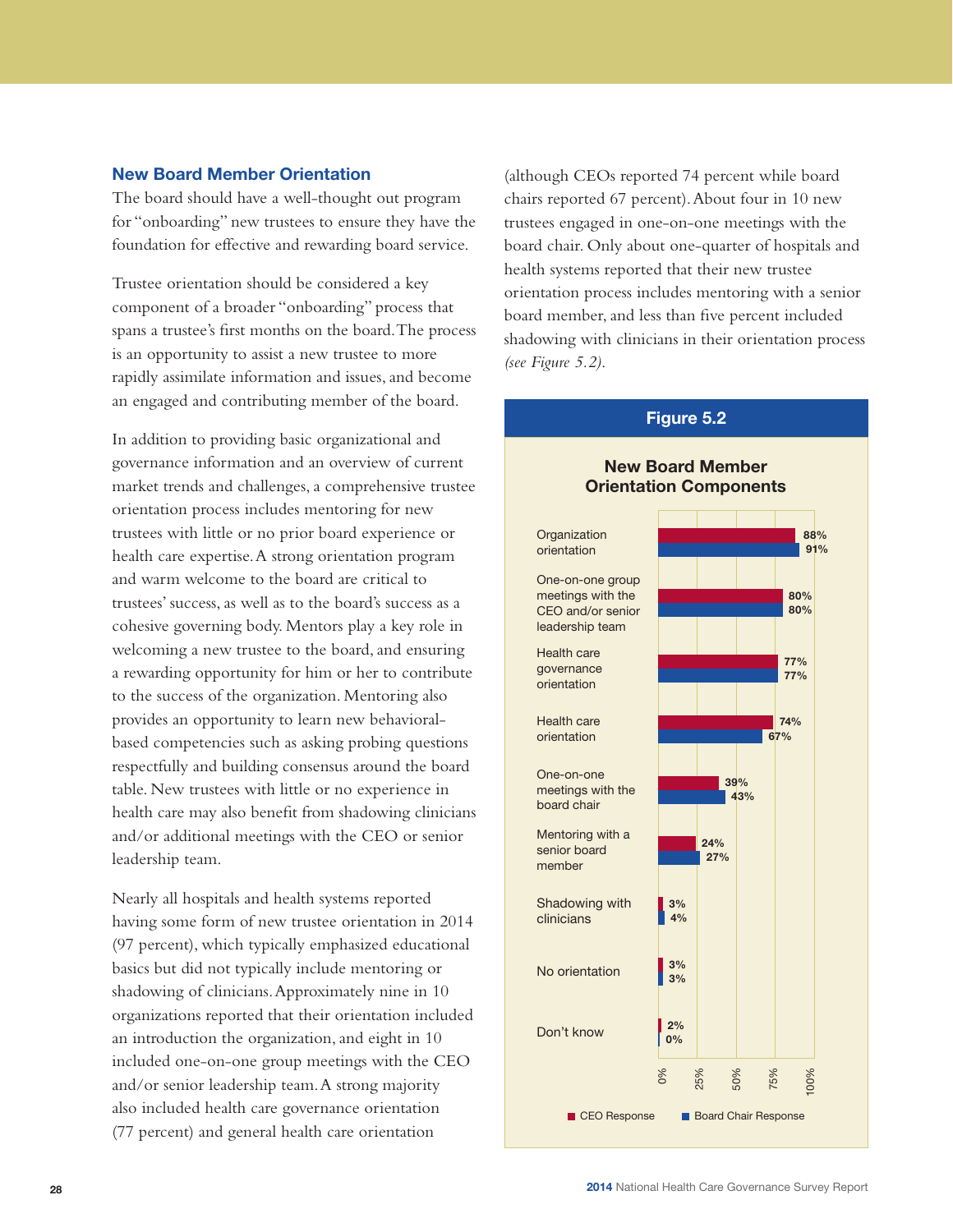### Continuing Board Education

Governance education is a continual process, not an end result. Education is the vehicle for improved governance knowledge. The end result and benefit of governance education is greater knowledge and heightened leadership intelligence that ensures trustees are fully-prepared to engage around critical issues, and make evidence-based decisions. Wellplanned and well-focused governance education builds the "knowledge capital" the board needs to ensure that the right decisions will be made, using meaningful information and data.

Boards should commit to ongoing knowledge building, with a clearly articulated list of issues and topics most critical for board members to understand in order to make critical decisions. A basic education strategy should be set, with objectives and outcomes; success should be evaluated periodically; and new opportunities should be incorporated into the educational development effort as changes occur in the market. Education should not be a one-time event, but should instead be an institutionalized commitment to ensuring that the governing board has the knowledge resources necessary to make strategic decisions and to be a highly-effective leadership body.

A well-planned and financially well-supported trustee education effort will result in better decisions based on better knowledge and insights; an improved capacity to be a well-informed advocate for the hospital and its community; increased capacity to engage in challenging and productive governance dialogue; and an ability to think beyond "conventional wisdom."

Despite the importance of continuing education, in 2014 respondents reported a decline in nearly all types of board education compared to 2011 *(see Figure 5.3)*. The growth of webinars and podcasts may account for some decline in other traditional forms of education.

### Figure 5.3 - Types of Education Included in the Board's Continuing Education Process

|                                                                | 2011 | 2014 |
|----------------------------------------------------------------|------|------|
| Publications                                                   | 83%  | 76%  |
| On-site speakers                                               | 76%  | 75%  |
| Destination educational<br>events                              | 72%  | 72%  |
| Webinars and podcasts                                          | N/A  | 33%  |
| Membership in an outside<br>governance support<br>organization | 36%  | 33%  |
| Online education                                               | 35%  | 31%  |
| Other                                                          | 10%  | 10%  |

### Briefings from Legal Counsel

Hospital trustees have legal requirements that may be covered in a comprehensive trustee orientation process and general ongoing education, or may require targeted education from legal counsel. The basic fiduciary duties of loyalty, care and obedience are critical for trustees to understand. In addition, trustees should receive education about legal compliance, confidentiality requirements, preventing and responding to conflict of interest, and any pending legal proceedings, investigations, compliance issues, or other contingent liabilities that could have a significant impact on the hospital.

Most survey respondents reported that they periodically received educational briefings on conflict of interest and how they should be dealt with (83 percent for CEOs and 88 percent for board chairs), as well as board confidentiality (71 percent for CEOs and 83 percent for board chairs). Fewer reported receiving compliance education (68 percent of board chairs compared to 77 percent of CEOs), and even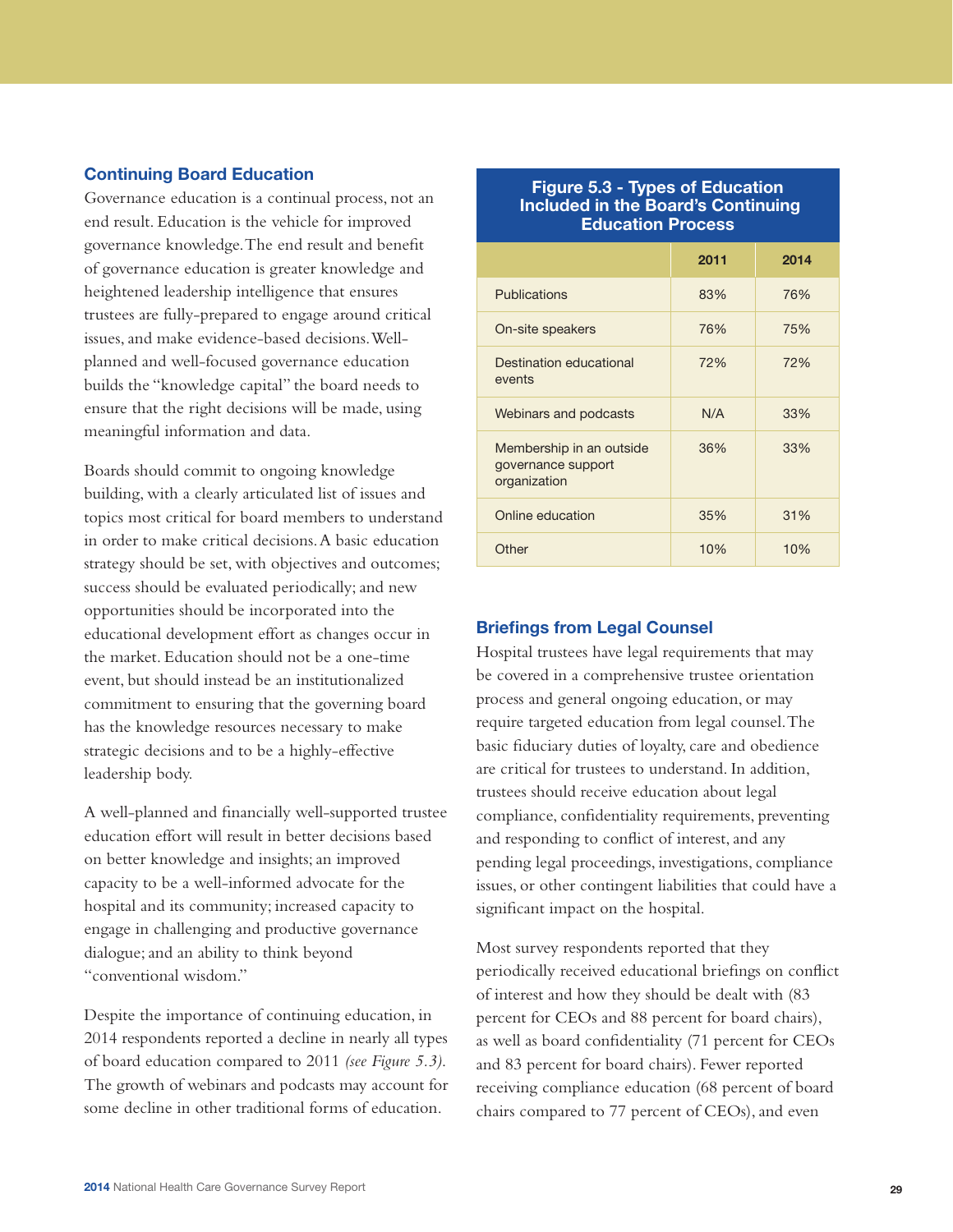### Figure 5.4

### Periodic Educational Briefings from Legal Counsel Provided to Boards



fewer reported a periodic briefing on the board's legal fiduciary duties of loyalty, care and obedience (68 percent of board chairs compared to 60 percent of CEOs) *(see Figure 5.4)*.

### Section Highlights

- In 2014, nearly half of all CEOs surveyed reported that their hospital did not have a job description or position charter for board positions
- In all types of board positions, CEOs reported fewer position charters than did board chairs
- Nearly all hospitals and health systems reported having some form of new trustee orientation in 2014
- Trustee orientations typically emphasized educational basics but did not include mentoring or shadowing of clinicians
- Despite the importance of continuing education, in 2014 respondents reported a decline in nearly all types of board education compared to 2011
- Most trustees periodically received educational briefings on conflict of interest and confidentiality
- Only six in 10 CEOs reported that trustees received a periodic briefing on the board's legal fiduciary duties of loyalty, care and obedience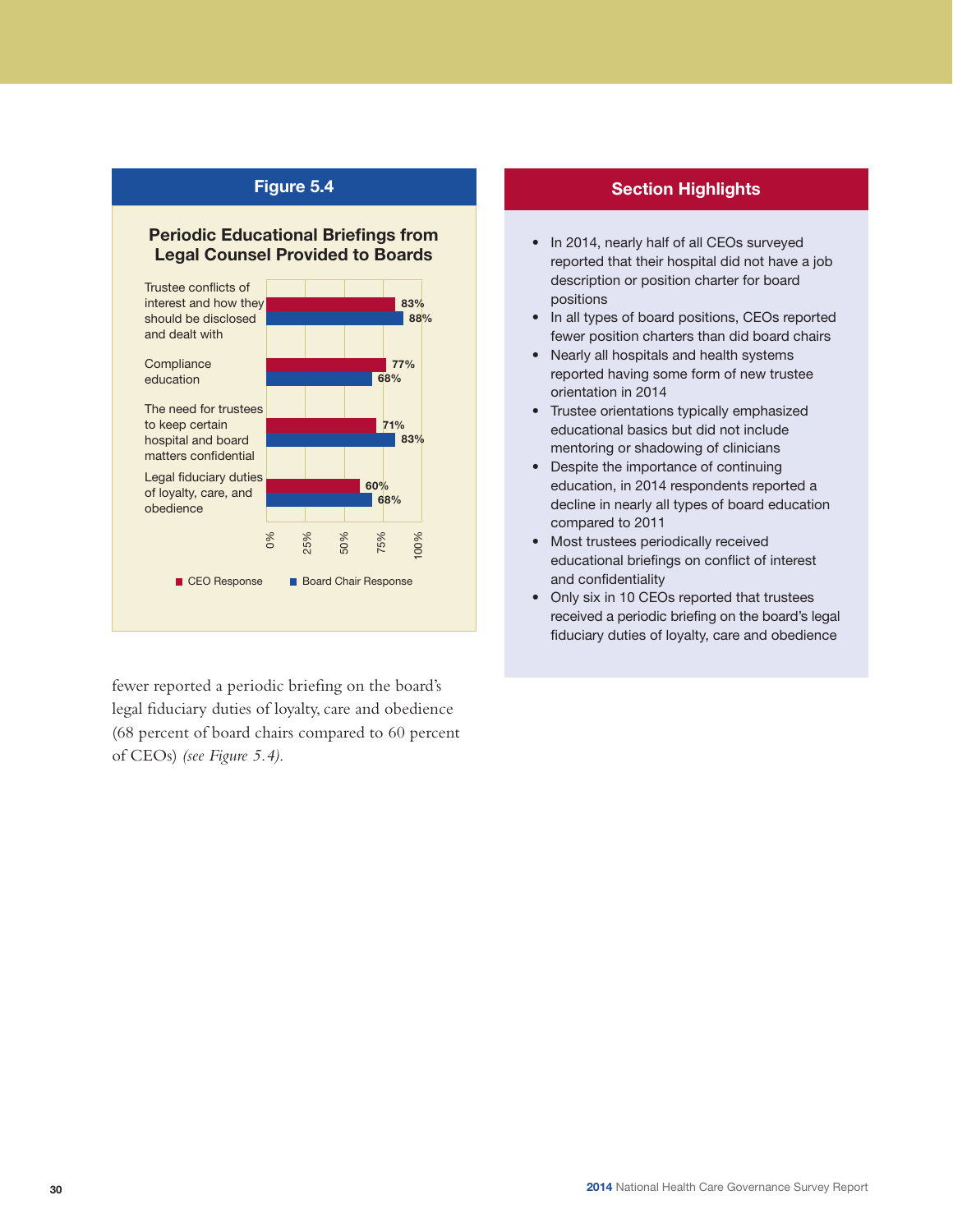## SECTION 6 BOARD EVALUATION

The AHA has coined the phrase "redefining the H" as hospitals consider what it means to be a hospital in today's transforming health care environment. In order to be successful in this endeavor, hospital trustees must also redefine their expectations of governance, including the board's roles, responsibilities, and composition. An annual board evaluation is an important starting point boards can take to ensure that they are well-poised to carry their organizations into the new health care world.

A board self-assessment is an organized evaluation of board members' satisfaction with all aspects of board performance in fulfilling the board's governance responsibilities. Governance assessments generally use a combination of quantitative and qualitative measurements of board, committee and individual performance.

Successful assessments enable boards to identify "governance gaps," or areas in which the board has the greatest potential for improvement. The assessment process identifies these gaps, and facilitates the development and implementation of initiatives and strategies to improve leadership performance.

Through an effective, well-developed board evaluation process growth opportunities can be realized, education can be pinpointed to unique governance needs, recruitment of new trustees can be undertaken with increased confidence, and longrange planning can be conducted within a consensusbased framework with everybody on the same page.

### Types of Board Evaluations

A successful board assessment engages the board in a wide-ranging evaluation of its overall leadership performance, focused on the full board as well as the responsibilities of individual board committees. At the same time, it provides trustees with an opportunity to gauge their personal performance as vital contributing members of the board of trustees, as well as the leadership performance of the board chair.

An individual performance assessment is a critical piece of a quality board evaluation process. Trustees may have one view of the overall board's performance, and have an entirely different view of their own individual performance, and that of their colleagues. A personal, introspective look at individual leadership enables trustees to focus on the essentials of good leadership and their personal impressions of their individual performance.

Just over one-half of all hospital and health systems reported conducting a full board assessment in the past three years (reported by 57 percent of CEOs and 58 percent of board chairs); however, only about one-third of hospitals reported conducting an individual board member self-assessment *(see Figure 6.1)*. While neither board chair assessments nor committee assessments were widely used, board chairs reported a higher use of both than did CEOs, with 15 percent of board chairs reporting use of a board chair assessment (compared to 7 percent of CEOs) and 14 percent reporting the use of committee assessments (compared to 9 percent of CEOs). The percentage of boards conducting a peer-to-peer assessment is not a practice used by many.

### Using Assessment Results

Conducting the governance assessment is the first step in improving governance leadership performance. The key to success of the full process is not simply the measurement of trustee viewpoints, but is instead the actions that are taken as a result of a careful examination of trustee viewpoints.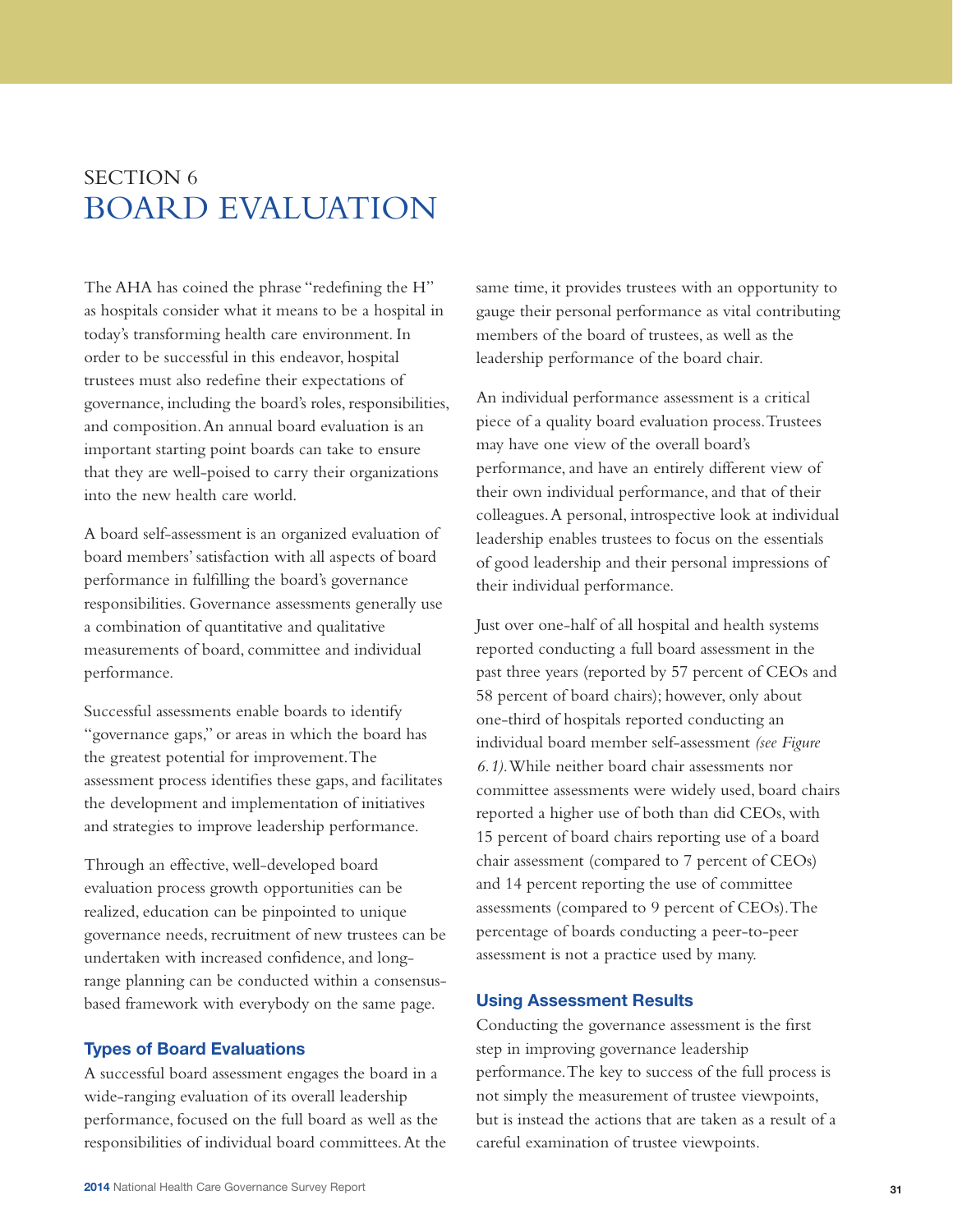### Figure 6.1

### Assessments Boards Have Used in the Past Three Years (2011-2013)



The assessment results should be a catalyst to engage trustees in a wide-ranging discussion of findings that highlight performance gaps and areas where trustees may lack consensus about the board's performance.

A full review of trustees' viewpoints should stimulate the board to discuss their opinions and ideas for improving board success, and result in the development of a governance improvement action plan with clearly defined responsibilities, time frames and projected outcomes. Boards should then monitor their progress to ensure that projected outcomes are achieved, and revise the governance improvement action plan when necessary.



Three-quarters of hospitals and health systems reported that self-assessment results were used to create an action plan to improve board, trustee or committee performance; however, that leaves nearly one-quarter of boards that did not use the results for improvement or did not know how they use the results *(See Figure 6.2)*. Most hospitals did not use their assessment results when determining whether trustees should be reappointed for additional terms *(See Figure 6.3)*. This finding corresponds with earlier findings indicating that board members are typically not replaced or not re-nominated because of failure to demonstrate the needed competencies for governance effectiveness *(See Figure 4.4, earlier)*.

### Competency-Based Evaluations

Board evaluations should use pre-established, objective criteria to assess board effectiveness in improving hospital performance. The criteria should correlate with the board's defined roles and responsibilities, as well as individual trustee performance expectations. As hospital boards increasingly strive for a membership that possesses needed critical competencies, board evaluations should test the presence of those competencies in the annual self-evaluation process.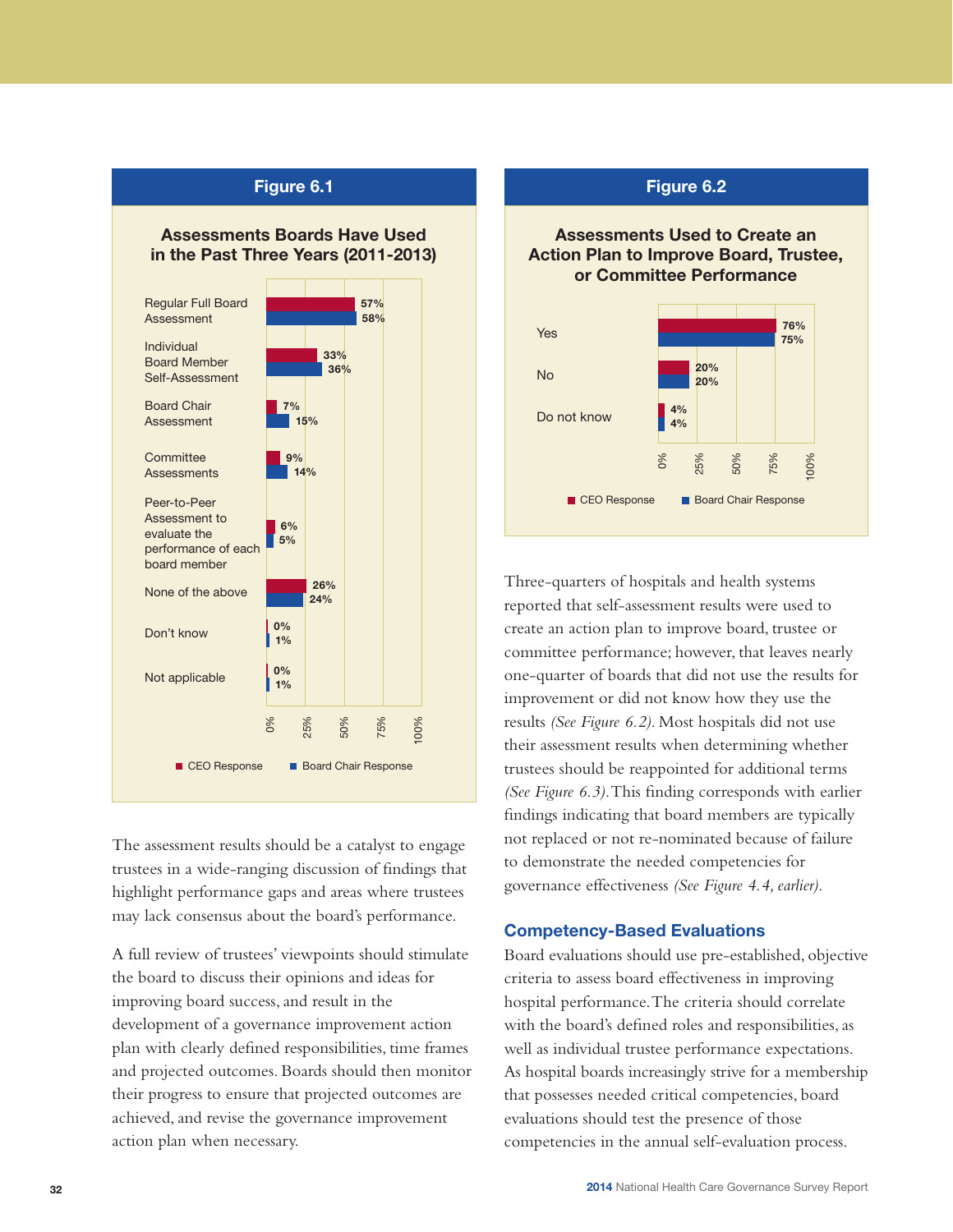

When evaluating the performance of individual board members, the most important competencies identified were community orientation, strategic orientation, accountability, knowledge of business and finance, and organizational awareness. At the same time, community orientation and collaboration were both rated as less important in 2014 when compared to 2011 by both board chairs and CEOs *(see Figure 6.4)*.

Board chairs and CEOs differ in their opinions about which competencies were most important when evaluating individual board member performance. Board chairs generally valued community orientation, achievement orientation, knowledge of health care delivery and performance, innovative thinking, and team leadership as most important. CEOs ranked the

| When Evaluating the Performance of Individual Board Members |            |                    |     |                    |  |  |
|-------------------------------------------------------------|------------|--------------------|-----|--------------------|--|--|
|                                                             |            | 2011               |     | 2014               |  |  |
|                                                             | <b>CEO</b> | <b>Board Chair</b> |     | <b>Board Chair</b> |  |  |
| <b>Community Orientation</b>                                | 74%        | 79%                | 62% | 66%                |  |  |
| <b>Strategic Orientation</b>                                | 55%        | 52%                | 54% | 54%                |  |  |
| Accountability                                              | 56%        | 47%                | 47% | 49%                |  |  |
| Collaboration                                               | 58%        | 45%                | 41% | 38%                |  |  |
| Knowledge of Business and Finance                           | 50%        | 41%                | 46% | 44%                |  |  |
| <b>Organizational Awareness</b>                             | 31%        | 41%                | 40% | 42%                |  |  |
| Professionalism                                             | 36%        | 39%                | 36% | 36%                |  |  |
| <b>Achievement Orientation</b>                              | 31%        | 35%                | 20% | 27%                |  |  |
| Knowledge of Health Care Delivery and Performance           | 25%        | 29%                | 29% | 32%                |  |  |
| <b>Innovative Thinking</b>                                  | 26%        | 28%                | 26% | 32%                |  |  |
| <b>Relationship Building</b>                                | 26%        | 23%                | 29% | 21%                |  |  |
| <b>Complexity Management</b>                                | 16%        | 22%                | 14% | 15%                |  |  |
| Team Leadership                                             | 13%        | 22%                | 11% | 14%                |  |  |
| Impact and Influence                                        | 21%        | 20%                | 30% | 21%                |  |  |
| <b>Information Seeking</b>                                  | 18%        | 15%                | 15% | 6%                 |  |  |
| <b>Change Leadership</b>                                    | 9%         | 7%                 | 12% | 10%                |  |  |
| Knowledge of Human Resources Development                    | 5%         | 3%                 | 1%  | 3%                 |  |  |

### Figure 6.4 – The Most Important Competencies Board Members Consider When Evaluating the Performance of Individual Board Members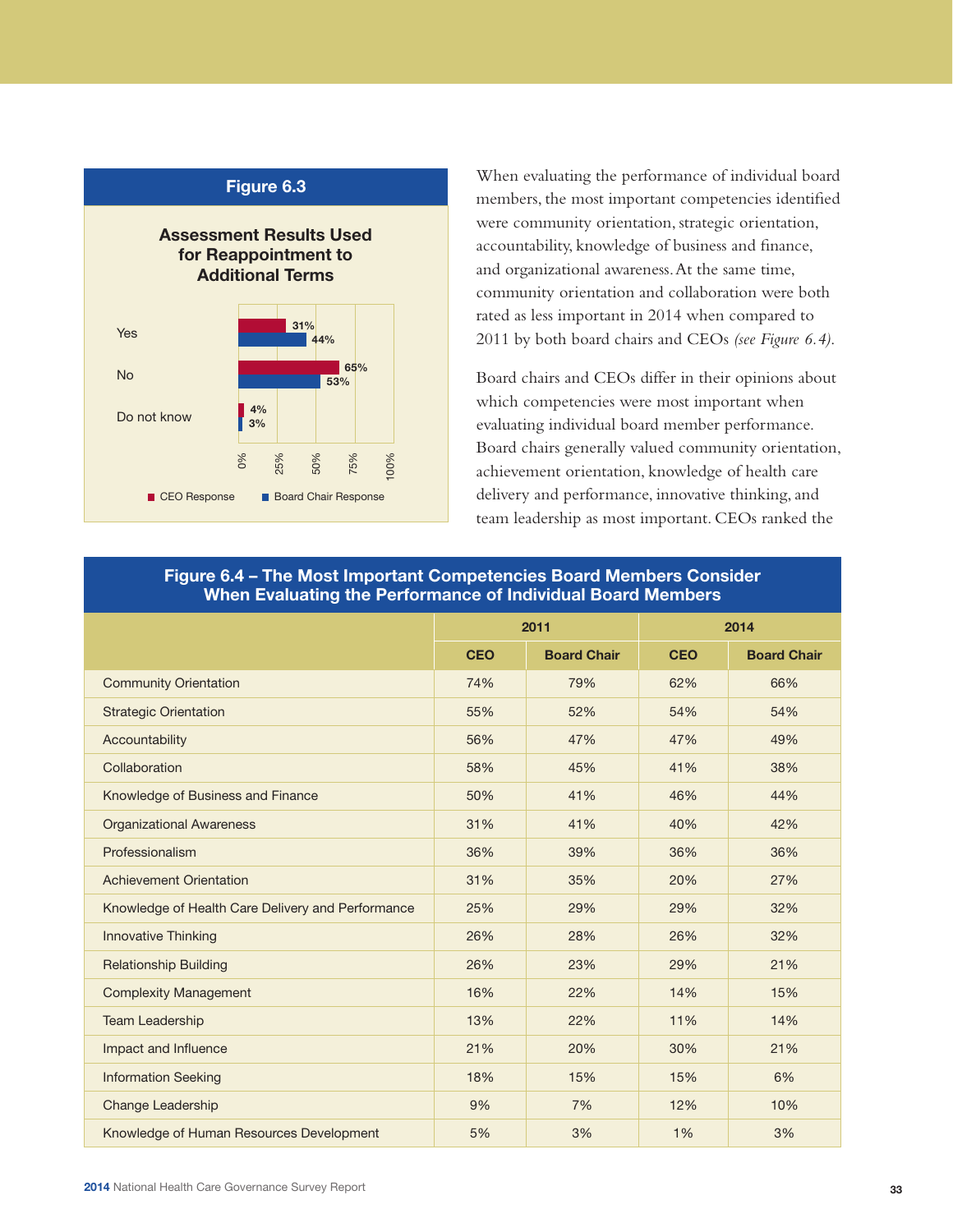competencies of collaboration, impact and influence,<br>
and intervals of collaboration, impact and influence,<br>
Section Highlights relationship building, and change leadership as more important evaluation competencies than did board chairs.

- Just over one-half of all hospital and health systems reported conducting a full board assessment in 2014
- The percentage of boards conducting a peer-to-peer assessment was not a practice used by many boards
- Nearly one-quarter of boards did not use their self-assessment results for improvement or did not know how they used the results
- Most hospitals did not use their assessment results when determining whether trustees should be reappointed for additional terms
- When evaluating the performance of individual board members, the most important competencies identified were community orientation, strategic orientation, accountability, knowledge of business and finance and organizational awareness
- Community orientation and collaboration as a board competency were both rated as less important in 2014 when compared to 2011 by both board chairs and CEOs
- Board chairs and CEOs differed in their opinions about which competencies were most important when evaluating individual board member performance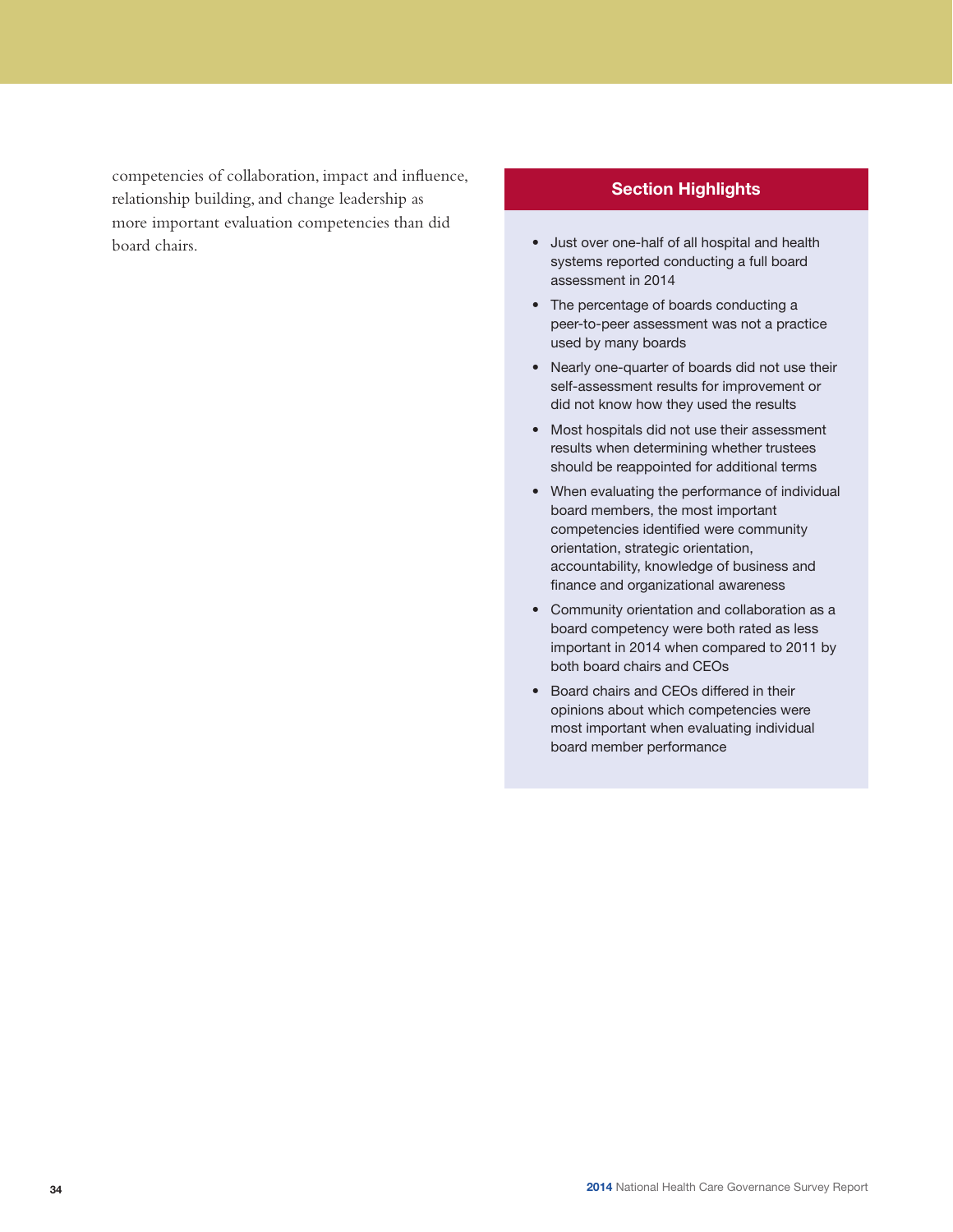## SECTION 7 EXECUTIVE PERFORMANCE AND **COMPENSATION**

The board of trustees is responsible for ensuring that the CEO is appropriately and fairly compensated, which includes both a regular performance evaluation as well as compensation tied to that evaluation. The compensation and performance review process plays a critical role in building leadership loyalty and commitment, and ensuring leadership success and continuity. The process is about more than simply evaluating the CEO's compensation — it is an opportunity to strengthen the board/CEO relationship, and ensure that both the board and CEO have mutually agreed upon goals and expectations.

### CEO Performance Evaluation

The CEO evaluation sets specific direction on board expectations for the CEO and overall organizational performance. It ensures a consistent focus by the CEO, and continuous leadership accountability, renewal, focus and success. It defines the essential CEO functions and personal attributes required by the board, and encourages two-way communication between the board and CEO as they determine those functions and attributes, and discuss how they will be measured.

In addition, the CEO evaluation identifies performance areas requiring increased attention by the CEO, and defines the leadership competencies most critical to organizational success.

Board chairs reported that the most important criteria in CEO evaluations in 2014 were financial performance, patient satisfaction, vision or other leadership qualities, and clinical quality of care/ outcomes. While CEOs and board chairs agreed on the weight given to financial performance in the CEO evaluation, CEO's perceptions of CEO accountability were lower in every other area when compared to board chairs. The biggest gaps between CEO and board chair perceptions of CEO accountability were risk management, community health improvement, system/network performance and legal and regulatory compliance *(See Figure 7.1)*. There was little difference in CEO evaluation criteria in 2014 when compared to 2011.

### CEO Compensation

Board oversight of CEO compensation is a responsibility examined by the Internal Revenue Service (IRS), and any failure may be subject to penalties, as well as potential media attention and other unwanted public scrutiny. The CEO's compensation must be reasonable and rewarding of performance, yet not "excessive." The CEO's compensation must be approved by the board or by a compensation committee whose members have no conflict of interest. In addition, the board or compensation committee must use relevant data to establish fair market compensation levels when approving executive compensation. Resources for comparability data include compensation surveys or studies, use of an independent compensation consultant, or review of Form 990 filings by similarly sized and/or structured organizations.

It is important that board actions and decisions about CEO compensation are supported with solid evidence, and that evidence is adequately documented in the board's written or electronic records. The board must have a clearly established process for determining compensation, use reliable comparative compensation information in evaluating the CEO's compensation plan, evaluate the CEO's specific skills and accomplishments in carrying out board-approved plans and priorities, and ensure that the CEO's total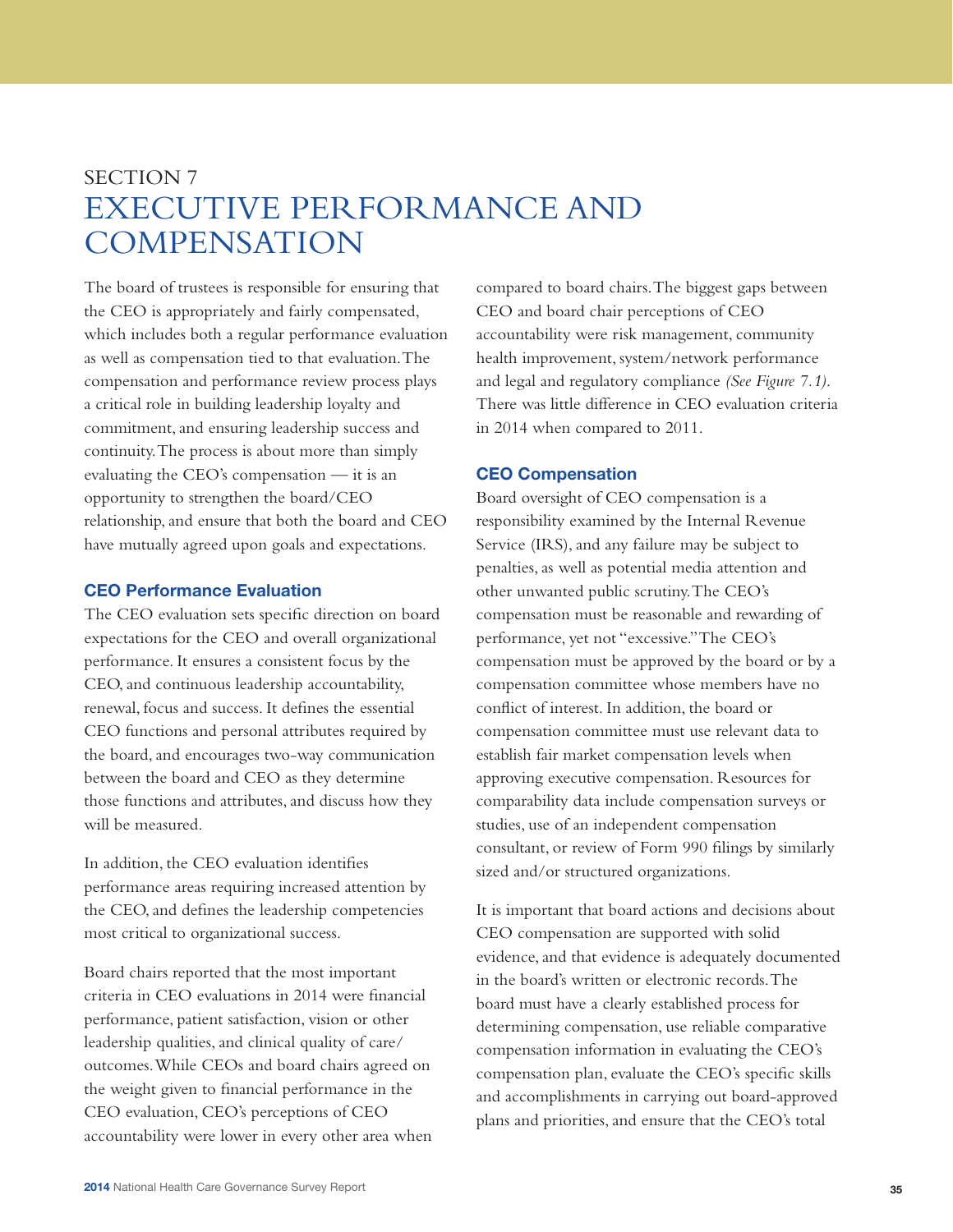| Figure 7.1 - Weight Given to Criteria in the Most Recent CEO Evaluation |            |                    |            |                    |
|-------------------------------------------------------------------------|------------|--------------------|------------|--------------------|
|                                                                         | 2011       | 2011               | 2014       | 2014               |
|                                                                         | <b>CEO</b> | <b>Board Chair</b> | <b>CEO</b> | <b>Board Chair</b> |
| Financial performance                                                   | 4.3        | 4.4                | 4.3        | 4.4                |
| Patient satisfaction                                                    | 4.0        | 4.2                | 3.9        | 4.3                |
| Vision or other leadership qualities                                    | 3.8        | 4.3                | 3.9        | 4.3                |
| Physician relations                                                     | 3.9        | 4.2                | 3.8        | 4.1                |
| Cost reduction/efficiency                                               |            |                    | 3.8        | 4.1                |
| Strategic plan fulfillment                                              | 3.9        | 4.1                | 3.8        | 4.1                |
| Clinical quality of care/outcomes                                       | 3.8        | 4.1                | 3.8        | 4.2                |
| <b>Employee Satisfaction</b>                                            | 3.6        | 3.9                | 3.6        | 3.9                |
| Legal and regulatory compliance                                         | 3.5        | 4.1                | 3.5        | 4.0                |
| System/network performance                                              | 3.1        | 3.6                | 3.3        | 3.8                |
| Risk management                                                         |            |                    | 3.1        | 3.7                |
| Community health improvement                                            | 2.5        | 3.3                | 2.7        | 3.3                |

*\* Respondents indicated how much weight the criteria had in the most recent CEO evaluation, on a scale from 1 (no weight) to five (absolutely critical).*

compensation package is commensurate with his or her responsibilities and performance.

Approximately eight in 10 hospitals reported that they use comparative data to ensure that CEO compensation reflects full market value. About one-half of respondents used a compensation committee comprised of independent members, or used an outside compensation consultant when determining CEO compensation *(See Figure 7.2)*. Boards not using a separate compensation committee may rely on their executive committee or full board when making compensation decisions.

### CEO Retention and Succession Planning

One of the principal accountabilities of the board of trustees is to ensure that the organization has consistently effective executive leadership at the top. The board is responsible for recruiting, motivating and retaining the chief executive officer. This responsibility is a continuing, evolving process of ensuring that leadership succession is planned and coordinated in a meaningful way to ensure a seamless transition from one executive leader to another.

According to the American College of Healthcare Executives, hospital CEO turnover is currently 20 percent, the highest rate since it was first calculated in 1981.1 The need for clear retention and succession

<sup>1</sup> Hospital CEO Turnover 1981 – 2013. American College of Healthcare Executives. March 10, 2014. www.ache.org.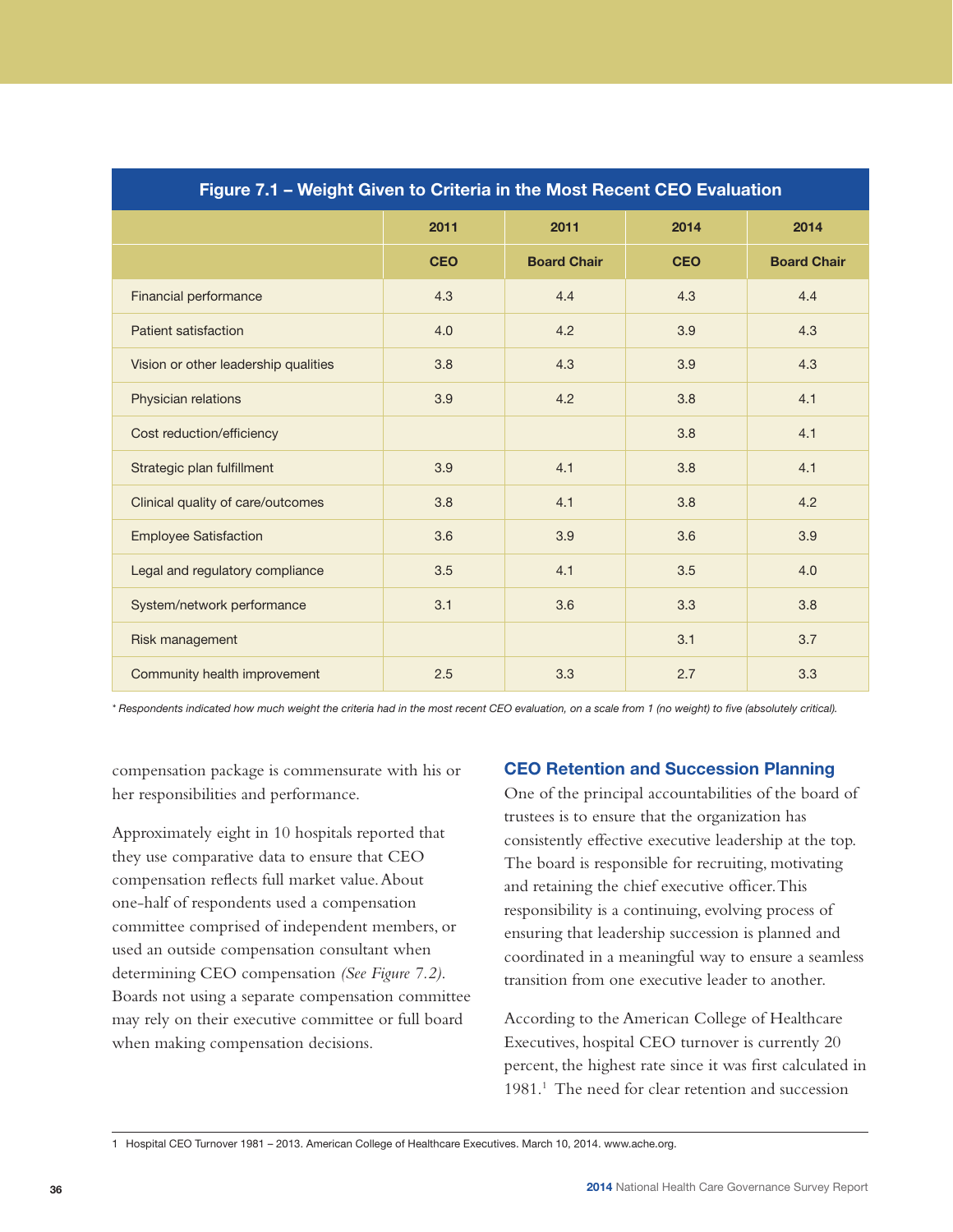### Figure 7.2

### Board Oversight of Executive Compensation



plans are clear. Yet in 2014, only one-quarter of CEOs reported having a CEO retention plan in place that had been updated in the past year. More board chairs (37 percent vs. 26 percent) reported the presence of a CEO retention plan that was updated within the last year. Both board chairs and CEOs reported an increase in the updating of CEO retention plans in 2014 when compared to 2011 *(see Figure 7.3)*.

Even hospitals with strong CEO retention plans should prepare for CEO turnover. The aim of succession planning is not necessarily to identify a specific individual or individuals in the organization to groom as potential successors, or to determine specifically ahead of time who the next chief executive should be. Instead, a responsible succession planning process consists of guidelines and options for the organization to utilize in the event of a need

### Figure 7.3 – Updating CEO Retention and Succession/Transition Plans

|                                               | When did your board last update its CEO retention plan? |                    |            |                    |  |
|-----------------------------------------------|---------------------------------------------------------|--------------------|------------|--------------------|--|
|                                               | 2011<br>2011<br>2014<br>2014                            |                    |            |                    |  |
|                                               | <b>CEO</b>                                              | <b>Board Chair</b> | <b>CEO</b> | <b>Board Chair</b> |  |
| Less than 1 year ago                          | 22%                                                     | 35%                | 26%        | 37%                |  |
| At least 1 year ago but less than 2 years ago | 6%                                                      | 10%                | 11%        | 14%                |  |
| At least 2 years ago                          | 6%                                                      | 4%                 | 10%        | 10%                |  |

### Figure 7.4 – Updating CEO Retention and Succession/Transition Plans

|                                               | When did your board last update its CEO succession plan? |                    |            |                    |
|-----------------------------------------------|----------------------------------------------------------|--------------------|------------|--------------------|
|                                               | 2011<br>2011<br>2014<br>2014                             |                    |            |                    |
|                                               | <b>CEO</b>                                               | <b>Board Chair</b> | <b>CEO</b> | <b>Board Chair</b> |
| Less than 1 year ago                          | 25%                                                      | 35%                | 18%        | 31%                |
| At least 1 year ago but less than 2 years ago | 13%                                                      | 13%                | 7%         | 10%                |
| At least 2 years ago                          | 9%                                                       | 9%                 | 6%         | 8%                 |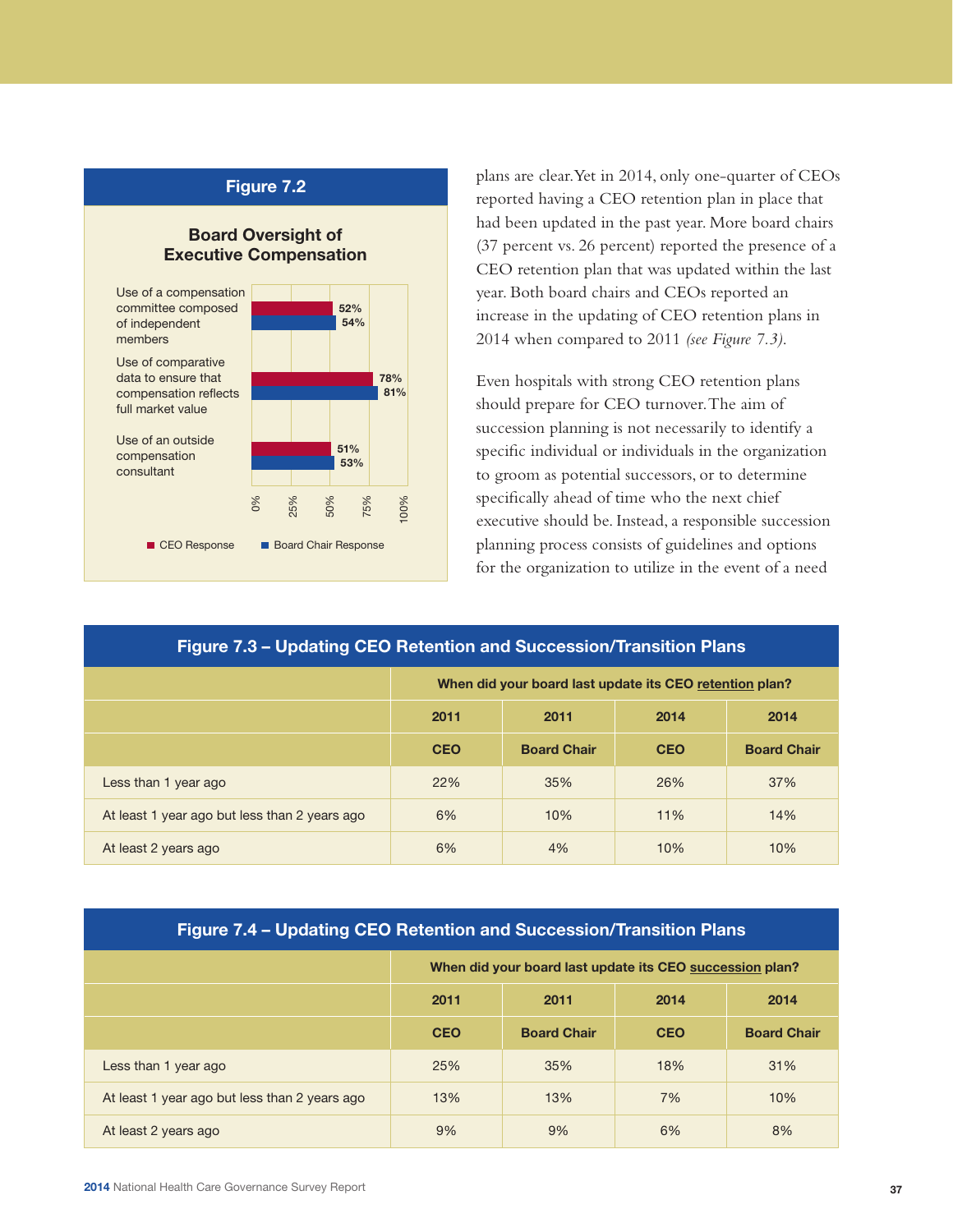Section Highlights to recruit or appoint a new CEO, whether the CEO leaves abruptly, or whether the leave is well planned and organized in advance.

Unlike the increase in CEO retention planning efforts, the frequency with which CEO succession plans are updated has declined when compared to 2011. In 2014, both board chairs and CEOs reported updating their CEO succession plan less frequently in 2014 when compared to 2011, with only 18 percent of CEOs reporting an updated succession plan within the last year *(see Figure 7.4)*.

- Board chairs reported that the most important criteria in CEO evaluations in 2014 were financial performance, patient satisfaction, vision or other leadership qualities, and clinical quality of care/outcomes. There was little difference in 2014 when compared to 2011
- CEO's perceptions of CEO accountability were lower in every area except financial performance when compared to board chairs
- Approximately eight in 10 hospitals reported that they used comparative data to ensure that CEO compensation reflects full market value
- About one-half of respondents used a compensation committee comprising independent members, or used an outside compensation consultant when determining CEO compensation. Boards not using a separate compensation committee may rely on their executive committee or full board when making compensation decisions
- Only one-quarter of CEOs reported having a CEO retention plan in place that had been updated in the past year
- Both board chairs and CEOs reported an increase in the updating of CEO retention plans in 2014 when compared to 2011
- The frequency with which CEO succession plans are updated has declined when compared to 2011
- Only 18 percent of CEOs reporting an updated succession plan within the last year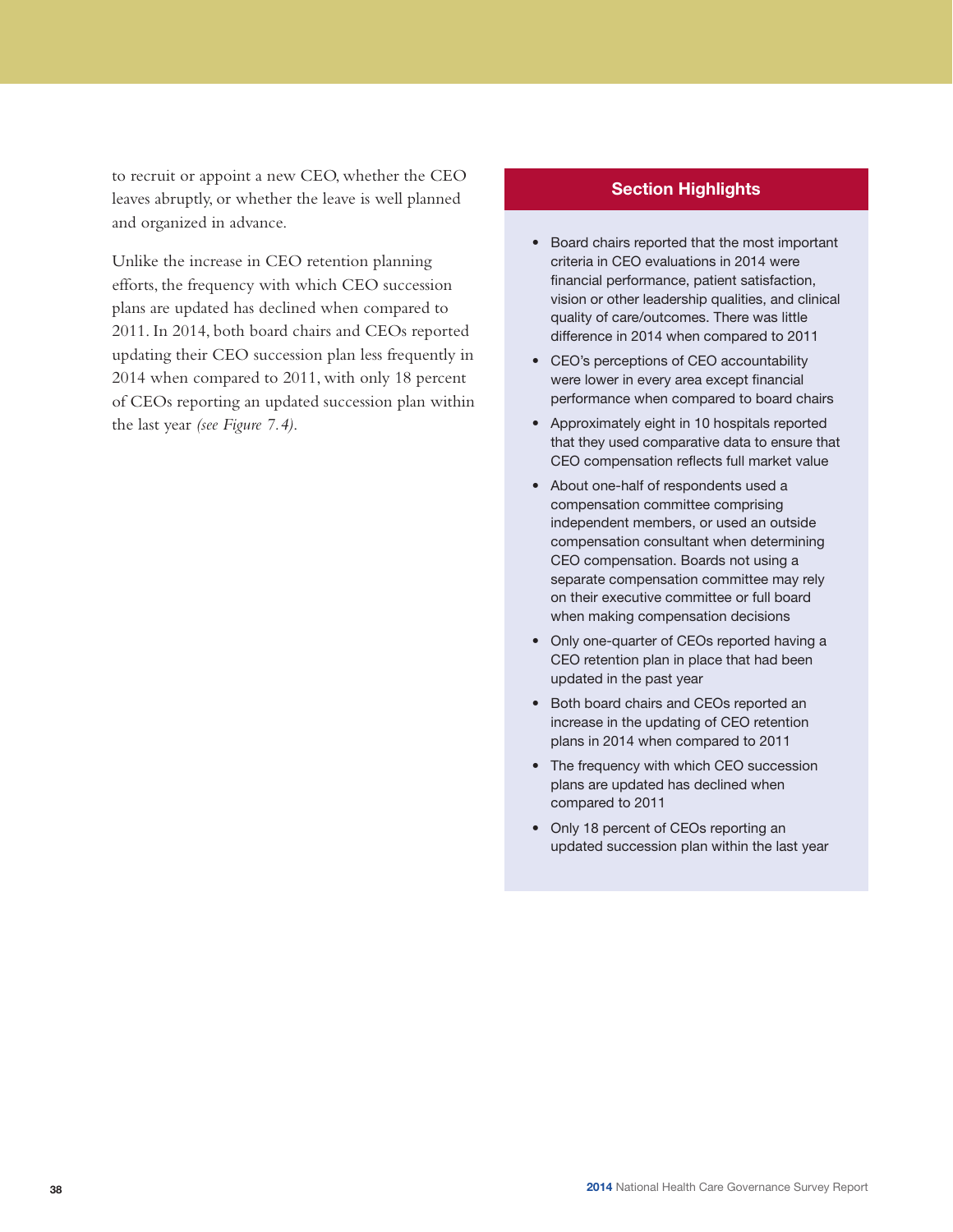## SECTION 8 QUALITY AND STRATEGY OVERSIGHT

Boards of trustees are responsible for ensuring the quality of care and patient safety provided by their organizations, and must take strong, organized action to establish and ensure an organizational culture that continually strives to improve quality and patient safety.

A "culture of safety" should be ingrained in the hospital, a responsibility that begins with the board. The board sets the tone for the hospital, and ensures the resources necessary for employees and others to carry out the quality and patient safety vision. The board then regularly measures and monitors quality and patient safety progress to ensure success.

### Use of Quality Objectives and Benchmarks

An effective method for monitoring quality performance is through quality benchmarks, usually implemented through a quality "dashboard." The dashboard should be reviewed regularly at board meetings, ensuring that trustees are aware of the hospital's actual quality performance, and are empowered to make decisions based on hard facts and evidence.

Quality dashboards assist hospitals in accomplishing the goal of regular trustee review and assessment of patient quality and safety measures. Dashboards are presented in the same easy-to-read format at every board meeting, ensuring that all trustees understand the reports and can make informed decisions about whether the hospital is "on track" with its quality and patient safety goals.

Compared to 2011, more boards have developed precise and quantifiable hospital quality and safety objectives, although the reporting varies between hospital CEOs and board chairs. More than nine in 10 board chairs reported the presence of precise and quantifiable quality and safety objectives, while just over eight in 10 CEOs reported their presence. When asked about specific components, board chairs reported more widespread use of precise and quantifiable measures in the areas of patient safety, service quality/patient satisfaction, and clinical quality when compared to CEOs *(see Figure 8.1)*.

| Figure 8.1 – Areas Where Boards Have Developed Precise and Quantifiable<br><b>Hospital Quality and Safety Objectives</b> |            |                    |            |                    |  |  |
|--------------------------------------------------------------------------------------------------------------------------|------------|--------------------|------------|--------------------|--|--|
|                                                                                                                          | 2011       | 2011<br>2014       |            |                    |  |  |
|                                                                                                                          | <b>CEO</b> | <b>Board Chair</b> | <b>CEO</b> | <b>Board Chair</b> |  |  |
| Service quality/patient satisfaction                                                                                     | 71%        | 83%                | 73%        | 89%                |  |  |
| Patient safety                                                                                                           | 68%        | 86%                | 70%        | 88%                |  |  |
| Clinical quality                                                                                                         | 71%        | 86%                | 74%        | 87%                |  |  |
| No precise and quantifiable<br>objectives have been developed                                                            | 24%        | 10%                | 19%        | 8%                 |  |  |
| Don't know                                                                                                               | 2%         | 2%                 | 3%         | 2%                 |  |  |

## Figure 8.1 – Areas Where Boards Have Developed Precise and Quantifiable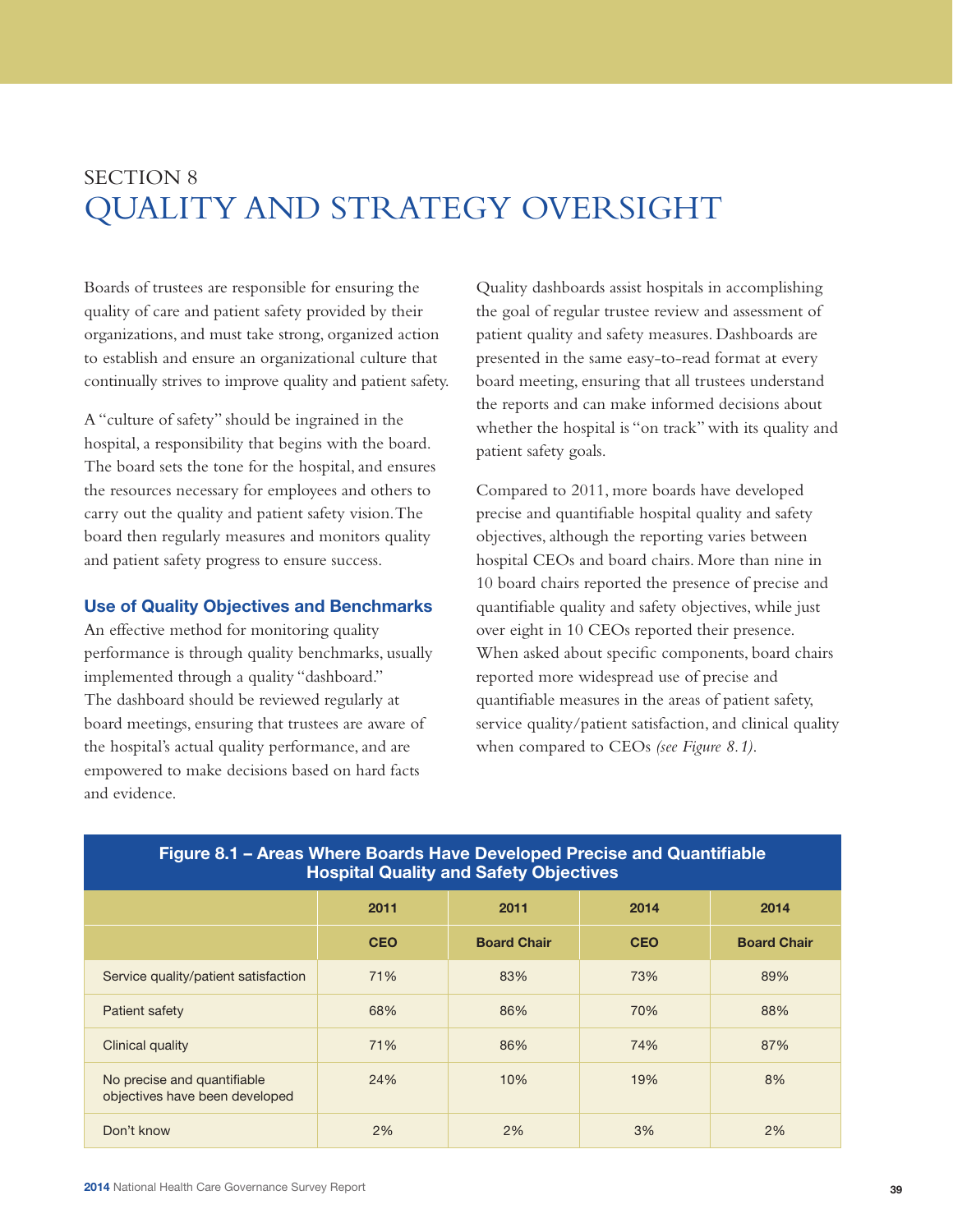| Figure 8.2 - Board Benchmark Used When Evaluating Hospital/System Performance |            |                    |            |                    |
|-------------------------------------------------------------------------------|------------|--------------------|------------|--------------------|
|                                                                               | 2011       | 2011               | 2014       | 2014               |
|                                                                               | <b>CEO</b> | <b>Board Chair</b> | <b>CEO</b> | <b>Board Chair</b> |
| Financial performance                                                         | 96%        | 96%                | 94%        | 92%                |
| Patient/family satisfaction                                                   | 90%        | 95%                | 92%        | 96%                |
| Human resources                                                               | 73%        | 80%                | 67%        | 71%                |
| <b>Clinical outcomes</b>                                                      | 74%        | 75%                | 78%        | 82%                |
| Clinical quality                                                              | 60%        | 65%                | 62%        | 72%                |
| Efficiency or cost of care measures                                           | 52%        | 68%                | 56%        | 69%                |
| Market share                                                                  | 42%        | 48%                | 43%        | 51%                |
| Community health                                                              | 19%        | 44%                | 26%        | 47%                |
| Other                                                                         | 6%         | 2%                 | 3%         | 2%                 |

When evaluating the hospital or system's performance, the most common benchmarks used by boards in 2014 were patient/family satisfaction, financial performance, and clinical outcomes. Board chairs placed greater emphasis on community health, efficiency or cost of care measures, and clinical quality than did CEOs when evaluating overall organizational performance *(see Figure 8.2)*.

### Board Engagement and Accountability for Quality

Quality is not a one-time agenda item. Instead, quality and patient safety should be at the forefront in board discussions and decisions on virtually any agenda topic. In addition to tracking progress in achieving hospital quality and safety objectives and comparing the organization's performance to benchmark data, boards should receive executive reports of medical staff quality meetings, information about quality and patient safety improvement plans and general information about health care quality trends. Boards should also receive information about

grievances, adverse events, "near misses," and potential liabilities, as well as progress reports on correction action plans to address known challenges.

When asked about their overall board's engagement in quality and safety issues, both board chairs and CEOs indicated that their boards are highly engaged (4.3 and 4.1 respectively on a five-point scale) *(see Figure 8.3)*. The majority of hospitals also reported that their CEO is held accountable for defined quality objectives during the performance evaluation; however, 78 percent of board chairs reported that the CEO is accountable for quality, while only 68 percent of CEOs reported this accountability *(see Figure 8.4)*.

### Tracking Strategic Performance

One of the board's primary responsibilities is setting long-term and high-level strategic direction; however, the process cannot stop there. Hospital boards must know whether the strategies and objectives adopted and implemented are achieving the desired outcomes. Being able to engage in a continuous analysis and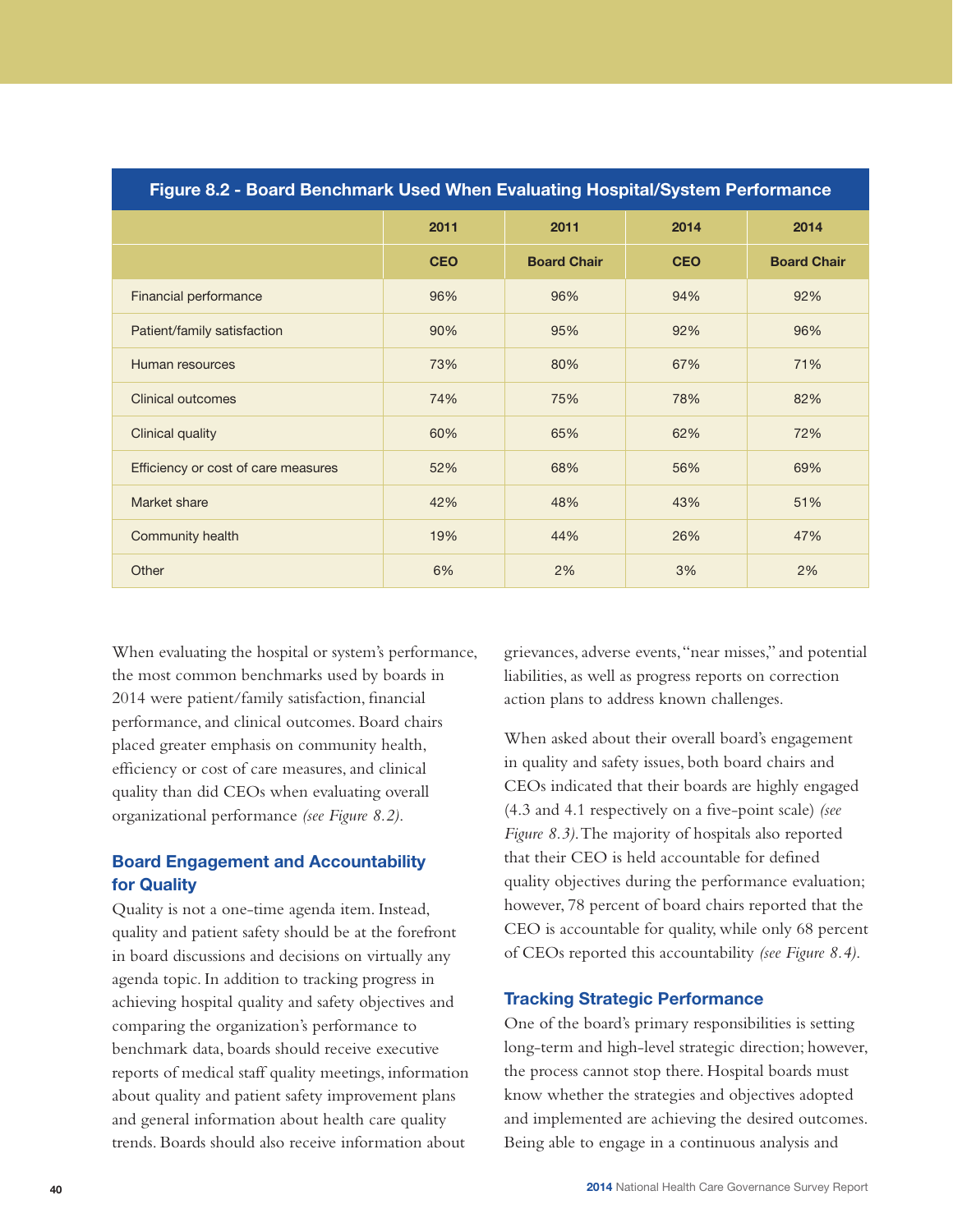

dialogue about strategic progress and performance requires a set of key performance indicators that tell the board where current strategic gaps exist, and where potential strategic gaps may be on the horizon. With the input of the CEO and management team, the board should track performance and progress using a set of metrics, a periodic review process, and an incentive system to reward management for meeting organizational objectives.

Nearly nine in 10 board chairs, and 85 percent of CEOs, reported that their board assesses at least annually the hospital's strategic performance using measures established at the beginning of the year. At the same time, 14 percent of CEOs reported that their board did not review the hospital's strategic performance at least annually, and a small percentage of CEOs and board chairs did not know whether this review took place.

### Figure 8.4

### CEO is Held Accountable for Defined Quality Objectives During Performance Evaluation

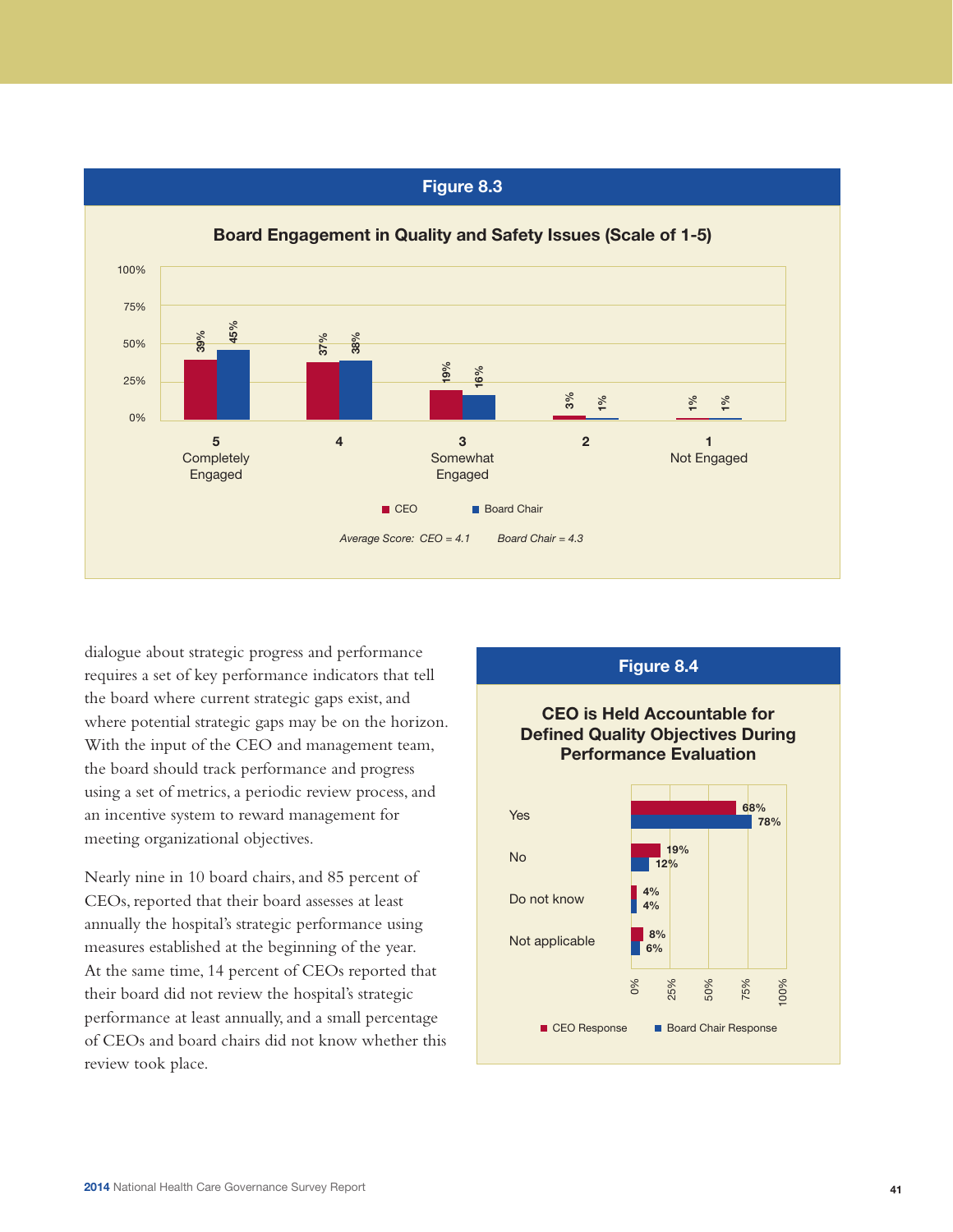### Figure 8.5



### Section Highlights

- Compared with 2011, more boards have developed precise and quantifiable hospital quality and safety objectives, although the reporting varies between hospital CEOs and board chairs
- Board chairs reported more widespread use of precise and quantifiable measures in the areas of patient safety, service quality/patient satisfaction and clinical quality when compared to CEOs
- The most common benchmarks used by boards in 2014 were patient/family satisfaction, financial performance and clinical outcomes
- Both board chairs and CEOs indicated that their boards are highly engaged in quality and safety issues (4.3 and 4.1 respectively on a five-point scale)
- Seventy-eight percent of board chairs reported that the CEO is accountable for quality, while only 68 percent of CEOs reported this accountability
- Nearly nine in 10 board chairs, and 85 percent of CEOs, reported that their board assesses at least annually the hospital's strategic performance using measures established at the beginning of the year
- At the same time, 14 percent of CEOs reported that their board did not review the hospital's strategic performance at least annually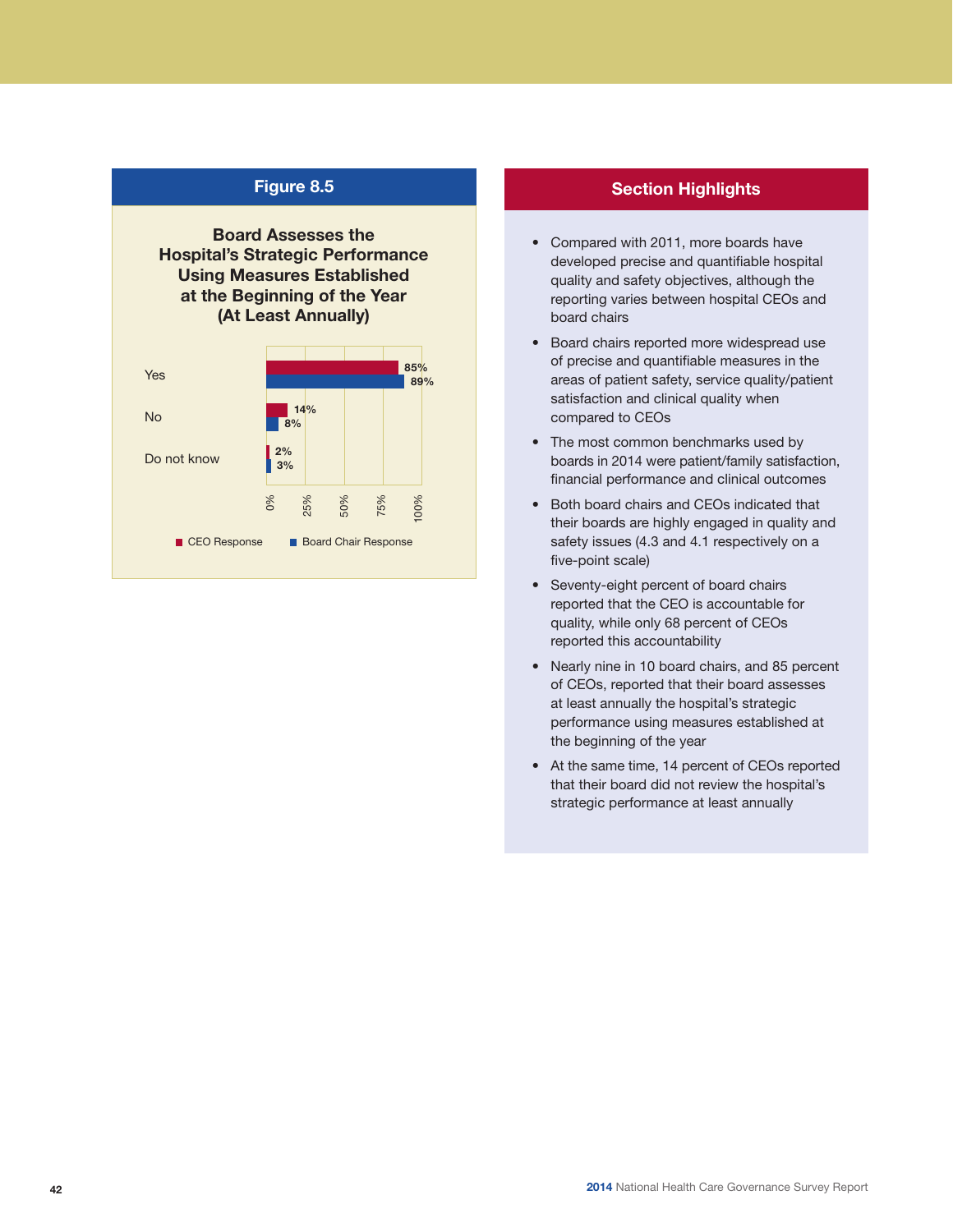## SECTION 9 INTERNAL AND EXTERNAL STAKEHOLDERS

Hospital boards play a role in facilitating strong and trusting partnerships both internally and in the community. Boards play a pivotal leadership role in ensuring that their organizations have a workplace culture that will attract and retain a high-quality workforce and medical staff prepared to meet both today's and tomorrow's community needs. At the same time, hospital boards have a unique opportunity to ensure that their organizations consistently engage in meaningful ways with a broad range of community stakeholders.

### Alignment with Physicians and Clinical Staff

Health care transformation encourages more than hospitals, physicians, nurses and other clinical caregivers to cooperate to care for patients. It requires hospitals and clinicians to provide integrated care —care that is coordinated, uses seamless technology, and involves providers across the spectrum working together to care for each patient as an entire "episode of care."

This is a necessary shift in thinking for many health care trustees. Hospital trustees should be preparing for that shift now, working jointly with their medical staff, nurses and other providers in the community to develop shared solutions and forge partnerships that will provide better care and prepare all health care providers for a successful future.

Overall, both CEO and board chair respondents indicated relatively high levels of alignment between the board and the medical staff and nursing staff *(see Figure 9.1)*. Despite this reportedly high alignment, clinical board representation has declined from 31 percent in 2011 to 29 percent in 2014 *(see Figure 2.9, earlier)*.

### Understanding Community Health Needs

A comprehensive community needs assessment provides the hospital with first-hand information about the health care needs of the community it serves. With this "snapshot" of the community's health, organizations can identify the most pressing community health care needs, populations of individuals in need, gaps in care and services, barriers and challenges to receiving services, and information about other organizations that may already be working to meet specific needs. This information provides the foundation needed to build strategic and operational plans that will advance the hospital's mission of service to the community.

In 2014, boards overwhelmingly reported that they consider the results of their organization's community health needs assessment when developing their strategic plan *(see Figure 9.2)*. Although the majority of board chairs and CEOs both reported considering the needs assessment as a part of the strategic planning process, 12 percent of CEOs reported not using a community needs assessment when developing the strategic plan, in contrast to only five percent of board chairs reporting the needs assessment was not considered.

### Board Receipt of the IRS Form 990

IRS revisions to the Form 990 and the addition of the form "Schedule H" have resulted in trustees being held to greater accountability for oversight of the hospital's financial and community benefit reporting. A broader scope of information is now required to be collected and reported, allowing more transparency into hospitals' actions and their community benefit contributions. With this additional reporting and increased transparency there is opportunity for greater scrutiny; however, the revisions also give hospitals and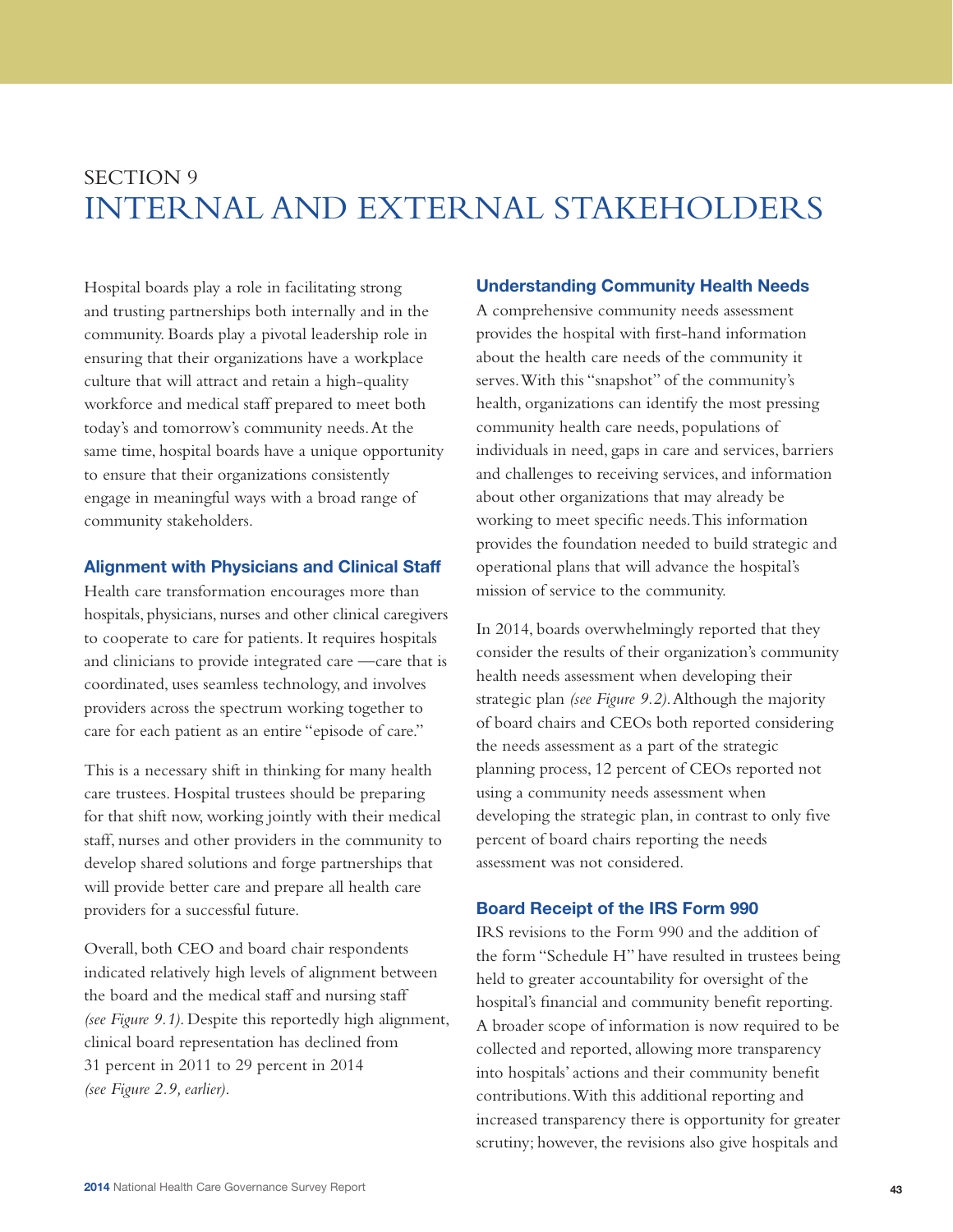



trustees a greater opportunity to tell their story, and to build strong public trust and confidence.

While the core Form 990 asks whether a complete copy of the Form was provided to all members of the governing body before its filing, there can be a variety of methods for accomplishing this requirement.

In 2014, there was a disconnect between the CEO and board chair responses about how boards are receiving a copy of the organization's IRS Form 990 Schedule H. While approximately one-half of CEOs reported that the Form 990 is a discussion item on a board agenda, less than one-third of board chairs provided the same response. Similarly, 25 percent of CEOs reported that the Form 990 is distributed in executive session, and only 14 percent of board chairs reported the form's distribution in that forum. More CEOs also reported the Form 990 being reviewed by the Finance or Audit Committee than did board chairs *(see Figure 9.3)*.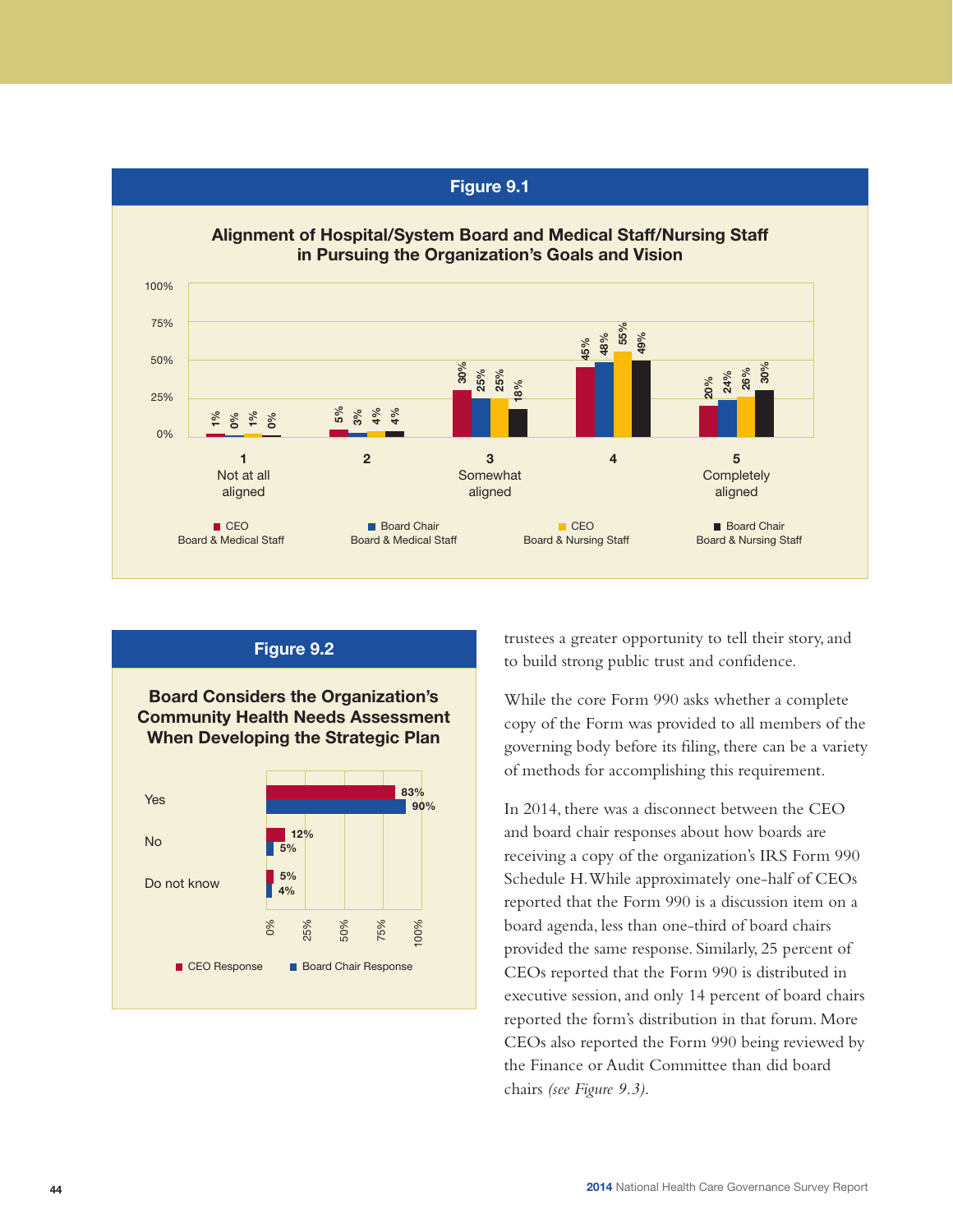### Figure 9.3

### How Boards Are Provided a Copy of the Form 990 Schedule H



### Section Highlights

- Overall, both CEO and board chair respondents indicated relatively high levels of alignment between the board and the medical staff and nursing staff. Despite this reportedly high alignment, clinical board representation has declined
- In 2014, boards overwhelmingly reported that they consider the results of their organization's community health needs assessment when developing their strategic plan
- There are a variety of methods for providing a complete copy of the IRS Form 990 to the board prior to its filing. There was a disconnect between the CEO and board chair responses about how boards are receiving a copy of the Form 990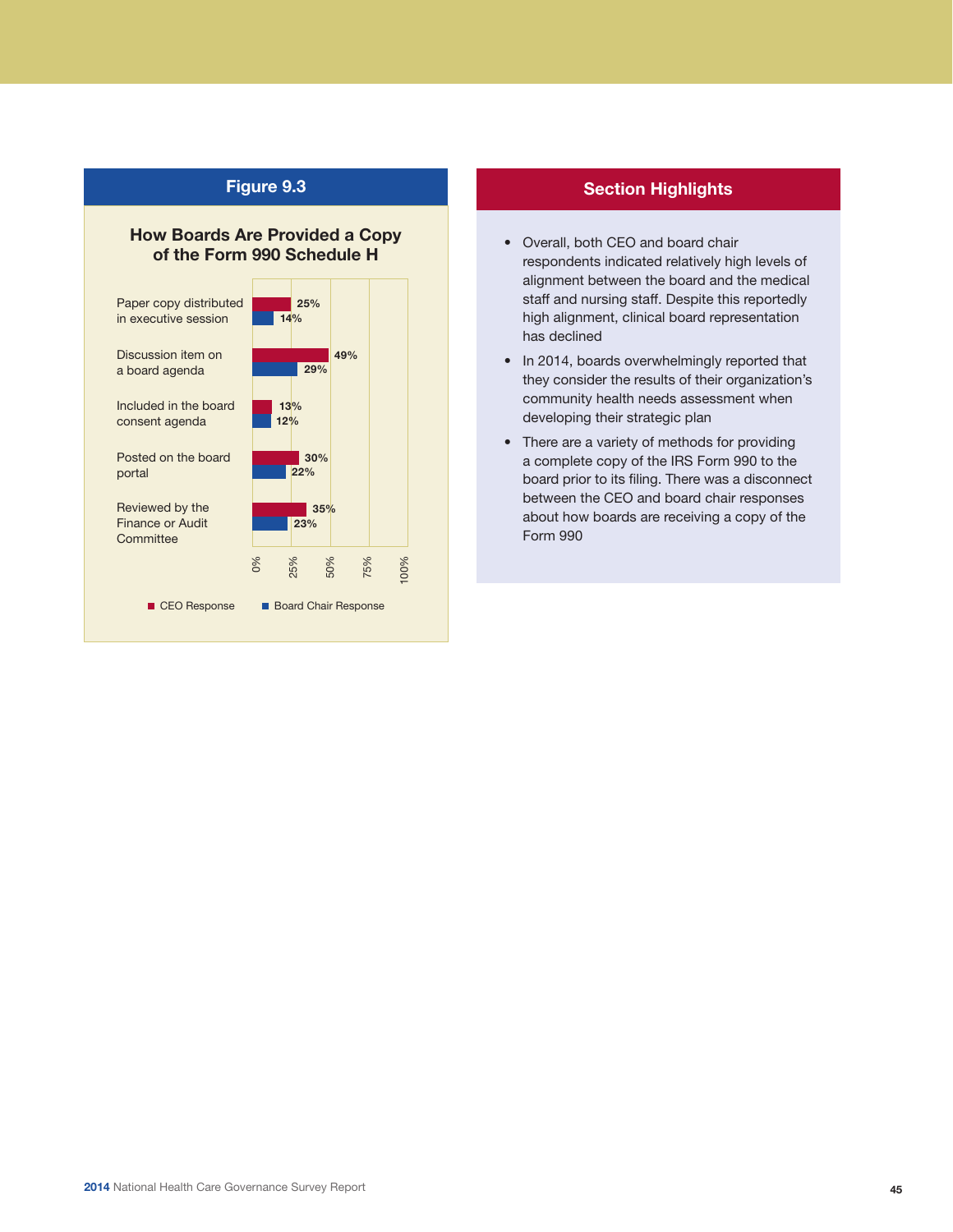## SECTION 10 BOARD CULTURE

Effective, high-performance boards spend most of their time on important strategic and policy issues. They engage in rich discussion and dialogue, assess outcomes and participate in ongoing learning and gathering of new ideas and perspectives. Whether in a full board meeting or executive session, they focus on the issues that are most critical to the organization, and where they can have the greatest impact.

### Executive Sessions

One of the most productive places for candid and forthright board/CEO discussion to take place is in an executive session. Executive sessions are settings that allow the board to handle confidential matters behind closed doors, without staff present.

Appropriate topics for an executive session may include personnel matters, investigations or updates on alleged improper conduct, CEO performance assessment, legal negotiations and financial discussions with an auditor, or other topics that must remain highly confidential for a limited period of time. Items appropriate for executive sessions will vary if the organization is a public or private hospital, and depending upon state laws and regulations.

In addition, there are times when the board simply needs to have an opportunity to openly and confidentially share opinions among board members on a particular topic. In order to be effective and not misused with a "shadow-agenda," executive sessions should address only pre-determined issues and not delve into discussion and decision-making that could more appropriately be conducted in the regular board meeting. The executive session is not an excuse to avoid difficult topics and conversations, or inappropriately hide board deliberations behind closed doors.



In 2014, half of all hospitals reported that an executive session was routinely included in the agenda as a part of every board meeting, up from 41 percent in 2011 *(see Figure 10.1)*.

### *CEO Participation in Executive Sessions*

Holding regular executive sessions is a constructive way to build a strong sense of connection and communication between the board and the CEO. The executive session enables both to engage in the kind of dialogue that is oftentimes difficult during regular board meeting when staff members and, in the case of public hospitals, the press and members of the community, may be in attendance.

In 2014 CEOs participated in the entire executive session in 59 percent of hospitals, and in part of the executive session in 35 percent of hospitals. Few hospitals conducted an executive session without any CEO participation at all (six percent) *(see Figure 10.2)*.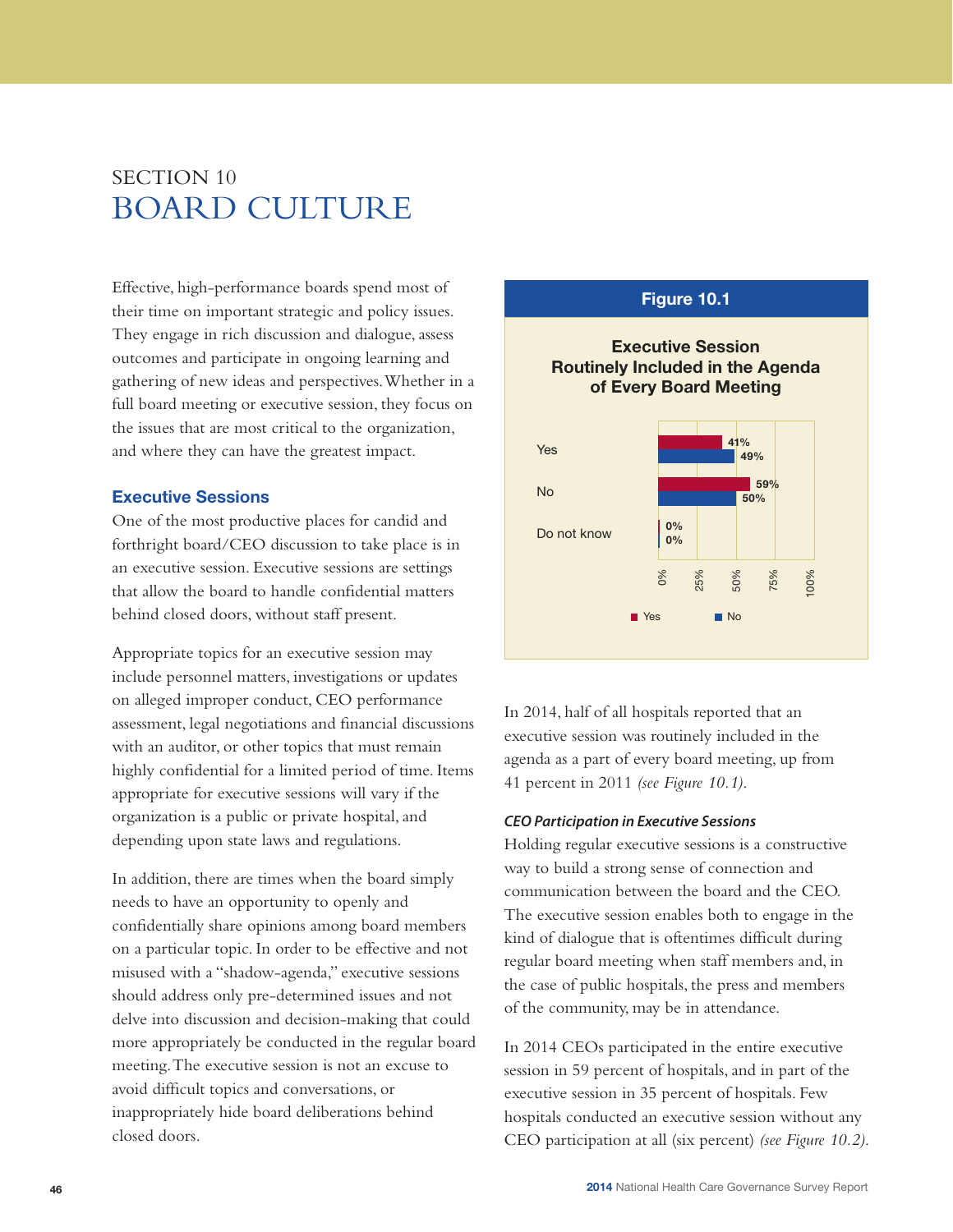

### *Typical Topics Discussed*

The most common topics discussed at executive sessions in 2014 were executive performance and evaluation, followed by executive compensation, miscellaneous governance issues, general strategic planning and strategy with regards to mergers and acquisitions. Compared to 2011, it was reported that more executive sessions now focus on miscellaneous governance issues and strategy with regard to mergers and acquisitions *(see Figure 10.3)*.

There were differences between board chair and CEO respondents' perspectives on all topics, with the exception of executive performance and evaluation and executive compensation. In nearly all other areas, board chairs reported a higher prevalence of discussion topics than did CEOs.

| Figure 10.3 - Topics Typically Discussed at Board Executive Sessions |            |                    |            |                    |  |
|----------------------------------------------------------------------|------------|--------------------|------------|--------------------|--|
|                                                                      | 2011       | 2011               | 2014       | 2014               |  |
|                                                                      | <b>CEO</b> | <b>Board Chair</b> | <b>CEO</b> | <b>Board Chair</b> |  |
| Executive performance and evaluation                                 | 82%        | 84%                | 77%        | 78%                |  |
| Executive compensation                                               | 72%        | 73%                | 62%        | 62%                |  |
| Miscellaneous governance issues                                      | 29%        | 38%                | 43%        | 54%                |  |
| General strategic planning                                           | 36%        | 51%                | 41%        | 53%                |  |
| Strategy with regards to mergers and<br>acquisitions                 | 40%        | 44%                | 46%        | 51%                |  |
| Financial performance of institution(s)                              | 28%        | 49%                | 32%        | 47%                |  |
| Clinical or quality performance measures                             | 28%        | 47%                | 33%        | 45%                |  |
| Board recruitment and selection                                      | 28%        | 42%                | 24%        | 41%                |  |
| Succession planning                                                  | 37%        | 37%                | 32%        | 39%                |  |
| Board performance and evaluation                                     | 29%        | 35%                | 31%        | 38%                |  |
| Government relations                                                 | 17%        | 27%                | 15%        | 27%                |  |
| Other                                                                | 21%        | 16%                | 17%        | 12%                |  |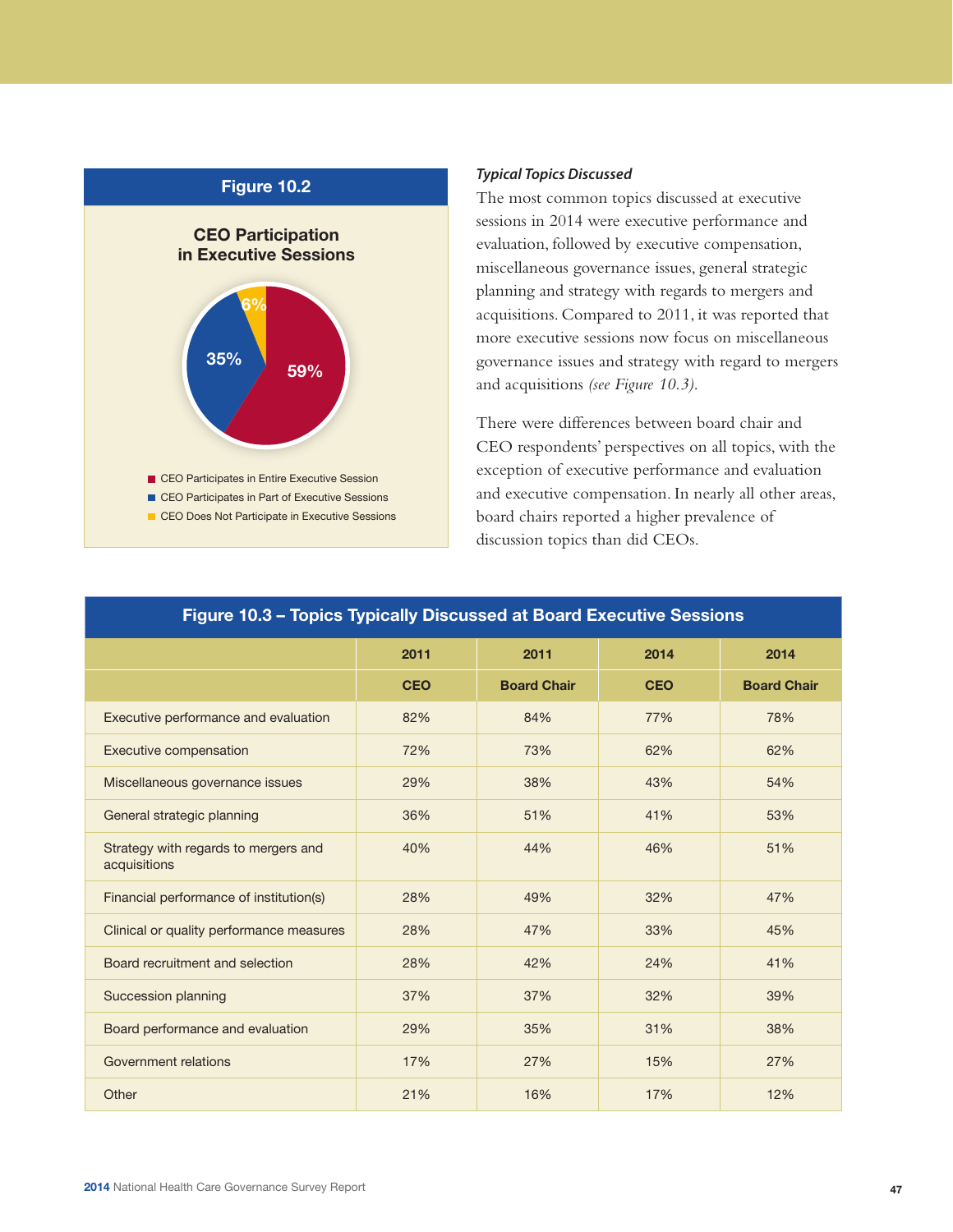### Board Meeting Dialogue and Discussion

Board and committee meeting time is limited, and should strive to be purposeful and productive. Board members must ensure their governance conversations are vibrant, vital and focused on purpose and outcomes. Through critical conversations, decisions are made by grasping with concepts, ideas and practical solutions, leading to informed and rational conclusions.

When boards experience a "dialogue deficit" they miss unique opportunities to explore alternative ideas, choices and courses of action. In many cases a lack of dialogue results in "proforma" decisions that are made with little insight or real understanding. In contrast, there are continual opportunities for board learning that occur when trustees engage in robust discussion, challenge one another's assumptions and work toward a consensus that is grounded in mutual knowledge, understanding and commitment.

CEOs and board chairs reported that they are spending some board meeting time in active

discussion, deliberation and debate about the strategic priorities of the organization (rather than listening to briefings, presentations, and reports). On a five point scale, board chairs reported 3.3 and CEO's 3.2 *(see Figure 10.4)*.

One way to ensure that meetings are focused on where the hospital is headed, rather than where it has been, is to design the agenda to ensure that the majority of governance attention and discussion is on issues in which the board has the greatest impact: planning, setting policy, making critical decisions and setting future direction.

Little progress has been made since 2011 with regard to the percentage of board meeting time that boards normally spend in active discussion, deliberation, and debate at each board meeting. While just over 40 percent of hospital boards reported spending more than 50 percent of their time in active discussion, deliberation and debate in 2014, 19 percent of board chairs reported spending less than 25 percent of their meeting time on such activities *(see Figure 10.5)*.

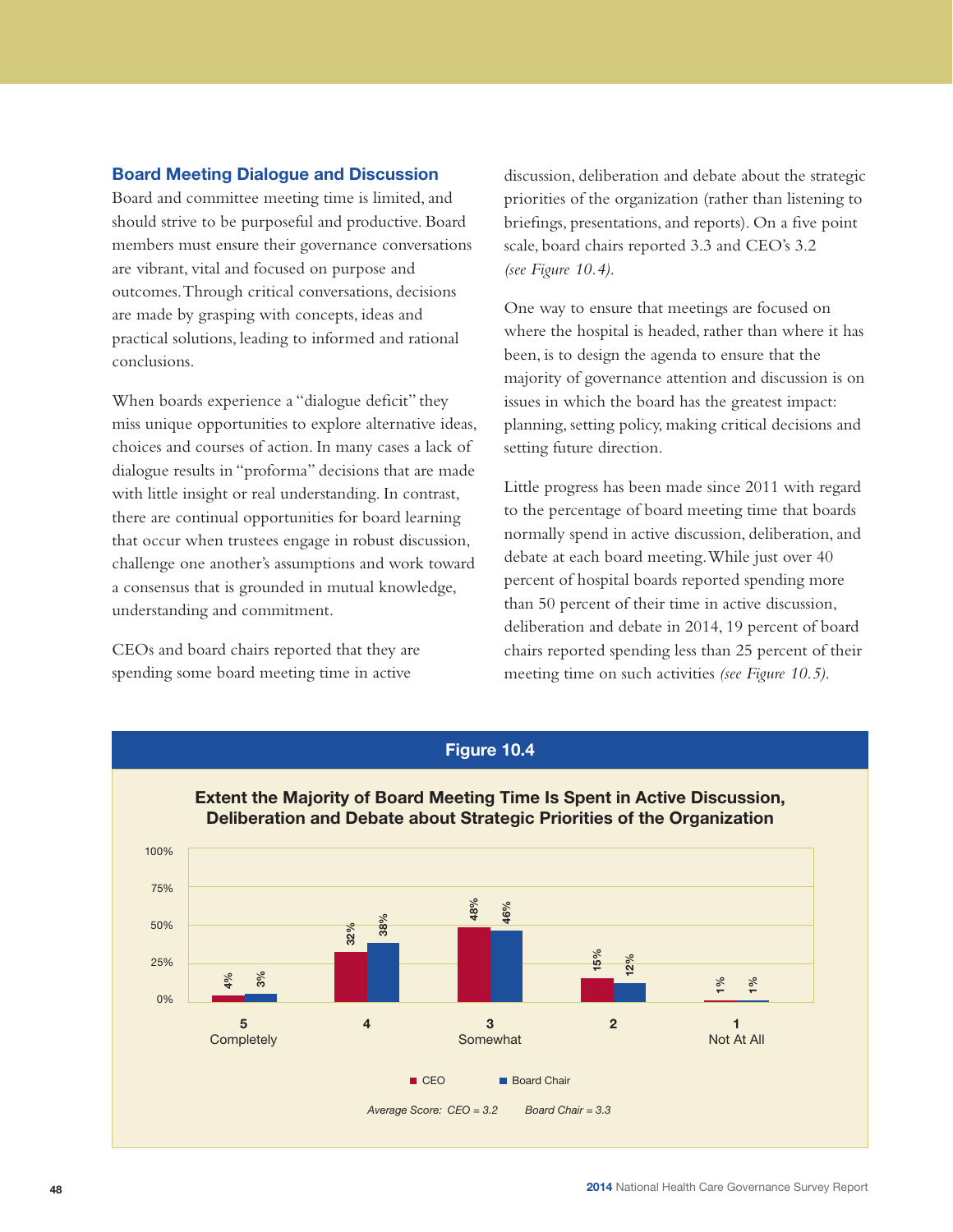| Figure 10.5 - Approximate Percentage of Board Meeting Time the Board<br>Normally Spends in Active Discussion, Deliberation and Debate<br>at Each Board Meeting |            |                    |            |                    |  |  |
|----------------------------------------------------------------------------------------------------------------------------------------------------------------|------------|--------------------|------------|--------------------|--|--|
| 2011<br>2011<br>2014<br>2014                                                                                                                                   |            |                    |            |                    |  |  |
|                                                                                                                                                                | <b>CEO</b> | <b>Board Chair</b> | <b>CEO</b> | <b>Board Chair</b> |  |  |
| Greater than 0% but less than or equal to 25%                                                                                                                  | 23%        | 19%                | 23%        | 19%                |  |  |
| Greater than 25% but less than or equal to 50%                                                                                                                 | 46%        | 41%                | 40%        | 40%                |  |  |
| Greater than 50% but less than or equal to 75%                                                                                                                 | 23%        | 26%                | 30%        | 33%                |  |  |
| Greater than 75%                                                                                                                                               | 7%         | 13%                | 7%         | 8%                 |  |  |

### Electronic Board Portals

Whether it is an everyday social interaction, patientphysician communication, or interaction between hospital leaders and board members, technology increasingly plays a role. Technology is an unparalleled tool for enhancing and strengthening communication, one that is rapidly changing our culture.

For hospital boards, an electronic board portal reduces waste and administrative time required to prepare for meetings and ensures that governance resource materials are always up to date. Board portals can also offer an ongoing way for trustees to access information anywhere from a mobile device or computer, including basic organizational information, ongoing education and resources, a board calendar, trustee and administration contact information and more.

Hospitals and health systems must be adept and innovative in leveraging the benefits that technology offers across a variety of settings and for any number of purposes. At the same time, hospital boards, physicians and senior leaders must be cautious to not replace the personal connections and face-to-face meetings that are essential to strong and effective governance leadership. In 2014, over half of hospitals reported using an electronic board portal (56 percent of board chairs and 52 percent of CEOs) *(see Figure 10.6)*.

### Figure 10.6

### Use of Electronic Board Portal

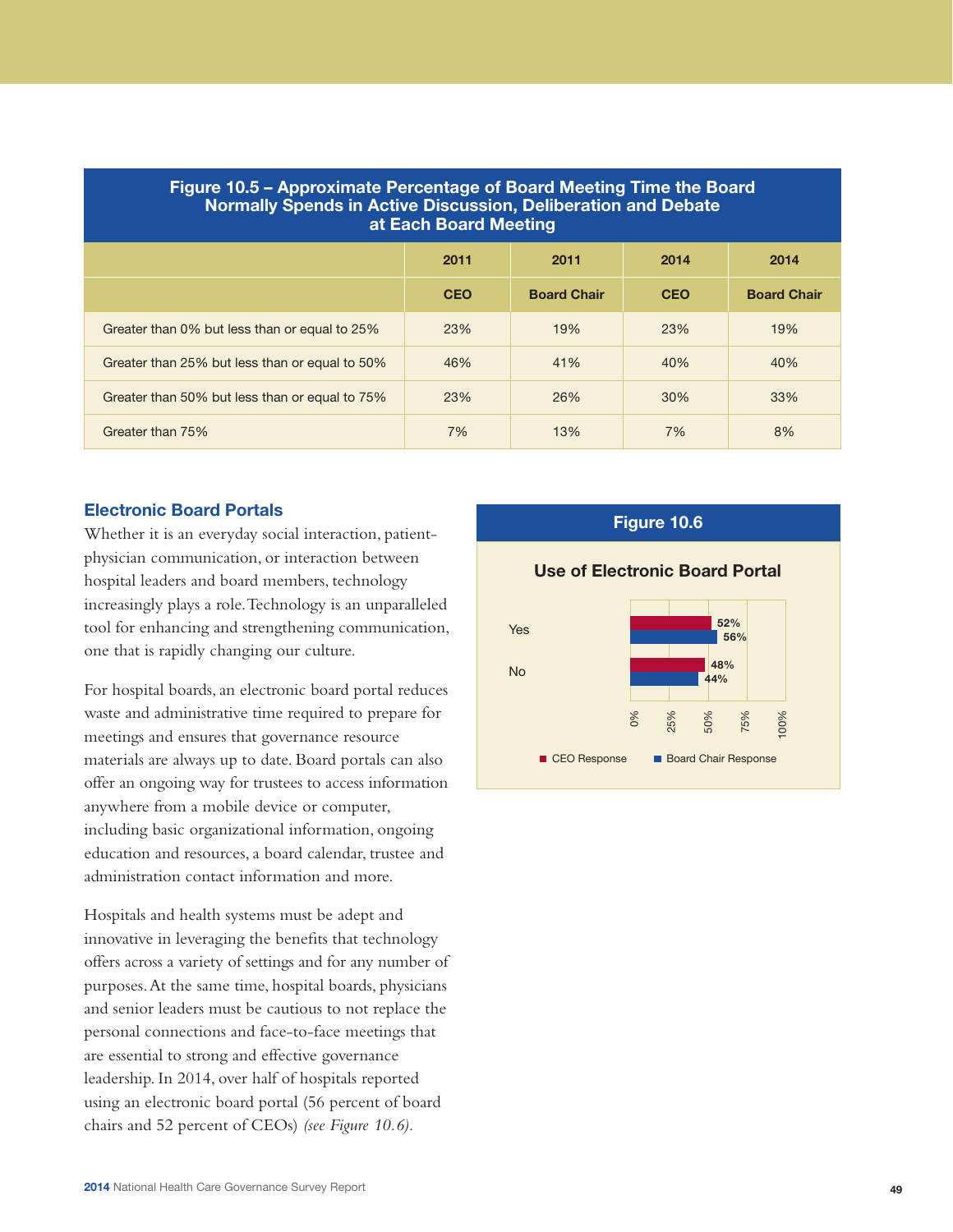### Section Highlights

- Half of surveyed hospitals reported that an executive session was routinely included in the agenda as a part of every board meeting
- CEOs participated in the entire executive session in 59 percent of hospitals, and in part of the executive session in 35 percent of hospitals
- The most common topics discussed at executive sessions in 2014 were executive performance and evaluation, and executive compensation
- CEOs and board chairs reported that they are spending some board meeting time in active discussion, deliberation and debate about the strategic priorities of the organization (rather than listening to briefings, presentations and reports). On a 5 point scale, board chairs reported 3.3 and CEO's 3.2
- Little progress has been made since 2011 with regard to the percentage of board meeting time that boards normally spend in active discussion, deliberation and debate at each board meeting
- Over half of hospitals reported using an electronic board portal in 2014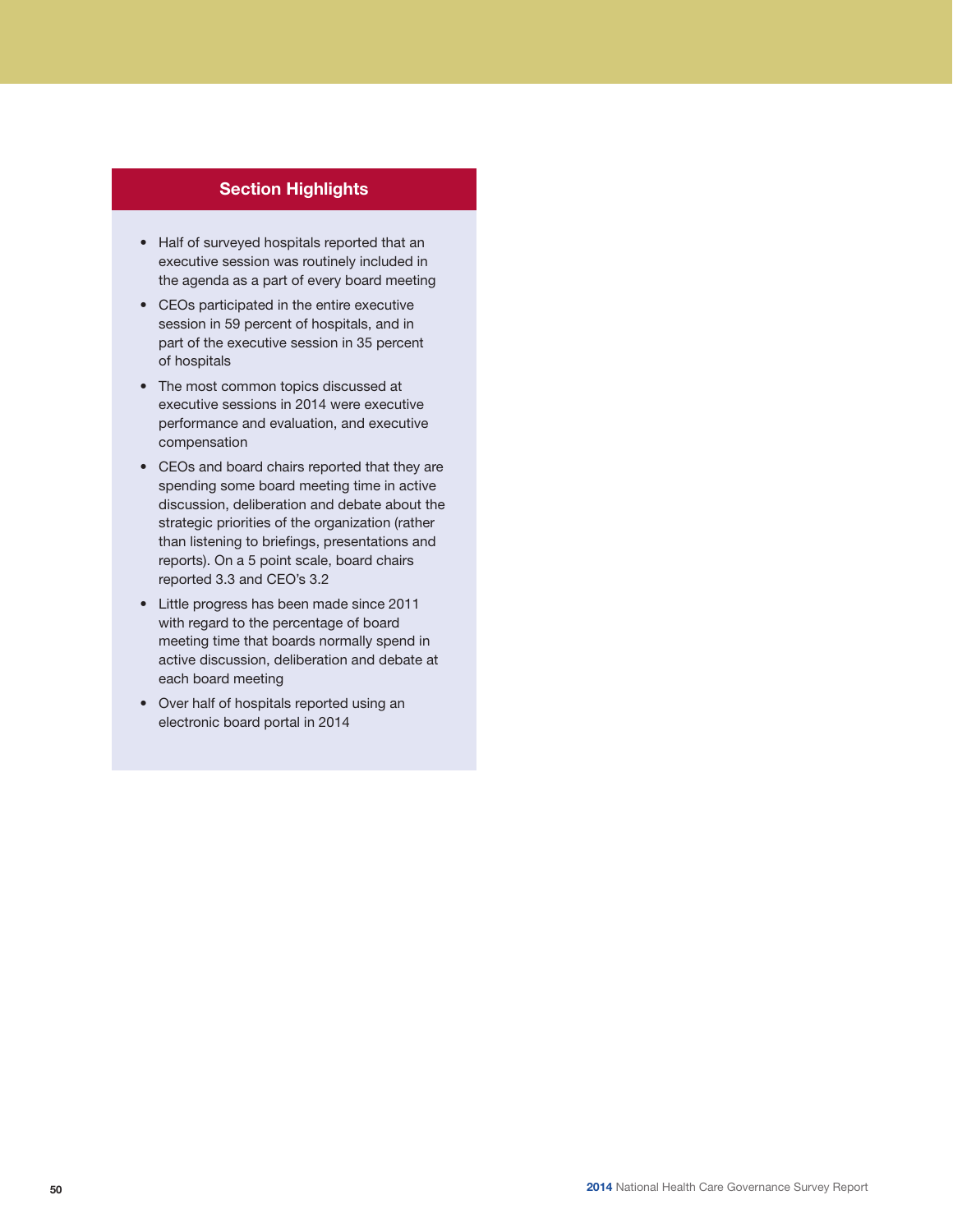## SECTION 11 READINESS FOR HEALTH CARE TRANSFORMATION

The transformation from a fee-for-service to a value-based payment system is prompting hospitals to embrace population health management and promote care across the continuum, with goals to improve the health of the community, provide better access to primary care, reduce admissions and readmissions, and make meaningful and measurable improvements in outcomes of care. Hospitals are accountable to their communities, not only for the care provided inside the hospital, but also for improving the overall health of the communities they serve. Many are making that commitment by striving to achieve the goals of the Institute for Healthcare Improvement's Triple Aim: improving the patient experience of care, improving the health of populations and unparalleled patient outcomes, and providing care at an affordable cost.1

A recent survey by the AHA of more than 1,000 hospital CEOs, C-suite leaders and board chairs found a general agreement on the direction in which the health care field is heading. These leaders forecast that in five years there will be more hospitals aligned with health systems, greater hospital/physician affiliation, increased ownership of health plans by systems, and increased value-based and capitated payments.<sup>1</sup>

To better understand how well hospitals and their governing boards are preparing to make this shift, the 2014 survey included new questions focusing on board chair and CEO perceptions of board readiness to govern in the transforming health care delivery system.

### Knowledge of Health Care Transformation

The first step in preparing for health care transformation is ensuring that hospital and health system boards of trustees understand the factors driving health care transformation, as well as the potential implications on their organization and community. Trustees should continually seek information and education about changes in the environment, and engage in dialogue about the strategic implications for their organization. Boards need to ensure that a fundamental question is regularly asked and answered: "What do we know today that we didn't know at our last meeting, and how does that new information impact or reshape the assumptions that underpin our strategic direction?"

Both board chairs and CEOs reported that their boards were fairly knowledgeable about the coming changes, with scores of 3.9 and 3.8 respectively on a five point scale *(see Figure 11.1)*.

### Engagement in Transformational Governance Practices

Engaging in transformational governance practices may be different for every board, but typically includes discussion and dialogue around key considerations for future board thinking, board competencies, and the origination's overall strategic direction. Areas explored in this area of the survey included board engagement in:

examining emerging governance models and considering how they might apply to their organization;

<sup>1</sup> "Leadership Toolkit for Redefining the H: Engaging Trustees and Communities". American Hospital Association Committee on Performance Improvement and Committee on Research, 2014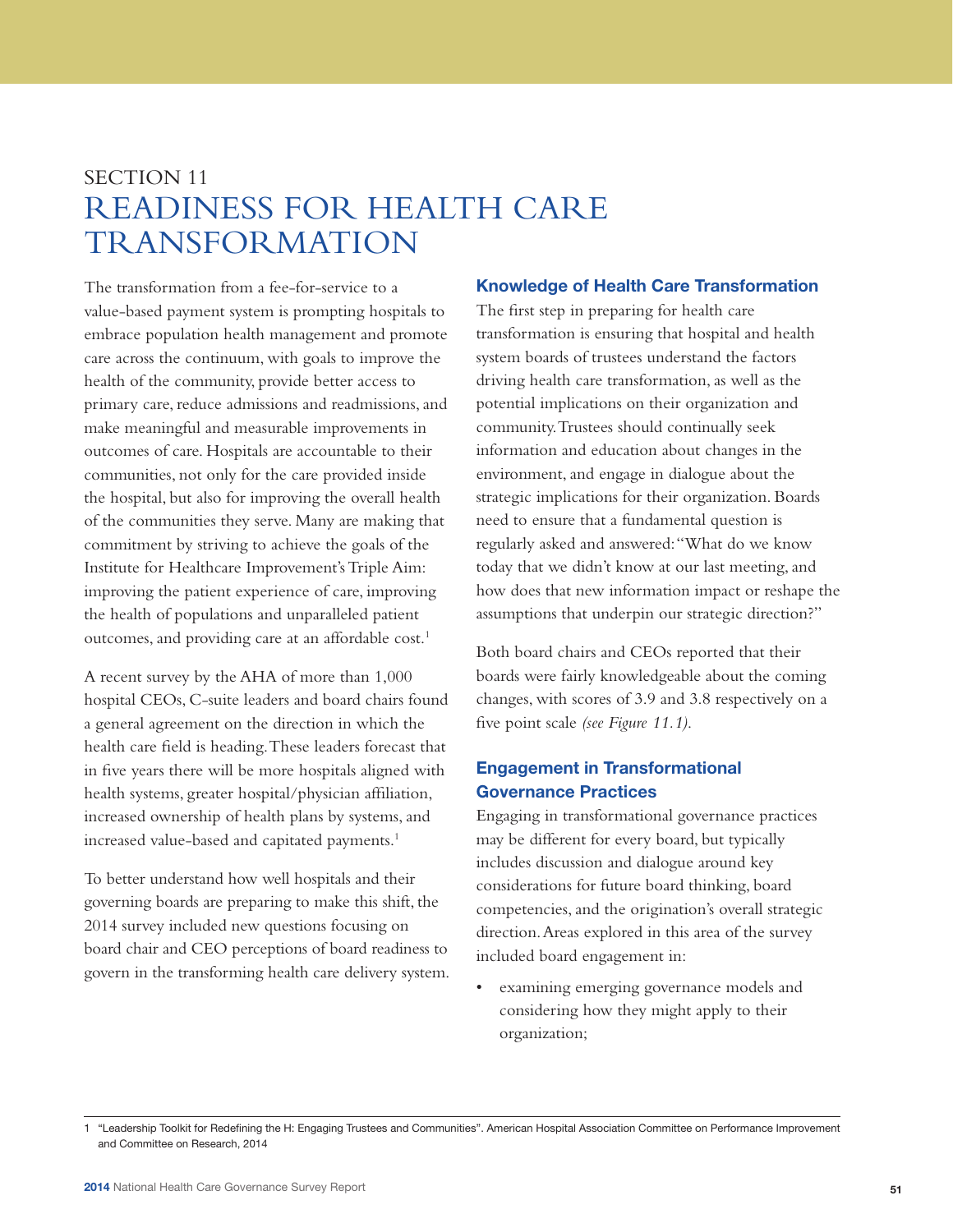

- having a candid strategic discussion about what health care transformation means for their organization, and how to best deploy assets to meet community health needs;
- developing a new vision and strategy for transformational change for their organization;
- developing future-focused metrics that assess today's performance and shape future outcomes;
- strengthening board and organizational competencies to manage change and risk; and
- developing new or revised competencies required for board membership in a transformed environment.

Overall, there were significant differences in the responses between board chairs and CEOs about the extent to which boards are currently engaged in new practices to prepare for governing in a transformed

health care delivery environment, with the board chairs reporting much higher levels of engagement than CEOs.

On a scale of one to five, board chairs rated the board's level of engagement highest for having candid strategic discussion about what health care transformation means for the organization and how to best deploy assets to meet community health needs (4.0, *see Figure 11.3*), and developing a new vision and strategy for transformational change in their organization (3.9, *see Figure 11.4*).

CEOs rated the board's level of engagement lowest for examining emerging governance models and considering how they might apply to their organization (3.1, *see Figure 11.2*) and developing new or revised competencies required for board membership in a transformed environment (2.7, *see Figure 11.7*).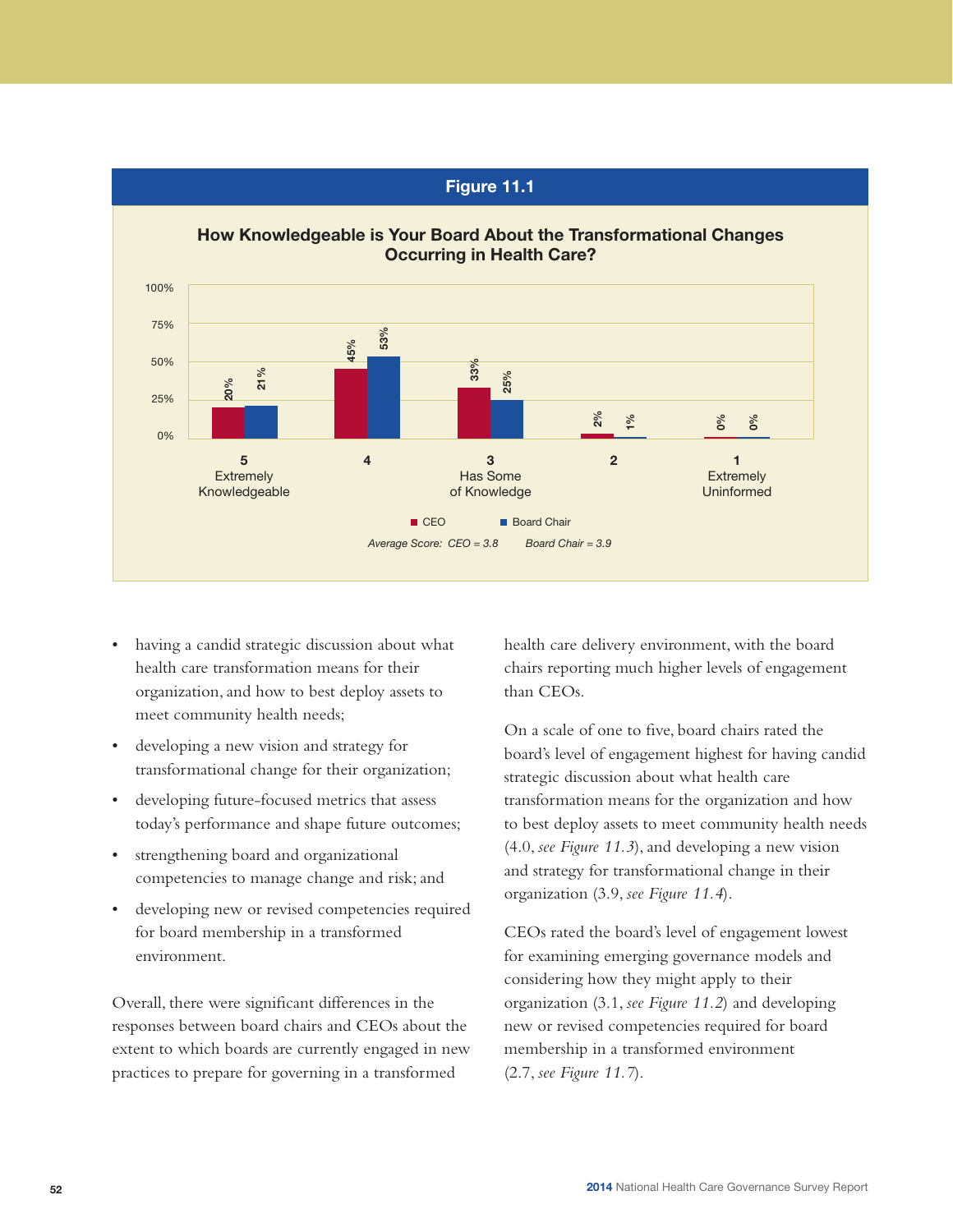

### Board Engagement in Having a Candid Strategic Discussion About What Health Care Transformation Means for Their Organization and How to Best Deploy Assets to Meet Community Health Needs



*Average Score: CEO = 3.7 Board Chair = 4.0*



## Board Engagement in Developing a New Vision and Strategy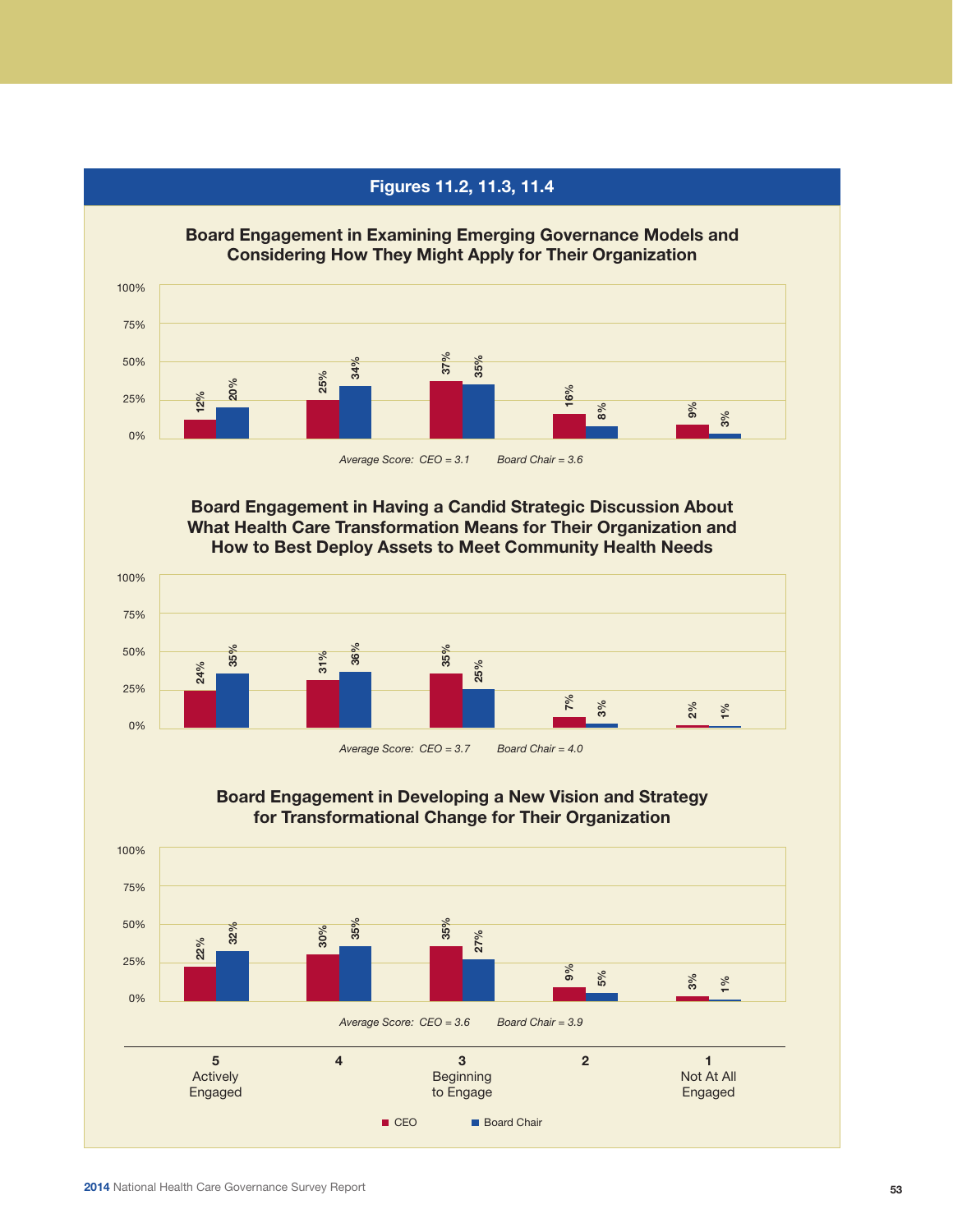

### Board Engagement in Strengthening Board and Organizational Competencies to Manage Change and Risk



### Board Engagement in Developing New or Revised Competencies Required for Board Membership in a Transformed Environment

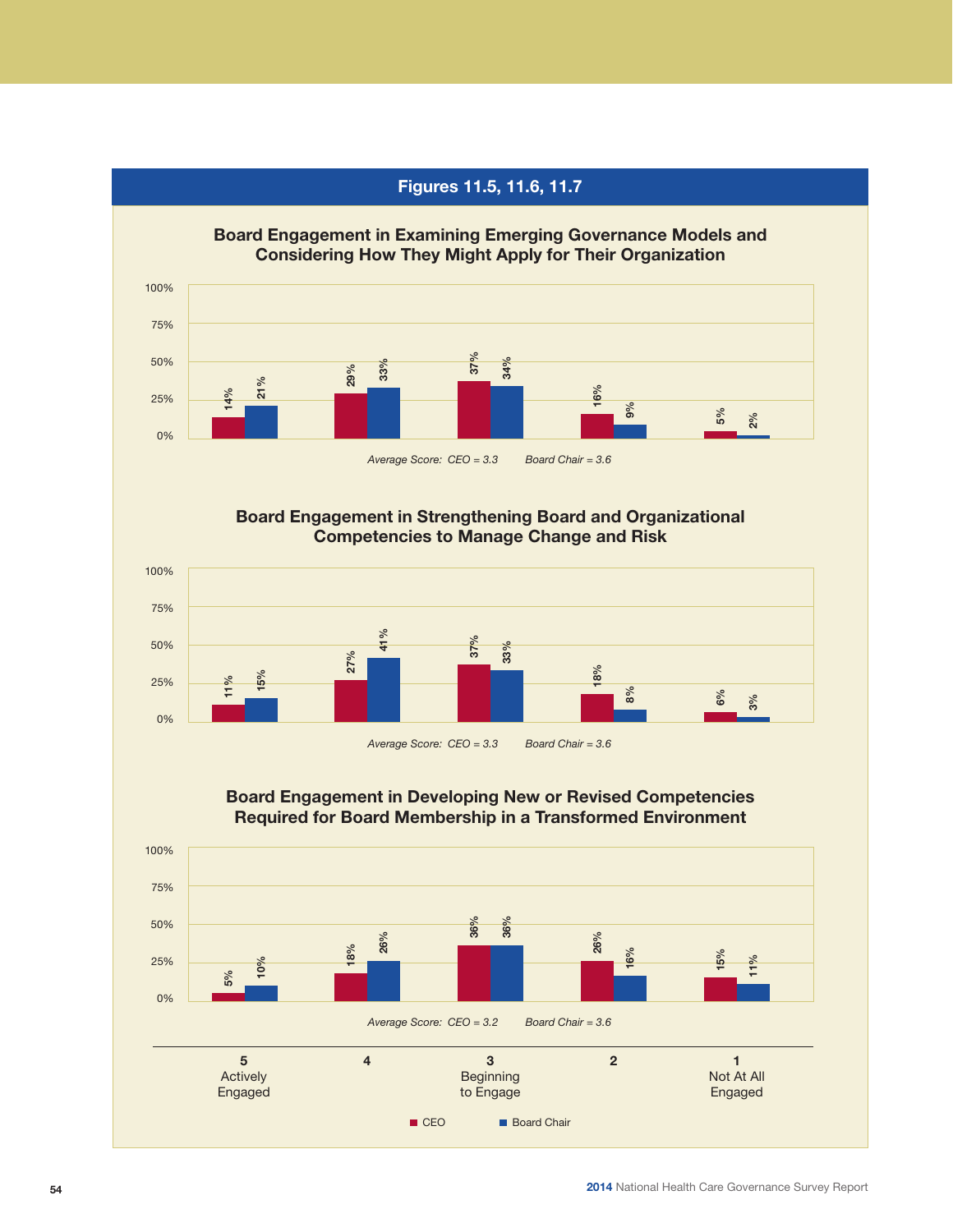### Information Technology Resources to Support Transformation

The goal of population health, or improving the overall health of a population, is closely aligned with hospitals' missions to improve the health of the community they serve. As hospitals and health systems foster partnerships with other providers and build community relationships to impact the overall health of the community, information technology is necessary to define, track and measure success, including using predictive modeling for population health management, as well as the use of data analytics for care management and operational management.

Both board chairs and CEOs expressed some concern about the adequacy of their organizations' information technology resources for supporting population health. On a scale of one to five, board chairs rated their IT adequacy for supporting population health at 3.5, while CEOs rated it as 3.0 *(see Figure 11.8)*.

### Progress in Transformation

Transformation takes time and patience. Many hospital and health system boards reported that they are well on their way to creating a transformed health care organization, while board chairs reported that they are slightly further along than CEOs reported. Only 1 percent of respondents indicated that they have not yet begun the transformational process, and only 1 percent reported that they have completed the work; this leaves the vast majority of organizations in the process of transitioning toward a transformed health care organization *(see Figure 11.9)*.

### Willingness to Give Up Some Autonomy

As organizations increasingly engage in collaborations, alliances, mergers and acquisitions, the structure of governance and the role of local boards may change. While no single governance model fits every organization, many larger systems are redefining the role of the larger, system board that results in a more limited, yet essential role for local governing bodies.

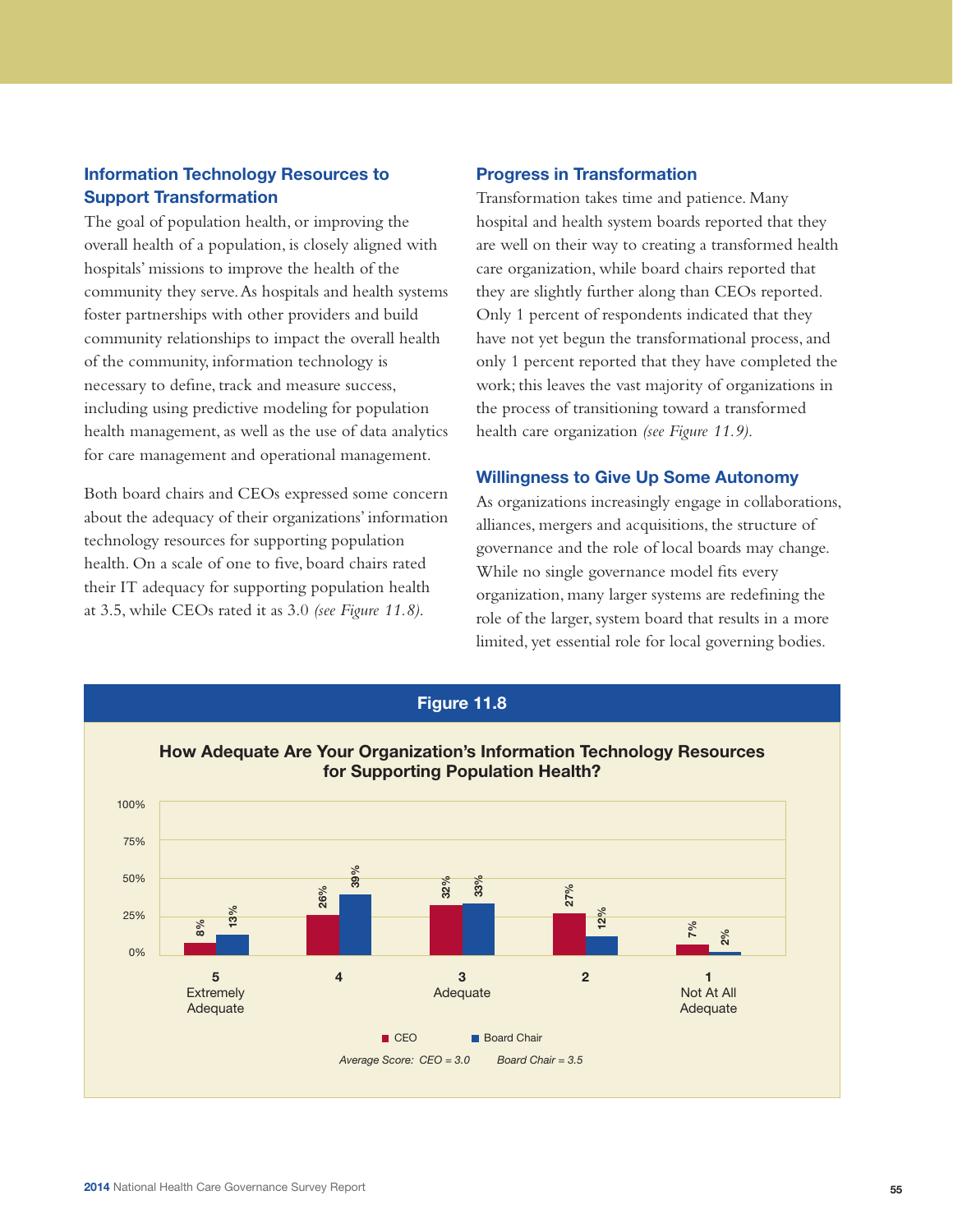

When asked if their boards would be willing to give up some autonomy in to ensure the survival of their organizations, a strong majority of both board chairs and CEOs would agree to their boards having less autonomy. Responses between board chairs and CEOs differed slightly, with 91 percent of board chairs indicating a willingness on the part of the board to give up some autonomy, and with 86 percent of CEOs agreeing *(see Figure 11.10)*.

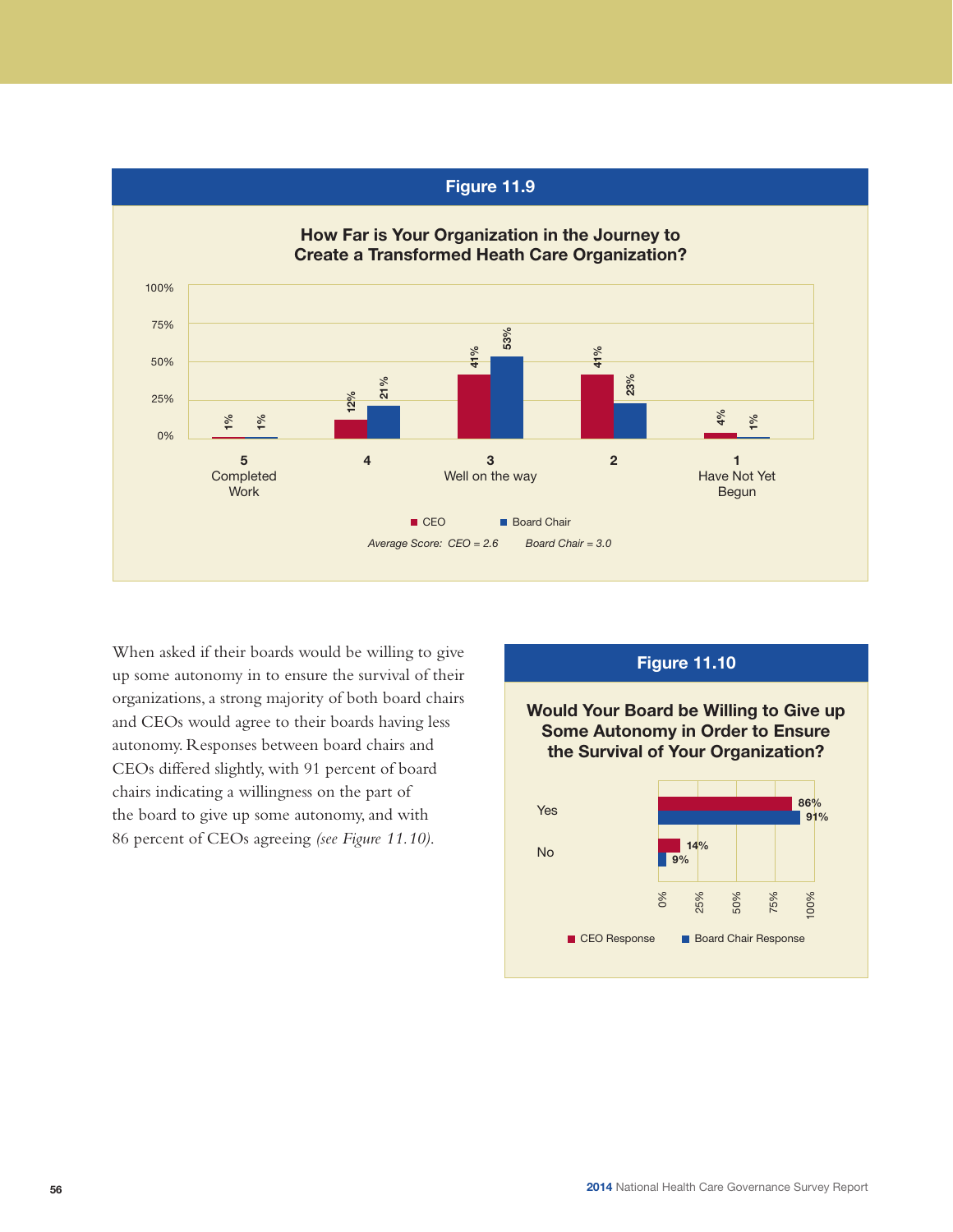### Section Highlights

- Both board chairs and CEOs reported that their boards were fairly knowledgeable about the emerging changes in health care delivery and financing, with scores of 3.9 and 3.8 respectively on a five point scale
- There were significant differences in the responses between board chairs and CEOs about the extent to which boards are currently engaged in new practices to prepare for governing in a transformed health care delivery environment, with the board chairs reporting much higher levels of engagement than CEOs
- Board chairs rated their IT adequacy for supporting population health at 3.5, while CEOs rated it lower at 3.0 on a five-point scale (extremely adequate to not at all adequate)
- Many hospital and health system boards reported that they are well on their way to creating a transformed health care organization
- When asked if their boards would be willing to give up some autonomy in order to ensure the survival of their organizations, a strong majority of both board chairs and CEOs would agree to having less autonomy in favor of survival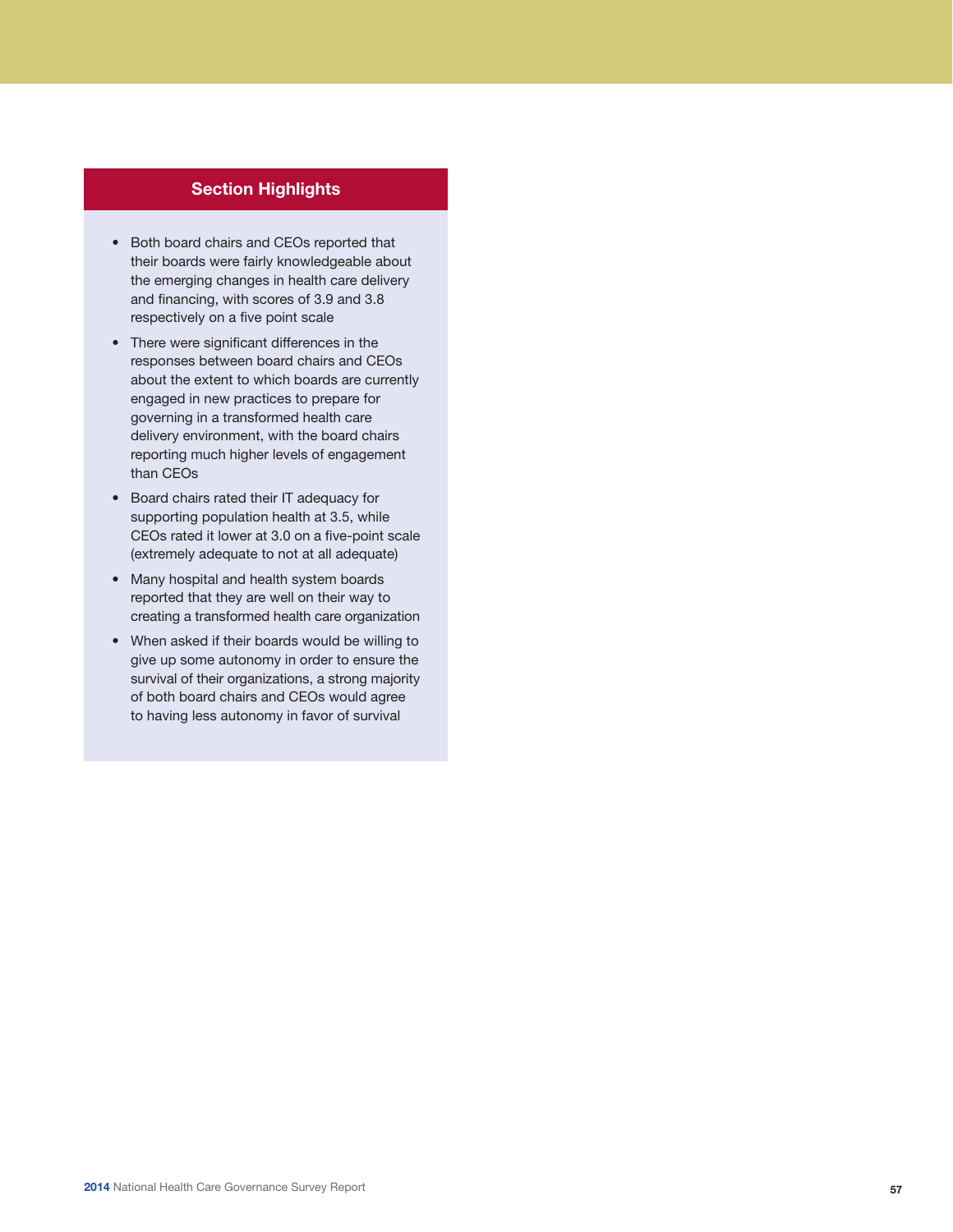### 2014 National Health Care Governance Survey Report